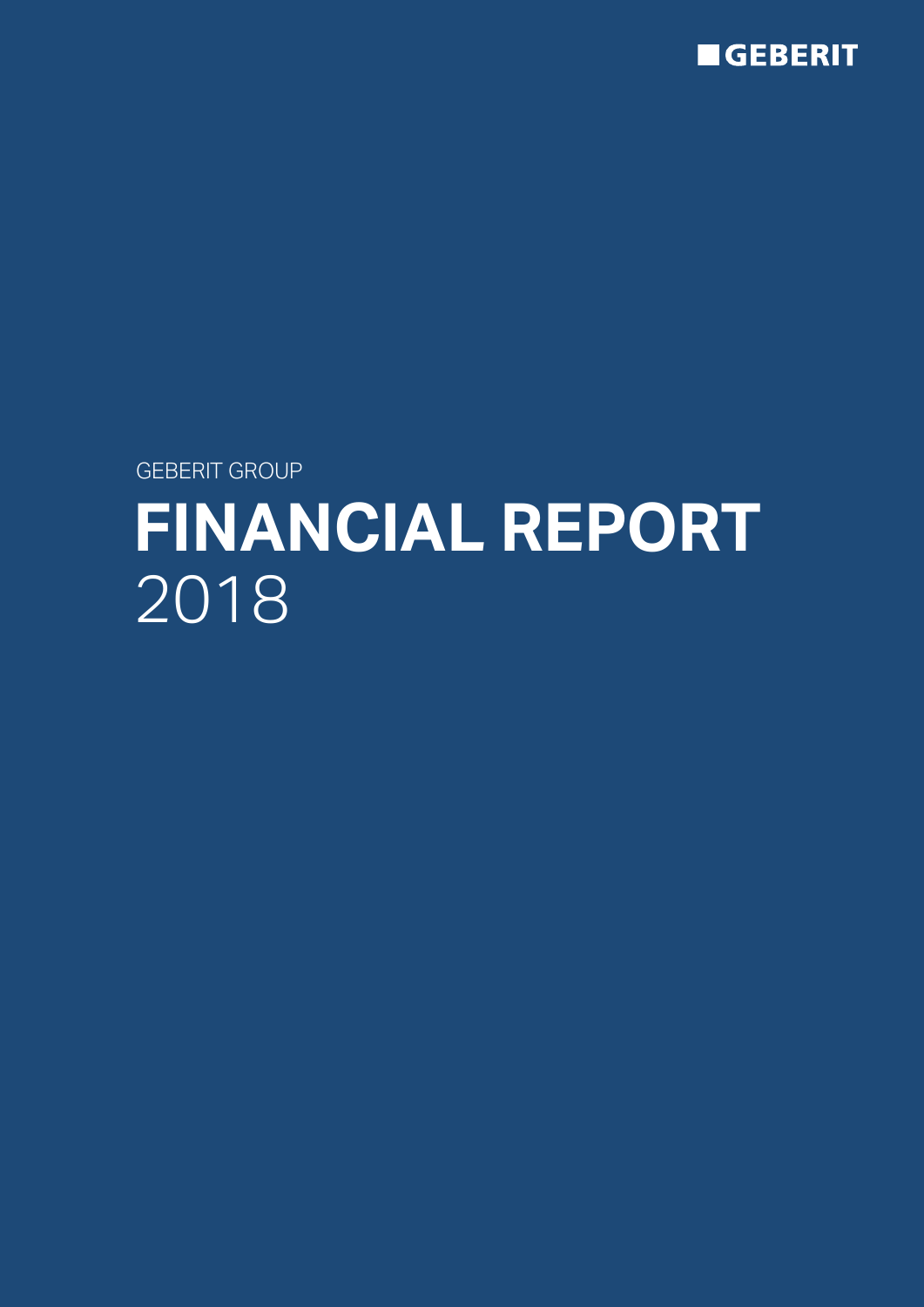

FINANCIAL REPORT

# **GEBERIT GROUP** 2018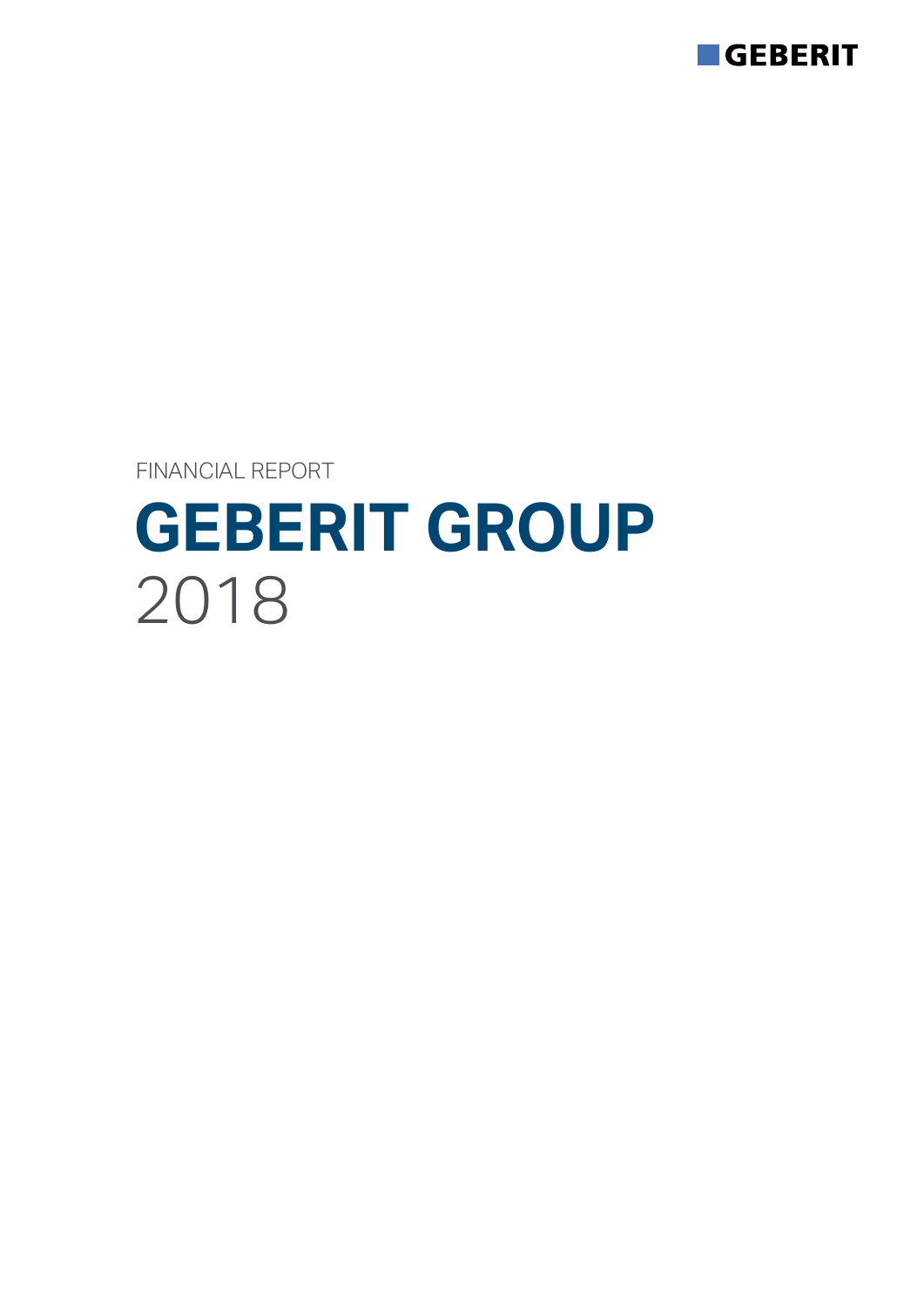# <span id="page-2-0"></span>**CONSOLIDATED BALANCE SHEETS**

|                                                           | <b>Note</b> | 31.12.2018  | 31.12.2017  |
|-----------------------------------------------------------|-------------|-------------|-------------|
|                                                           |             | <b>MCHF</b> | <b>MCHF</b> |
| Assets                                                    |             |             |             |
| <b>Current assets</b>                                     |             |             |             |
| Cash and cash equivalents                                 |             | 282.2       | 412.7       |
| Trade accounts receivable                                 | 6           | 197.5       | 201.7       |
| Other current assets and current financial assets         | 7           | 107.3       | 122.3       |
| Inventories                                               | 8           | 304.9       | 313.3       |
| <b>Total current assets</b>                               |             | 891.9       | 1,050.0     |
| Non-current assets                                        |             |             |             |
| Property, plant and equipment                             | 9           | 828.9       | 812.8       |
| Deferred tax assets                                       | 18          | 91.9        | 96.1        |
| Other non-current assets and non-current financial assets | 10          | 37.4        | 35.0        |
| Goodwill and intangible assets                            | 11          | 1,651.7     | 1,748.9     |
| <b>Total non-current assets</b>                           |             | 2,609.9     | 2,692.8     |
| <b>Total assets</b>                                       |             | 3,501.8     | 3,742.8     |
| <b>Liabilities and equity</b>                             |             |             |             |
| <b>Current liabilities</b>                                |             |             |             |
| Short-term debt                                           | 12          | 154.3       | 4.5         |
| Trade accounts payable                                    |             | 94.8        | 126.1       |
| <b>Tax liabilities</b>                                    |             | 104.0       | 101.8       |
| Other current liabilities                                 | 13          | 281.7       | 286.4       |
| Current provisions                                        | 13          | 26.4        | 52.7        |
| <b>Total current liabilities</b>                          |             | 661.2       | 571.5       |
| Non-current liabilities                                   |             |             |             |
| Long-term debt                                            | 14/15       | 683.1       | 890.7       |
| Accrued pension obligations                               | 16          | 291.5       | 309.2       |
| Deferred tax liabilities                                  | 18          | 67.9        | 76.5        |
| Other non-current liabilities                             | 19          | 8.3         | 9.6         |
| Non-current provisions                                    | 19          | 44.4        | 48.1        |
| <b>Total non-current liabilities</b>                      |             | 1,095.2     | 1,334.1     |
| <b>Equity</b>                                             |             |             |             |
| Capital stock                                             | 21          | 3.7         | 3.7         |
| Reserves                                                  |             | 2,163.7     | 2,194.7     |
| Cumulative translation adjustments                        |             | $-422.0$    | $-361.2$    |
| <b>Total equity</b>                                       |             | 1,745.4     | 1,837.2     |
| <b>Total liabilities and equity</b>                       |             | 3,501.8     | 3,742.8     |

The accompanying **[Notes](#page-7-0)** are an integral part of the consolidated financial statements. [\\$](#page-7-0)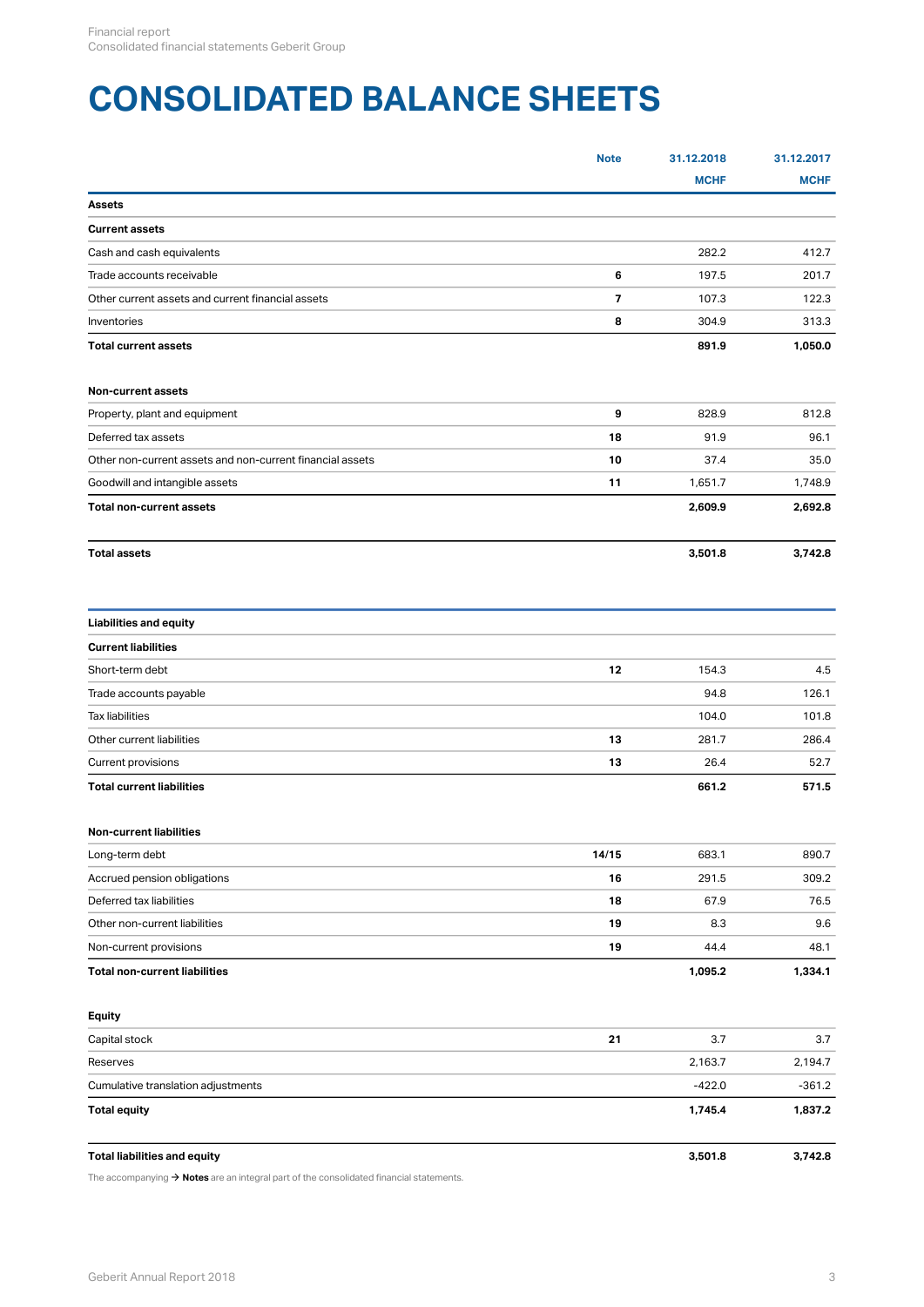# <span id="page-3-0"></span>**CONSOLIDATED INCOME STATEMENTS**

**1.1. – 31.12.**

|                                              | <b>Note</b> | 2018        | 2017        |
|----------------------------------------------|-------------|-------------|-------------|
|                                              |             | <b>MCHF</b> | <b>MCHF</b> |
| <b>Net sales</b>                             | 29          | 3,080.5     | 2,908.3     |
| Cost of materials                            |             | 893.2       | 829.8       |
| Personnel expenses                           |             | 744.0       | 746.8       |
| Depreciation                                 | 9           | 105.0       | 105.7       |
| Amortisation of intangible assets            | 11          | 55.2        | 44.6        |
| Other operating expenses, net                | 23          | 575.5       | 559.7       |
| Total operating expenses, net                |             | 2,372.9     | 2,286.6     |
| <b>Operating profit (EBIT)</b>               |             | 707.6       | 621.7       |
| Financial expenses                           | 24          | $-17.7$     | $-13.0$     |
| Financial income                             | 24          | 2.3         | 1.2         |
| Foreign exchange loss (-)/gain               | 24          | $-5.0$      | 2.4         |
| Financial result, net                        |             | $-20.4$     | $-9.4$      |
| Profit before income tax expenses            |             | 687.2       | 612.3       |
| Income tax expenses                          | 25          | 90.0        | 84.9        |
| Net income                                   |             | 597.2       | 527.4       |
| - Attributable to shareholders of Geberit AG |             | 597.2       | 527.4       |

| EPS (CHF)                 | …<br>--                        | . .<br>$\sqrt{2}$<br>16.40 | ж.<br>∙ت.+               |
|---------------------------|--------------------------------|----------------------------|--------------------------|
| d (CHF)<br>EPS diluted (C | $\overline{\phantom{a}}$<br>-- | 6.20<br>פט.סו              | $\sim$<br>ں. +<br>$\sim$ |

The accompanying  $\rightarrow$  **[Notes](#page-7-0)** are an integral part of the consolidated financial statements.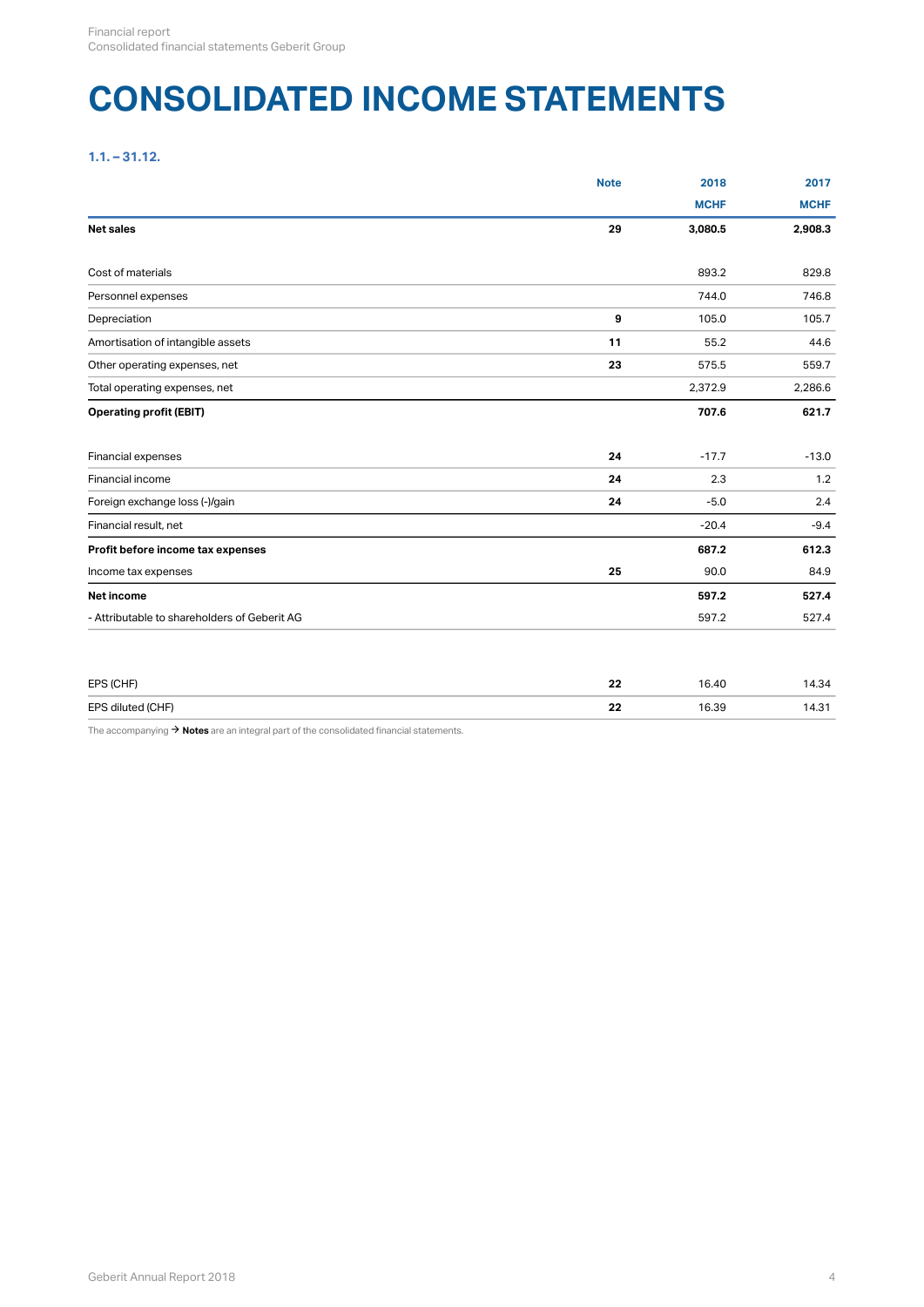# <span id="page-4-0"></span>**CONSOLIDATED STATEMENTS OF COMPREHENSIVE INCOME**

# **1.1. – 31.12.**

|                                                                                                                      | <b>Note</b> | 2018        | 2017        |
|----------------------------------------------------------------------------------------------------------------------|-------------|-------------|-------------|
|                                                                                                                      |             | <b>MCHF</b> | <b>MCHF</b> |
| Net income according to the income statement                                                                         |             | 597.2       | 527.4       |
| Cumulative translation adjustments                                                                                   |             | $-60.8$     | 92.0        |
| Income tax expenses                                                                                                  |             | 0.0         | 0.2         |
| Cumulative translation adjustments, net of tax                                                                       |             | -60.8       | 92.2        |
| Total other comprehensive income to be reclassified to the income statement in<br>subsequent periods, net of tax     |             | $-60.8$     | 92.2        |
| Remeasurements of pension plans                                                                                      | 16          | 17.7        | 29.0        |
| Income tax expenses                                                                                                  |             | $-2.9$      | $-4.3$      |
| Remeasurements of pension plans, net of tax                                                                          |             | 14.8        | 24.7        |
| Total other comprehensive income not to be reclassified to the income statement<br>in subsequent periods, net of tax |             | 14.8        | 24.7        |
| Total other comprehensive income, net of tax                                                                         |             | $-46.0$     | 116.9       |
| Total comprehensive income                                                                                           |             | 551.2       | 644.3       |
| - Attributable to shareholders of Geberit AG                                                                         |             | 551.2       | 644.3       |
| The accompanying $\rightarrow$ Notes are an integral part of the consolidated financial statements.                  |             |             |             |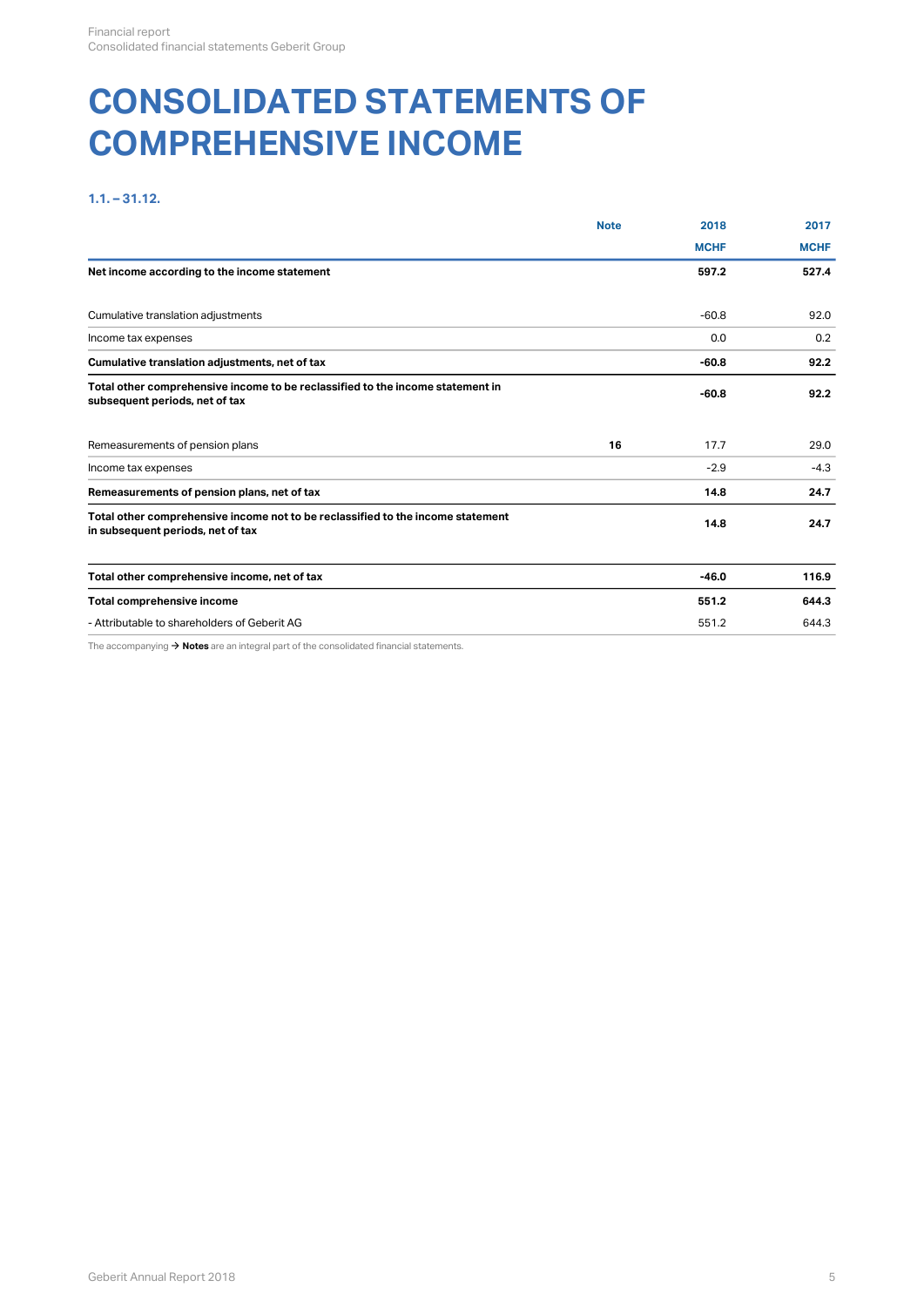# **CONSOLIDATED STATEMENTS OF CHANGES IN EQUITY**

| <b>Ordinary</b><br><b>Total equity</b><br>Cum.<br><b>Reserves</b><br><b>Treasury</b><br><b>Pension</b><br>translation<br>shares<br>shares<br>plans<br>adjustments |
|-------------------------------------------------------------------------------------------------------------------------------------------------------------------|
|                                                                                                                                                                   |
| <b>MCHF</b><br><b>MCHF</b><br><b>MCHF</b><br><b>MCHF</b><br><b>MCHF</b><br><b>MCHF</b>                                                                            |
| <b>Balance at 31.12.2016</b><br>3.7<br>2,344.1<br>$-79.4$<br>$-179.8$<br>$-453.4$<br>1,635.2                                                                      |
| 527.4<br>527.4<br>Net income                                                                                                                                      |
| Other comprehensive income<br>24.7<br>92.2<br>116.9                                                                                                               |
| Distribution <sup>1</sup><br>$-368.4$<br>$-368.4$                                                                                                                 |
| $-91.8$<br>Share buyback programme<br>$-91.8$                                                                                                                     |
| 8.1<br>14.8<br>22.9<br>Purchase (-)/sale of treasury shares                                                                                                       |
| Management option plans<br>$-5.0$<br>$-5.0$                                                                                                                       |
| 3.7<br><b>Balance at 31.12.2017</b><br>2,506.2<br>$-156.4$<br>$-155.1$<br>$-361.2$<br>1,837.2                                                                     |
| Net income<br>597.2<br>597.2                                                                                                                                      |
| 14.8<br>Other comprehensive income<br>$-60.8$<br>$-46.0$                                                                                                          |
| Distribution <sup>1</sup><br>$-380.8$<br>$-380.8$                                                                                                                 |
| $-184.7$<br>$-184.7$<br>Share buyback programme                                                                                                                   |
| 5.3<br>Purchase (-)/sale of treasury shares<br>$-76.6$<br>$-71.3$                                                                                                 |
| $-6.2$<br>$-6.2$<br>Management option plans                                                                                                                       |
| 3.7<br><b>Balance at 31.12.2018</b><br>2,721.7<br>$-417.7$<br>$-140.3$<br>$-422.0$<br>1,745.4                                                                     |

<sup>1</sup> The dividend (ex2017) was CHF 10.40 per share (PY: CHF 10.00).

The accompanying  $\rightarrow$  **[Notes](#page-7-0)** are an integral part of the consolidated financial statements.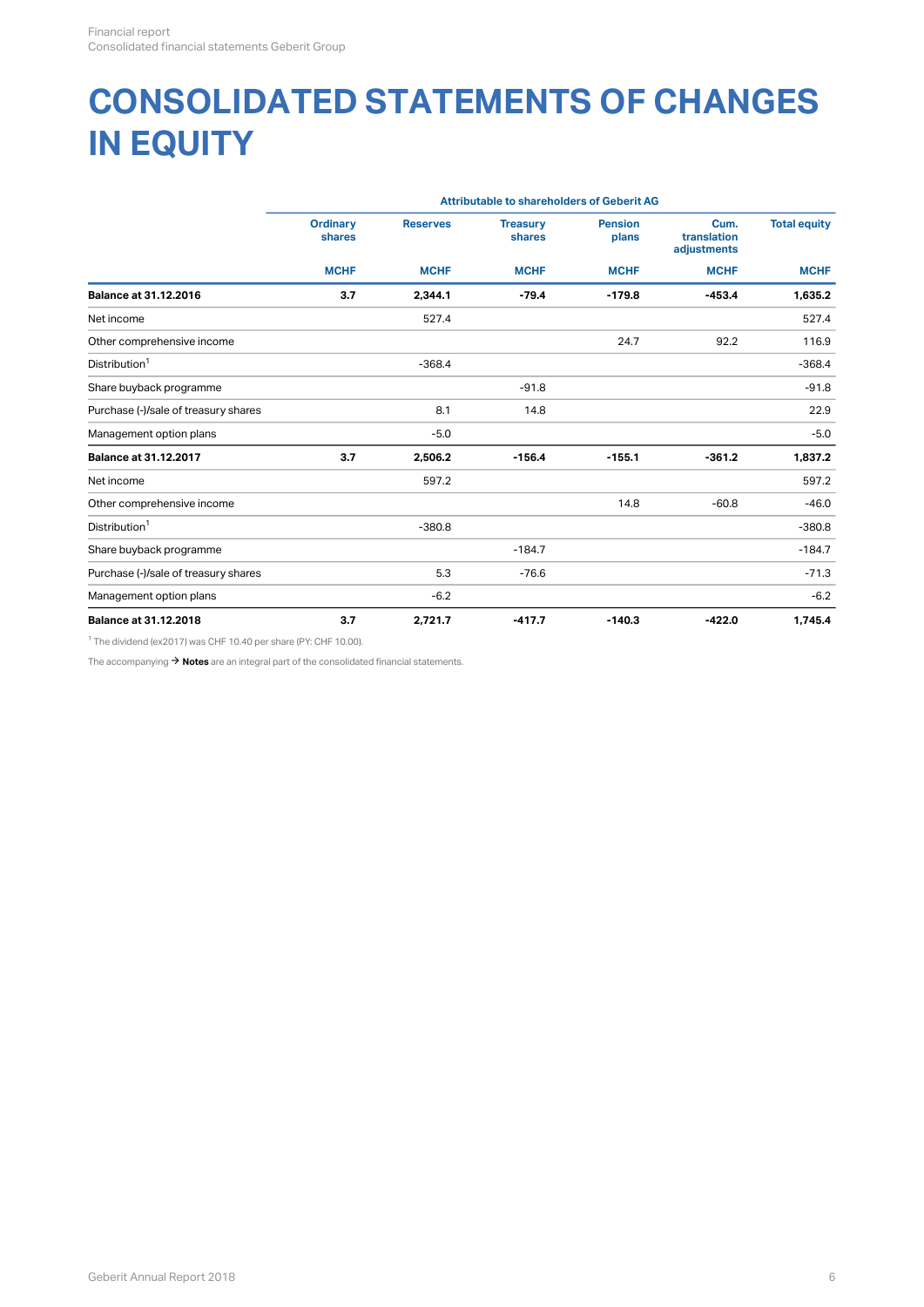# **CONSOLIDATED STATEMENTS OF CASHFLOWS**

# **1.1. – 31.12.**

|                                                                         | <b>Note</b> | 2018        | 2017        |
|-------------------------------------------------------------------------|-------------|-------------|-------------|
|                                                                         |             | <b>MCHF</b> | <b>MCHF</b> |
| Cash provided by operating activities                                   |             |             |             |
| Net income                                                              |             | 597.2       | 527.4       |
| Depreciation and amortisation                                           | 9/11        | 160.2       | 150.3       |
| Financial result, net                                                   | 24          | 20.4        | 9.4         |
| Income tax expenses                                                     | 25          | 90.0        | 84.9        |
| Other non-cash income and expenses <sup>1</sup>                         |             | $-6.5$      | 16.7        |
| Operating cashflow before changes in net working capital and taxes      |             | 861.3       | 788.7       |
| Income taxes paid                                                       |             | $-102.7$    | $-129.7$    |
| Changes in trade accounts receivable <sup>1</sup>                       |             | 12.8        | 4.5         |
| Changes in inventories <sup>1</sup>                                     |             | $-4.9$      | $-18.5$     |
| Changes in trade accounts payable                                       |             | $-27.1$     | 6.7         |
| Changes in other positions of net working capital <sup>1</sup>          |             | 8.1         | $-11.3$     |
| Net cash from/used in (-) operating activities                          |             | 747.5       | 640.4       |
| Cash from/used in (-) investing activities                              |             |             |             |
| Sales of subsidiaries                                                   | 2/10        | 0.0         | 9.7         |
| Purchase of property, plant & equipment and intangible assets           | 9/11        | $-162.4$    | $-159.0$    |
| Proceeds from sale of property, plant & equipment and intangible assets |             | 8.6         | 3.5         |
| Interest received                                                       |             | 0.0         | 0.0         |
| Other, net                                                              |             | $-2.8$      | $-2.0$      |
| Net cash from/used in (-) investing activities                          |             | $-156.6$    | $-147.8$    |
| Cash from/used in (-) financing activities                              |             |             |             |
| Proceeds from borrowings                                                | 14/15       | 691.8       | 70.2        |
| Repayments of borrowings                                                | 14/15       | $-737.1$    | $-207.5$    |
| Interest paid                                                           |             | $-6.0$      | $-6.4$      |
| Distribution                                                            |             | $-380.8$    | $-368.4$    |
| Share buyback programme                                                 | 21          | $-183.6$    | $-88.3$     |
| Purchase (-)/sale of treasury shares                                    |             | $-92.2$     | $-2.1$      |
| Financing cost paid                                                     |             | $-0.4$      | $-1.5$      |
| Other, net                                                              |             | $-5.8$      | $-1.3$      |
| Net cash from/used in (-) financing activities                          |             | $-714.1$    | $-605.3$    |
|                                                                         |             |             |             |
| Effects of exchange rates on cash and cash equivalents                  |             | $-7.3$      | 15.7        |
| Net increase/decrease (-) in cash and cash equivalents                  |             | $-130.5$    | $-97.0$     |
| Cash and cash equivalents at beginning of year                          |             | 412.7       | 509.7       |
| Cash and cash equivalents at end of year                                |             | 282.2       | 412.7       |

 Following a reclassification in 2018, the prior year figures relating to net cash from operating activities were adjusted accordingly in the interests of comparability. The accompanying **[Notes](#page-7-0)** are an integral part of the consolidated financial statements.  $1 \epsilon$  if an idea a reached anti-resolution for  $\rightarrow$  Notes are an integral part of the consolidated financial statements.

For further cashflow figures see  $\rightarrow$  **[Note 28](#page-37-0)**  $\rightarrow$  Note 28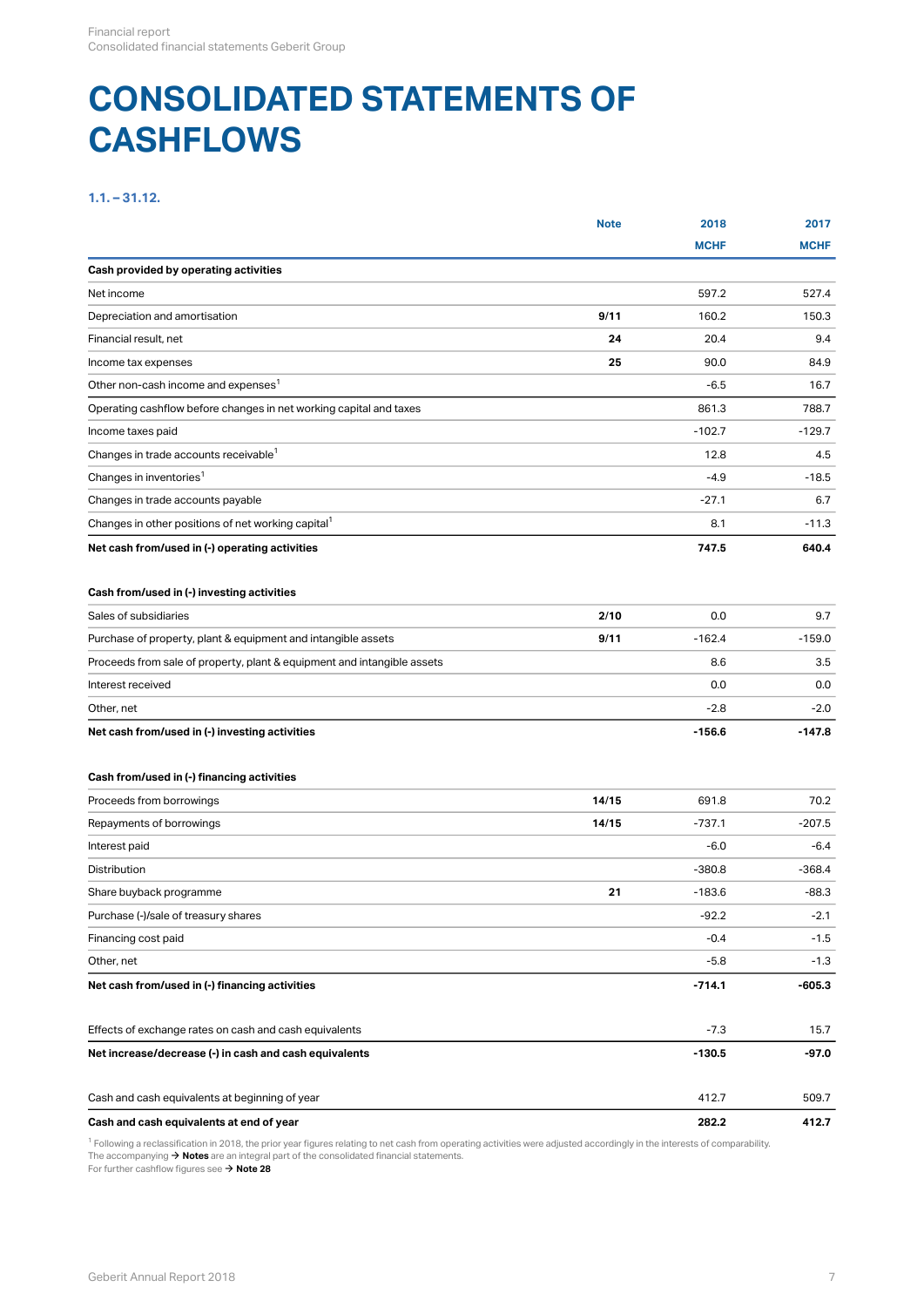# <span id="page-7-0"></span>**NOTES TO THE CONSOLIDATED FINANCIAL STATEMENTS**

# <span id="page-7-2"></span>**1. BASIC INFORMATION AND PRINCIPLES OF THE REPORT**

The Geberit Group is an international company that focuses on the sanitary industry and, specifically, the areas of sanitary technology and bathroom ceramics. The Group's product range consists of the Installation and Flushing Systems, Piping Systems and Bathroom Systems product areas. Worldwide, the vast majority of its products are sold through the wholesale channel. Geberit sells its products in 117 countries. The Group is present in 49 countries with its own sales employees.

The consolidated financial statements include Geberit AG and all companies under its control ("the Group" or "Geberit"). The Group eliminates all intra-group transactions as part of the Group consolidation process. A company is consolidated for the first time or deconsolidated from the date on which the Group exercises or loses control over the company.

The consolidated financial statements of the Group have been prepared in accordance with International Financial Reporting Standards ("IFRS").

The term "MCHF" in these consolidated financial statements refers to millions of Swiss francs, "MEUR" refers to millions of euros, "MGBP" refers to millions of British pounds sterling and "MUSD" refers to millions of US dollars. The term "shareholders" refers to the shareholders of Geberit AG.

#### **MAIN SOURCES OF ESTIMATION UNCERTAINTY**

The preparation of consolidated financial statements requires management to make estimates and assumptions that affect the reported amounts of assets and liabilities, the disclosure of contingent assets and liabilities at the balance sheet date, and the reported amounts of revenues and expenses during the reporting period. Actual results can differ from estimates. Estimates and assumptions are continually reviewed and based on historical experience and other factors, including expectations of future events that are believed to be reasonable under the prevailing circumstances.

Important estimates and assumptions (with the related uncertainties) were primarily made in the following areas:

- Impairment tests for goodwill and intangible assets with an indefinite useful life (see  $\rightarrow$  **[Note 11](#page-17-1)**)
- Capitalisation of development costs (see  $\rightarrow$  **[Note 27](#page-37-1)**)
- Assumptions for the recognition of defined benefit pension plans (see  $\rightarrow$  **[Note 16](#page-25-0)**)
- $\blacksquare$  Valuation of deferred tax assets and liabilities (see  $\rightarrow$  **[Note 18](#page-32-0)**)

#### <span id="page-7-1"></span>**2. CHANGES IN GROUP STRUCTURE**

#### **2018**

No significant changes in the Group structure took place in 2018.

#### **2017**

#### **SALE OF THE VARICOR GROUP**

The Varicor Group was sold at a sales price of MEUR 13.8 and deconsolidated as at 1 January 2017. The Varicor Group companies are Varicor S.A.S. and Varicor GmbH which were acquired as part of the Sanitec acquisition in 2015 and employed 86 people as at 31 December 2016. The Varicor Group did not contribute to the net income in 2017.

In addition the sales company Geberit UAB was established in Vilnius and there were various changes to the legal structure of the Group mainly in connection with the integration of the Sanitec Group but with no effect on the consolidated results.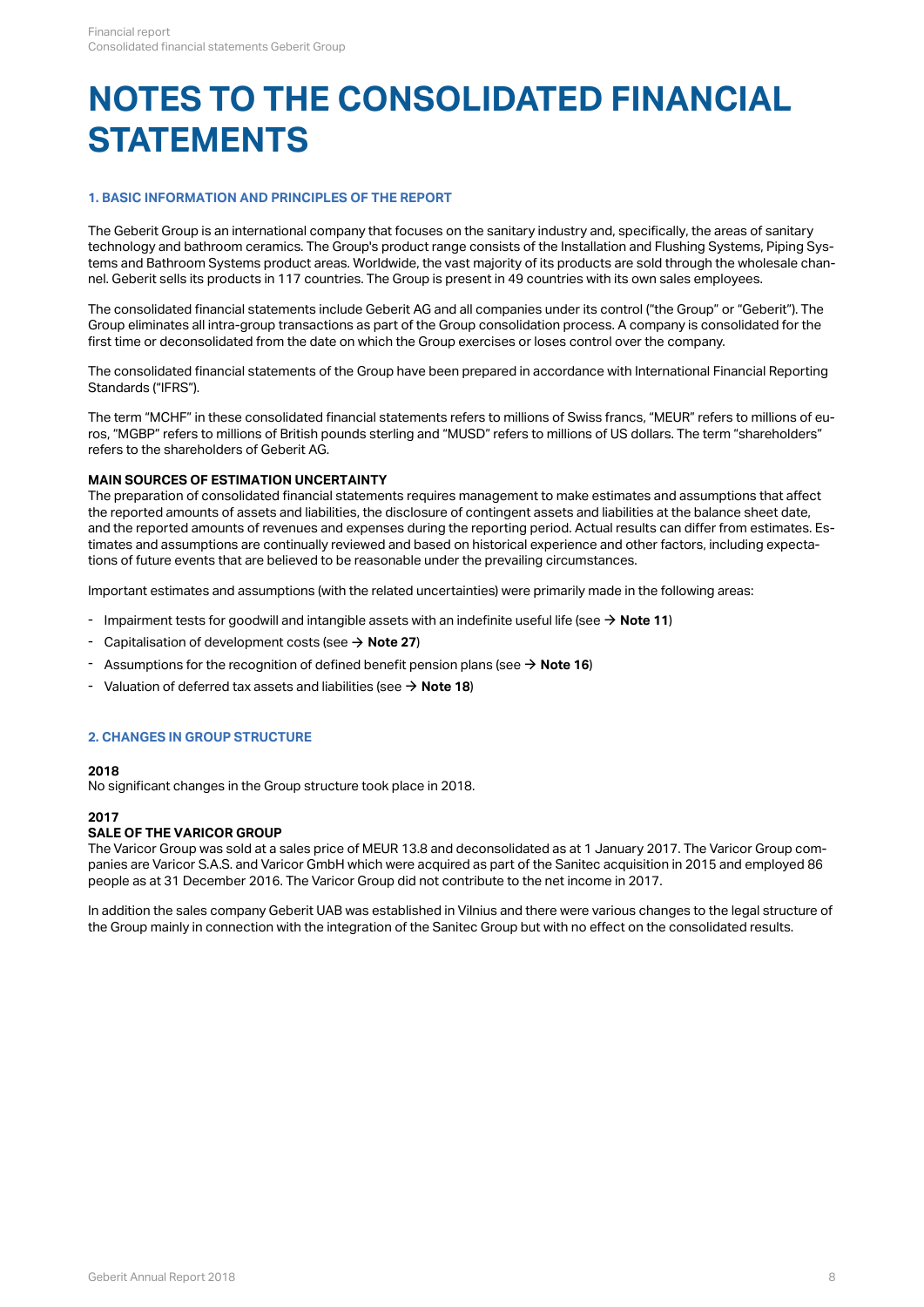# <span id="page-8-0"></span>**3. SUMMARY OF SIGNIFICANT ACCOUNTING POLICIES**

#### **New or revised IFRS standards and interpretations 2018 and their adoption by the Group**

| Standard/<br>Interpretation                                                     |          | <b>Enactment</b> Relevance for Geberit                                                                                                                                                                                                                                                                                                                                                                                                                                                                                                                                                                                                           | Adoption |
|---------------------------------------------------------------------------------|----------|--------------------------------------------------------------------------------------------------------------------------------------------------------------------------------------------------------------------------------------------------------------------------------------------------------------------------------------------------------------------------------------------------------------------------------------------------------------------------------------------------------------------------------------------------------------------------------------------------------------------------------------------------|----------|
| IFRS 2 - Share-<br>based Payment                                                | 1.1.2018 | The amendments made to IFRS 2 in June 2016 clarify the measurement basis for cash-settled share-<br>based payments and the accounting for modifications that change an award from cash-settled to<br>equity-settled. They also introduce an exception to the classification principles in IFRS 2. Where an<br>employer is obliged to withhold an amount for the employee's tax obligation associated with a share-<br>based payment and pay that amount to the tax authority, the whole award will be treated as if it was<br>equity-settled provided it would have been equity-settled without the net settlement feature.                      | 1.1.2018 |
|                                                                                 |          | This amendment has no impact on the consolidated financial statements.                                                                                                                                                                                                                                                                                                                                                                                                                                                                                                                                                                           |          |
| IFRS 9 - Financial<br>Instruments                                               | 1.1.2018 | Geberit adopted IFRS 9 early as of 1 January 2017. The Group elected to apply the limited exemption in 1.1.2017<br>IFRS 9 relating to transition for classification and measurement and impairment, and accordingly has<br>not restated comparative periods.                                                                                                                                                                                                                                                                                                                                                                                     |          |
|                                                                                 |          | The nature of the main changes resulting from the new standard is as follows:                                                                                                                                                                                                                                                                                                                                                                                                                                                                                                                                                                    |          |
|                                                                                 |          | 1) Classification and measurement of financial instruments: Financial assets are classified and<br>subsequently measured at amortised cost or fair value through income statement based on both the<br>entity's business model for managing the financial assets and the contractual cashflow characteristics<br>of the financial assets. The classification of financial liabilities does not follow the approach used for the<br>financial assets and remains unchanged.                                                                                                                                                                       |          |
|                                                                                 |          | 2) Impairment of financial assets: The new impairment model is an expected credit loss ("ECL") model<br>which implies both an earlier recognition of impairment losses and a disclosure of more timely and<br>forward-looking information. A simplified approach must be applied for trade receivables or contract<br>assets that result from transactions within the scope of IFRS 15 and that do not contain a significant<br>financing component. With this approach no changes in credit risk are tracked but instead a loss<br>allowance is recognised based on lifetime ECLs at each reporting date.                                       |          |
|                                                                                 |          | 3) Hedge accounting: The new hedge accounting model is less rule-based, aligning accounting more<br>closely with the Group's risk management practices and enabling a wider range of different economic<br>hedging strategies.                                                                                                                                                                                                                                                                                                                                                                                                                   |          |
|                                                                                 |          | The early adoption of IFRS 9 did not have a material impact on the consolidated financial statements<br>and no adjustment was required to equity at 1 January 2017.                                                                                                                                                                                                                                                                                                                                                                                                                                                                              |          |
| IFRS 15 - Revenue<br>from Contracts with<br>Customers                           | 1.1.2018 | IFRS 15 establishes a five-step model to account for revenue arising from contracts with customers.<br>Revenue shall be recognised at an amount that reflects the consideration to which the Group expects to<br>be entitled in exchange for transferring goods or services.                                                                                                                                                                                                                                                                                                                                                                     | 1.1.2018 |
|                                                                                 |          | The Group focuses on sanitary technology and bathroom ceramics in the sanitary industry. The<br>products are primarily sold through the wholesale channel for which revenue is recognised at a point in<br>time according to the different terms of delivery.                                                                                                                                                                                                                                                                                                                                                                                    |          |
|                                                                                 |          | Certain contracts include variable consideration components such as discounts or sales based rebates.<br>Based on an analysis the Group reallocated certain payments to third parties as sales deductions to net<br>sales but this does not have any material impact on the consolidated financial statements.                                                                                                                                                                                                                                                                                                                                   |          |
|                                                                                 |          | The new standard does not have any material impact on recognition and measurement of revenue. IFRS<br>15 results in increased disclosures.                                                                                                                                                                                                                                                                                                                                                                                                                                                                                                       |          |
| IFRIC 22 - Foreign<br>Currency<br>Transactions and<br>Advance<br>Considerations | 1.1.2018 | The interpretation clarifies the recognition of a non-monetary asset or non-monetary liability arising<br>from the prepayment or receipt of advance consideration denominated in a foreign currency, before the<br>related asset, expense or income is recognised. It determines that the applicable exchange rate shall be<br>the date of the transaction on which the Group initially recognises the non-monetary prepayment asset<br>or non-monetary deferred liability. If there are multiple payments or receipts in advance, the entity must<br>determine a date of the transactions for each payment or receipt of advance consideration. | 1.1.2018 |
|                                                                                 |          | The amendment has no impact on the consolidated financial statements.                                                                                                                                                                                                                                                                                                                                                                                                                                                                                                                                                                            |          |
| Annual<br>improvements of<br>IFRS 2014 - 2016                                   | various  | The ordinary annual clarifications and minor amendments of various standards have no material impact various<br>on the consolidated financial statements.                                                                                                                                                                                                                                                                                                                                                                                                                                                                                        |          |

# **New or revised IFRS standards and interpretations as from 2019 and their adoption by the Group**

| Standard/<br>Interpretation |          | <b>Enactment</b> Relevance for Geberit                                                                                                                                                                                                                                                                                                                                                                                                                                                                                                                                                                                         | <b>Adoption</b> |
|-----------------------------|----------|--------------------------------------------------------------------------------------------------------------------------------------------------------------------------------------------------------------------------------------------------------------------------------------------------------------------------------------------------------------------------------------------------------------------------------------------------------------------------------------------------------------------------------------------------------------------------------------------------------------------------------|-----------------|
| IFRS 16 - Leases            | 1.1.2019 | Under current IAS 17 lessees are required to make a distinction between a finance lease (on balance<br>sheet) and an operating lease (off balance sheet). The new standard requires lessees to recognise a lease<br>liability reflecting future lease payments and a 'right-of-use asset' for virtually all lease contracts. The IASB<br>included an optional exemption for certain short-term leases and leases of low-value assets. Under IFRS<br>16, a contract is, or contains, a lease if the contract conveys the right to control the use of an identified<br>asset for a period of time in exchange for consideration. | 1.1.2019        |
|                             |          | The edention of this standard will be us an impost on the especial deted financial statements. The value of                                                                                                                                                                                                                                                                                                                                                                                                                                                                                                                    |                 |

The adoption of this standard will have an impact on the consolidated financial statements. The value of the right-of-use assets capitalised will be around MCHF 70. A financial liability representing the future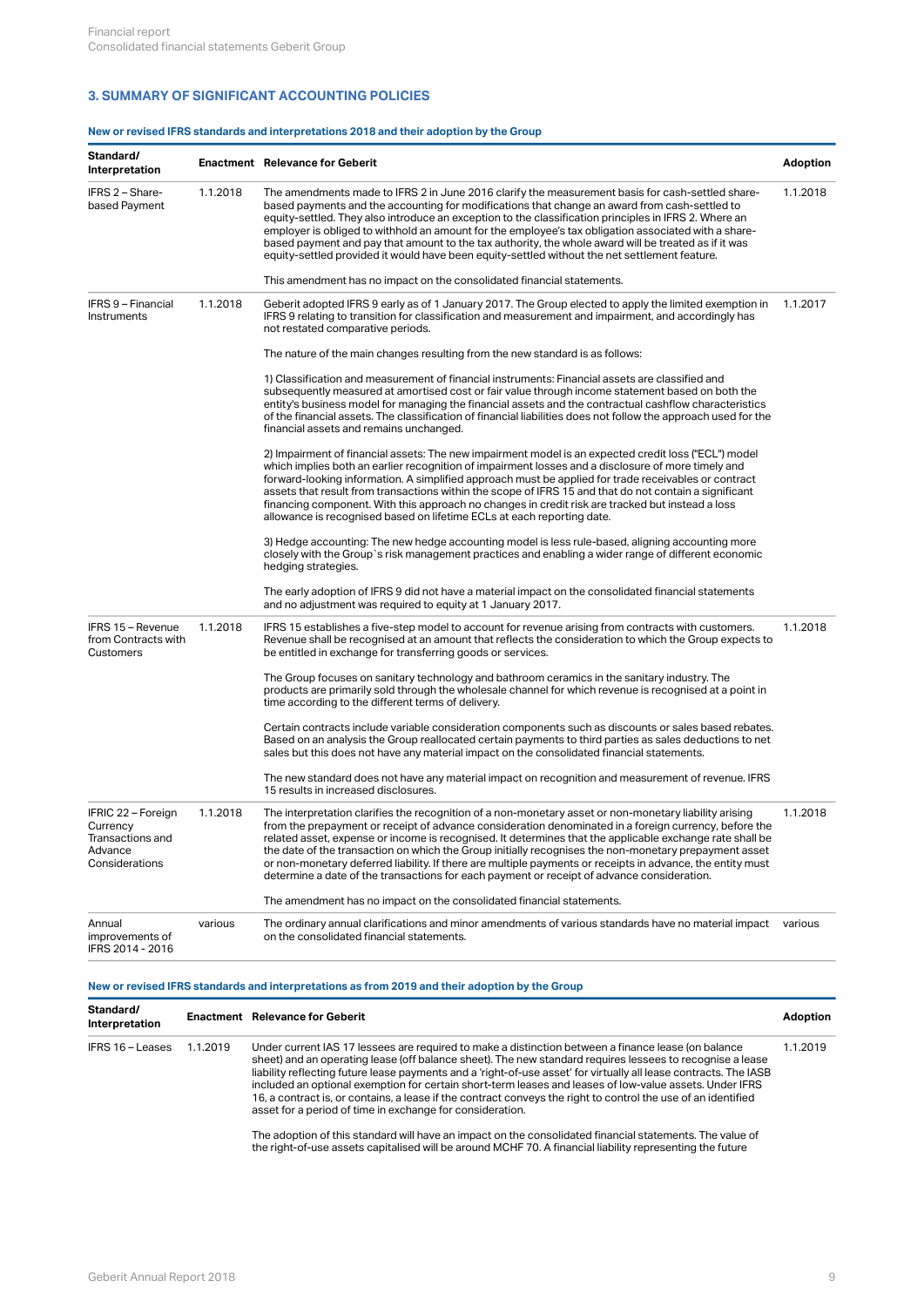#### **New or revised IFRS standards and interpretations as from 2019 and their adoption by the Group**

|                                                              |          | lease payments will be shown at approximately the same amount. The Group will apply the modified<br>retrospective method, with assets and liabilities included on 1 January 2019.                                                                                                                                                                                                                                                                                                                                                                                                                                                                                                                                                                                                                                                                                                                                                         |          |
|--------------------------------------------------------------|----------|-------------------------------------------------------------------------------------------------------------------------------------------------------------------------------------------------------------------------------------------------------------------------------------------------------------------------------------------------------------------------------------------------------------------------------------------------------------------------------------------------------------------------------------------------------------------------------------------------------------------------------------------------------------------------------------------------------------------------------------------------------------------------------------------------------------------------------------------------------------------------------------------------------------------------------------------|----------|
| IFRIC $23 -$<br>Uncertainty over<br>income tax<br>treatments | 1.1.2019 | This IFRIC clarifies the accounting treatment when there is uncertainty over whether a tax treatment will<br>be accepted by tax authorities and defines that it is in the scope of IAS 12 and not IAS 37. The<br>interpretation clarifies that the uncertainties may be treated separately or together as a group, providing<br>factors to determine the unit of account. It is to be assumed that tax authorities will examine those<br>treatments and have full knowledge of all related information. Both current and deferred income taxes are<br>accounted based on the probabilities that certain treatments will be accepted, determined by the most<br>likely amount method or the expected value method. Uncertain tax treatments are reassessed following a<br>change in circumstances or due to new information, while the absence of comment from the tax authority<br>alone is unlikely to lead to a change in the estimate. | 1.1.2019 |
|                                                              |          | The amendment has no material impact on the consolidated financial statements.                                                                                                                                                                                                                                                                                                                                                                                                                                                                                                                                                                                                                                                                                                                                                                                                                                                            |          |
| Amendments to<br>IAS 19 Employee<br><b>Benefits</b>          | 1.1.2019 | The amendments specify how companies determine pension expenses when changes to a defined<br>benefit pension plan occur. When a change to a plan takes place, the updated assumptions from this<br>remeasurement must be used to determine current service cost and net interest for the remainder of the<br>reporting period after the change to the plan. This will change the amounts that would otherwise have<br>been charged to profit or loss in the period after the change, and may lead to a more frequent<br>remeasurement of the net liability.                                                                                                                                                                                                                                                                                                                                                                               | 1.1.2019 |
|                                                              |          | This amendment has no material impact on the consolidated financial statements.                                                                                                                                                                                                                                                                                                                                                                                                                                                                                                                                                                                                                                                                                                                                                                                                                                                           |          |
| Annual<br>improvements of<br>IFRS 2015 - 2017                | various  | The ordinary annual clarifications and minor amendments of various standards have no material impact on various<br>the consolidated financial statements.                                                                                                                                                                                                                                                                                                                                                                                                                                                                                                                                                                                                                                                                                                                                                                                 |          |
|                                                              |          |                                                                                                                                                                                                                                                                                                                                                                                                                                                                                                                                                                                                                                                                                                                                                                                                                                                                                                                                           |          |

#### **FOREIGN CURRENCY TRANSLATION**

The functional currencies of the Group's subsidiaries are generally the currencies of the local jurisdiction. Transactions denominated in foreign currencies are recorded at the rate of exchange prevailing at the dates of the transaction, or at a rate that approximates to the actual rate at the date of the transaction. At the end of the accounting period, receivables and liabilities in foreign currency are valued at the rate of exchange prevailing at the consolidated balance sheet date, with resulting exchange rate differences charged to the income statement. Exchange rate differences related to loans that are part of the net investment in foreign entities are recorded in **→ ["Other comprehensive income"](#page-4-0)** and disclosed as cumulative translation adjustments.

For the consolidation, assets and liabilities stated in functional currencies other than Swiss francs are translated at the rates of exchange prevailing at the consolidated balance sheet date. Income and expenses are translated at the average exchange rates (weighted sales) for the period. Translation gains or losses are recorded in **→ ["Other comprehensive income"](#page-4-0)** and disclosed as cumulative translation adjustments.

#### **CASH AND CASH EQUIVALENTS**

Cash and cash equivalents consist of cash on hand, balances with banks and short-term, highly liquid financial investments with maturities of three months or less at their acquisition date that are readily convertible to known amounts of cash and which are subject to an insignificant risk of change in value. The carrying amount of cash and cash equivalents approximates to their fair value due to the short-term maturities of these instruments.

#### **INVENTORIES**

Inventories are stated at the lower of historical or manufacturing costs, or net realisable value. The manufacturing costs comprise all directly attributable costs of material and manufacture and other costs incurred in bringing the inventories to their present location and condition. Historical cost is determined using the weighted average cost formula, while the manufacturing cost is determined using the standard cost formula. Net realisable value corresponds to the estimated selling price in the ordinary course of business less the estimated costs of completion and the selling costs. Allowances are made for obsolete and slow-moving inventories.

#### **PROPERTY, PLANT AND EQUIPMENT**

Property, plant and equipment are carried at historical or manufacturing costs less accumulated depreciation. Betterment that increases the useful lives of the assets, substantially improves the quality of the output, or enables a substantial reduction in operating costs is capitalised and depreciated over the remaining useful lives. Depreciation of property, plant and equipment is calculated using the straight-line method based on the following useful lives: buildings (15–50 years), production machinery and assembly lines (8–25 years), moulds (4–6 years), equipment and furnishings (4–25 years) and vehicles (5–10 years). Properties are not regularly depreciated. Repair and maintenance related to investments in property, plant and equipment are charged to the income statement as incurred.

Borrowing costs of all material qualifying assets are capitalised during the construction phase in accordance with IAS 23. A qualified asset is an asset for which an extensive period (generally more than a year) is required to transform it to its planned usable condition. If funds are specifically borrowed, the costs that can be capitalised are the actual costs incurred less any investment income earned on the temporary investment of these borrowings. If the borrowed funds are part of a general pool, the amount that can be capitalised must be determined by applying a capitalisation rate to the expenses related to this asset.

If there is any indication for impairment, the actual carrying amount of the asset is compared to its recoverable amount. If the carrying amount is higher than its estimated recoverable amount, the asset is reduced accordingly and the difference is charged to the income statement.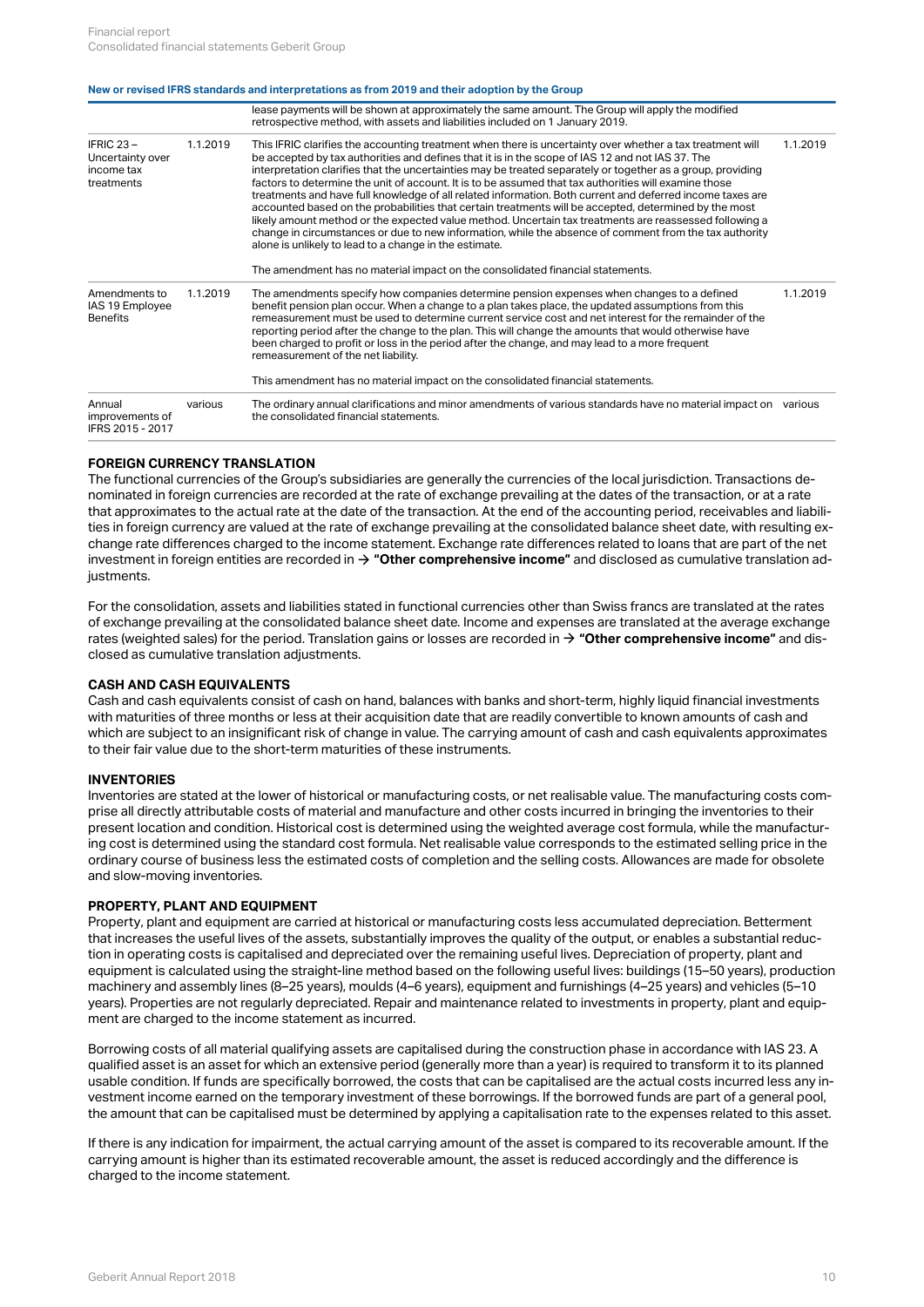#### **INTANGIBLE ASSETS AND GOODWILL**

The Group records goodwill as the difference between the purchase price and the net assets of the company acquired, both measured at fair value. If the value of net assets is higher than the purchase price, this gain is credited immediately to the income statement.

Goodwill and intangibles such as patents, trademarks and software acquired from third parties are initially stated and subsequently measured at cost. Goodwill, trademarks and other intangible assets with an indefinite useful life are not regularly amortised but tested for impairment on an annual basis. Impairments are recorded immediately as expenses in the consolidated income statements and, in the case of goodwill, not reversed in subsequent periods. The amortisation of intangible assets with a definite useful life is calculated using the straight-line method based on the following useful lives: patents and technology (4–10 years), trademarks (5–12 years), software (4–6 years) and capitalised development costs (6 years).

Intangible assets with an indefinite useful life and goodwill are tested for impairment at each reporting date, at least. In this process, the actual carrying amount of the asset is compared with the recoverable amount. If the carrying amount is higher than its estimated recoverable amount, the asset is reduced correspondingly. The Group records the difference between recoverable amount and carrying amount as expense. The valuation is based on single assets or, if such valuation is not possible, on the level of the group of assets for which separately identifiable cashflows exist.

For the impairment tests of intangible assets with an indefinite useful life and goodwill, the Group applies the most recent business plans (period of four years) and the assumptions therein concerning development of prices, markets and the Group's market shares. To discount future cashflows, the Group applies market or country-specific discount rates. Management considers the discount rates, the growth rates and the development of the operating margins to be the crucial parameters for the calculation of the recoverable amount. More detailed information is disclosed in  $\rightarrow$  **[Note 11](#page-17-1)**.

#### **PROVISIONS**

The Group recognises provisions when it has a present legal or constructive obligation to transfer economic benefits as a result of past events, and when a reasonable estimate of the size of the obligation can be made. The Group warrants its products against defects and accrues provisions for such warranties at the time of sale based on estimated claims. Actual warranty costs are charged against the accrued provisions when incurred.

#### **NET SALES**

Net sales correspond to the amount of consideration to be expected from contracts with customers for the sale of products and do not include any amounts recovered on behalf of third parties.

Sales per transaction are recorded at a single point in time at which the customer obtains effective control over the products that have been delivered. This single point in time depends on the different terms of delivery.

Net sales include the invoiced amounts after deduction of rebates, cash discounts and customer bonuses. Customer bonuses are sales deductions linked to the achievement of predefined targets (e.g. level of sales). Payments to third parties for which Geberit receives no directly linked services are also deducted from sales.

#### **MARKETING EXPENSES**

All expenses associated with advertising and promoting products are recorded in the financial period during which they are incurred.

#### **TAXES**

The consolidated financial statements include current income taxes based on the taxable earnings of the Group companies and are calculated according to national tax rules. Deferred taxes are recorded on temporary differences between the tax base of assets and liabilities and their carrying amount using the "liability method". Deferred taxes are calculated either using the current tax rate or the tax rate expected to be applicable in the period in which these differences will reverse. If the realisation of future tax savings related to tax loss carryforwards and other deferred tax assets is not or no longer probable, the deferred tax assets are reduced accordingly.

A liability for deferred taxes is recognised only for non-refundable taxes at source and other earning distribution-related taxes for subsidiaries for which available earnings are intended to be remitted and of which the parent company controls the dividend policy (see  $\rightarrow$  **[Note 18](#page-32-0)**).

#### **LEASING**

Property, plant and equipment acquired on a lease and deemed to be owned in respect of their risks and rewards are classified under finance leasing. Leased property, plant and equipment are capitalised and depreciated over their estimated useful life. The corresponding lease obligations are recognised as liabilities. Payments under operating leases are reported as operating expenses on a straight-line basis and charged directly to the income statement accordingly.

#### **RESEARCH AND DEVELOPMENT COST (R&D)**

The majority of the expenses are incurred in relation to basic research, product and product range management, customer software development and R&D support/overheads, and these are charged directly to the income statement. The residual expenses relate to development costs for new products. If these concern major development projects, they are reviewed at each balance sheet date in order to verify whether the capitalisation criteria of IAS 38.57 are fulfilled. In the case that all criteria are fulfilled, the expenses are capitalised and amortised over a period of six years (see  $\rightarrow$  **[Note 27](#page-37-1)**).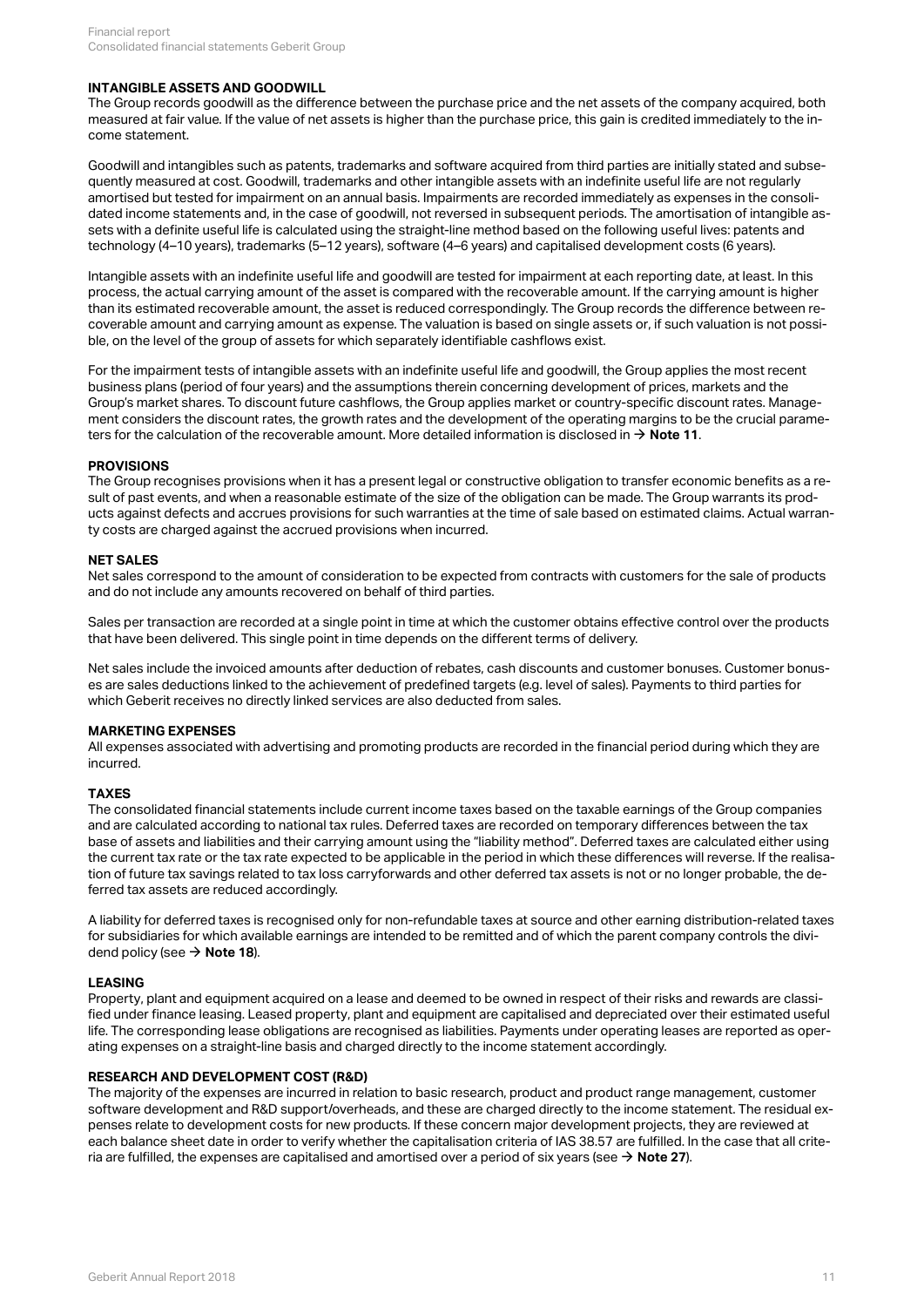#### **RETIREMENT BENEFIT PLANS**

The Group manages different employee pension plans structured as both defined benefit and defined contribution plans. These pension funds are usually governed by the regulations of the countries in which the Group operates.

For defined benefit plans, the present value of the defined benefit obligation is calculated periodically by independent pension actuaries using the projected unit credit method on the basis of the service years and the expected salary and pension trends. Actuarial gains and losses are immediately recognised in other comprehensive income as "Remeasurements of pension plans". This item also includes the return on plan assets/reimbursement rights (excluding the interest based on the discount rate) and any effects of an asset ceiling adjustment. For defined benefit plans with an independent pension fund, the funded status of the pension fund is included in the consolidated balance sheet. Any surplus is capitalised in compliance with IAS 19.64 and IFRIC 14. The annual net periodic pension cost calculated for defined benefit plans are recognised in the income statement in the period in which they occur.

For defined contribution plans, the annual costs are calculated as a percentage of the pensionable salaries and are also charged to the income statement. Except for the contributions, the Group does not have any other future obligations.

#### **PARTICIPATION PLANS**

Rebates granted to employees when buying Geberit shares under share purchase plans are charged to the income statement in the year the programmes are offered.

The fair value of the options allotted as part of the management long-term incentive and the management share purchase plan is determined at the grant date and charged on a straight-line basis to personnel expenses over the vesting period. The values are determined using the binomial model.

#### **EARNINGS PER SHARE**

The number of ordinary shares for the calculation of the earnings per share is determined on the basis of the weighted average of the issued ordinary shares less the weighted average number of the treasury shares. For the calculation of diluted earnings per share, an adjusted number of shares is calculated as the sum of the total of the ordinary shares used to calculate the earnings per share and the potentially dilutive shares from option programmes. The dilution from option programmes is determined on the basis of the number of ordinary shares that could have been bought for the amount of the accumulated difference between the market price and exercise price of the options. The relevant market price used is the average Geberit share price for the financial year.

Earnings per share and diluted earnings per share are defined as the ratio of the attributable net income to the relevant number of ordinary shares.

#### **FINANCIAL INSTRUMENTS**

Financial assets are carried at amortised cost less allowances for expected credit losses. IFRS 9 was adopted early on 1 January 2017. It is not necessary for a loss event to occur before an impairment loss is recognised. Impairment is determined based on expected credit losses, which is the present value of the cash shortfalls over the expected life of the financial assets. Geberit incorporates forward-looking information into its historical customer default rates, grouping receivables by customer sector, rating and geography taking into account the existence of collateral, if any.

Debts are initially recorded at fair value, net of transaction costs, and subsequently measured at amortised cost according to the effective interest rate method. The Group classifies debts as non-current when, at the balance sheet date, it has the unconditional right to defer settlement for at least 12 months after the balance sheet date.

Derivatives are initially recorded at fair value and subsequently adjusted for fair value changes. The recognition of derivatives in the Group's balance sheet is based on internal valuations or on the valuation of the respective financial institution. See  $\rightarrow$  **[Note 15](#page-21-1)** for an allocation of the balance sheet items to the classification by categories.

#### **HEDGE ACCOUNTING**

Geberit purchases derivative financial instruments for the purpose of economically hedging specific commitments (see  $\rightarrow$  **[Note 4](#page-11-0)** and  $\rightarrow$  **[Note 15](#page-21-1)**).

#### <span id="page-11-0"></span>**4. RISK ASSESSMENT AND MANAGEMENT**

#### **GENERAL**

The Group runs a risk-management system approved by the Board of Directors.

The policy defines a structured process to which the business risks are systematically managed. In this process, risks are identified, analysed and evaluated concerning the likelihood of occurrence and magnitude, and risk-control measurements are determined. Each member of management is responsible for the implementation of the risk-management measures in his area of responsibility. The Board of Directors is periodically informed about the major changes in risk assessment and about risk-management actions taken. The permanent observation and control of the risks is a management objective. For risks concerning accounting and financial reporting, a special assessment is carried out as part of the risk control process. The Geberit internal control system for financial reporting defines in this regard control measures that reduce the related risks.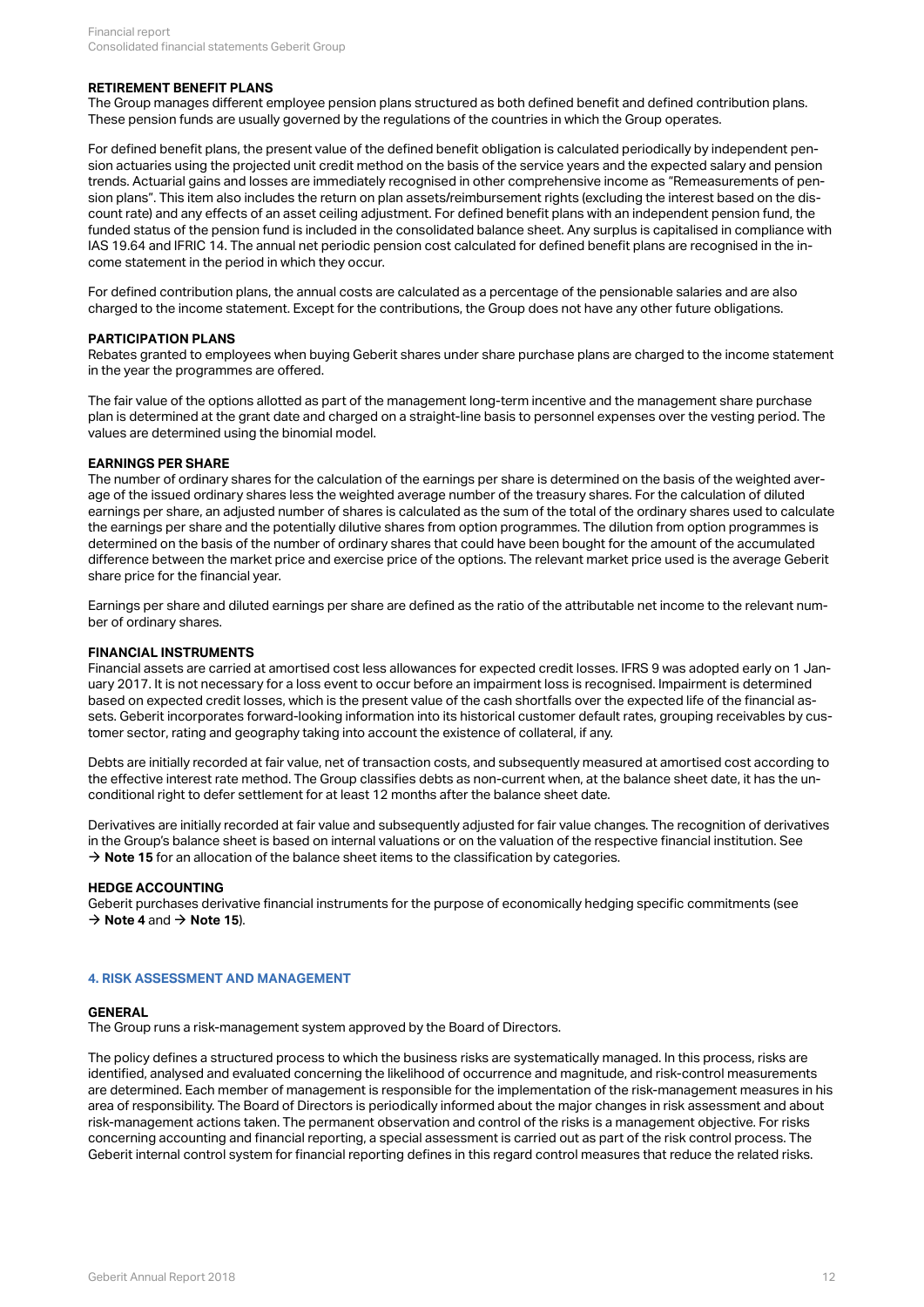Financial risks are monitored by the treasury department of the Geberit Group, which acts in line with the directives of the treasury policy issued by the Group. Risk management focuses on recognising, analysing and hedging foreign exchange rate, interest rate, liquidity and counterparty risks, with the aim of limiting their effect on cashflow and net income. The Group measures the foreign exchange rate risks and interest rate risks with the cashflow-at-risk method.

### **MANAGEMENT OF COUNTERPARTY RISKS FROM TREASURY ACTIVITIES**

Financial contracts are agreed only with third parties that have at least an A (S&P) or A2 (Moody's) rating, or are considered as relevant to the financial system. Management believes that the risk of losses from the existing contracts is remote.

In general, liquid funds are invested for a period of less than three months. Part of the liquid funds may be invested in government bonds (maximum MCHF 70 per country and usually with terms of less than 12 months). The residual liquid funds are generally held at banks on a short-term basis. To avoid cluster risks, the value of an investment per third party may not exceed a certain limit that is determined on the basis of clearly defined creditworthiness criteria such as rating, system relevance and state guarantees (e.g. for Swiss cantonal banks). In addition, investments with the same counterparty may not exceed half of the Group's total deposits. The Group has not suffered any losses on such transactions to date.

#### **MANAGEMENT OF FOREIGN EXCHANGE RATE RISK**

The Group generates sales and costs in Switzerland and abroad in foreign currencies. Therefore, exchange rate changes have an impact on the consolidated results. To limit such risks, the concept of "natural hedging" is considered as the primary hedging strategy. Hereby, the foreign exchange rate risk of cash inflows in a certain currency is neutralised with cash outflows of the same currency. Therefore, currency fluctuations influence the profit margin of the Group only to a marginal extent; i.e. the Group is exposed to a relatively small transaction risk. However, the translation risk that results from the translation of profits generated abroad can still substantially influence the consolidated results depending on the level of currency fluctuation, despite the effective "natural hedging". The Group does not hedge translation risks.

The currency risk over a period of 12 months is measured via the cashflow-at-risk (CfaR) method. By using statistical methods, the effect of probable changes in foreign exchange rates on the financial result of the Group is evaluated. On 31 December 2018, the Group's CfaR amounted to MCHF 26.5 (PY: MCHF 34.5), hence there was a 95% likelihood that any loss resulting from currency risk would not exceed MCHF 26.5.

The following parameters have been used for the calculation of the cashflow-at-risk (CfaR):

| <b>Model</b> | . <sub>v</sub> iethod        | <b>Confidence level</b> | <b>Holding period</b> |
|--------------|------------------------------|-------------------------|-----------------------|
| J. P. Morgan | Variance-covariance approach | 95%                     | ? months              |

#### **MANAGEMENT OF INTEREST RATE RISK**

Basically, two types of interest rate risk exist:

a) the fair market value risk for financial positions bearing fixed interest rates b) the interest rate risk for financial positions bearing variable interest rates

The fair market value risk does not have a direct impact on the cashflows and results of the Group. Therefore, it is not measured. The refinancing risk of positions with fixed interest rates is considered with the integration of financial positions bearing fixed interest rates with a maturity under 12 months in the measurement of the interest rate risk.

The interest rate risk is measured using the cashflow-at-risk (CfaR) method for the interest balance (including financial positions bearing fixed interest rates with a maturity under 12 months). By using statistical methods, the effect of probable interest rate changes on the cashflow of a financial position is evaluated.

The Group's risk is controlled with the key figure EBITDA/(financial result, net, for the coming 12 months + CfaR). Based on internal limits, it is decided whether any hedging measures have to be taken. The limit is reviewed annually and amounts to a minimum of 20 for the reporting period (PY: 20).

Interest rate risk as at 31 December:

| EBITDA/(Financial result, net + CfaR) | 92x         | 79x         |
|---------------------------------------|-------------|-------------|
| Financial result, net + CfaR          | 9.4         | 9.8         |
| EBITDA                                | 867.8       | 772.0       |
|                                       | <b>MCHF</b> | <b>MCHF</b> |
|                                       | 2018        | 2017        |

#### **MANAGEMENT OF LIQUIDITY RISK**

Liquid funds, including the committed unused credit lines, must be available to cover future cash drains in due time amounting to a certain liquidity reserve. This reserve considers interest and amortisation payments and capital expenditures and investments in net working capital. At the balance sheet date, the liquid funds including the committed unused credit lines exceeded the defined liquidity reserve by MCHF 193.4 (PY: MCHF 631.4).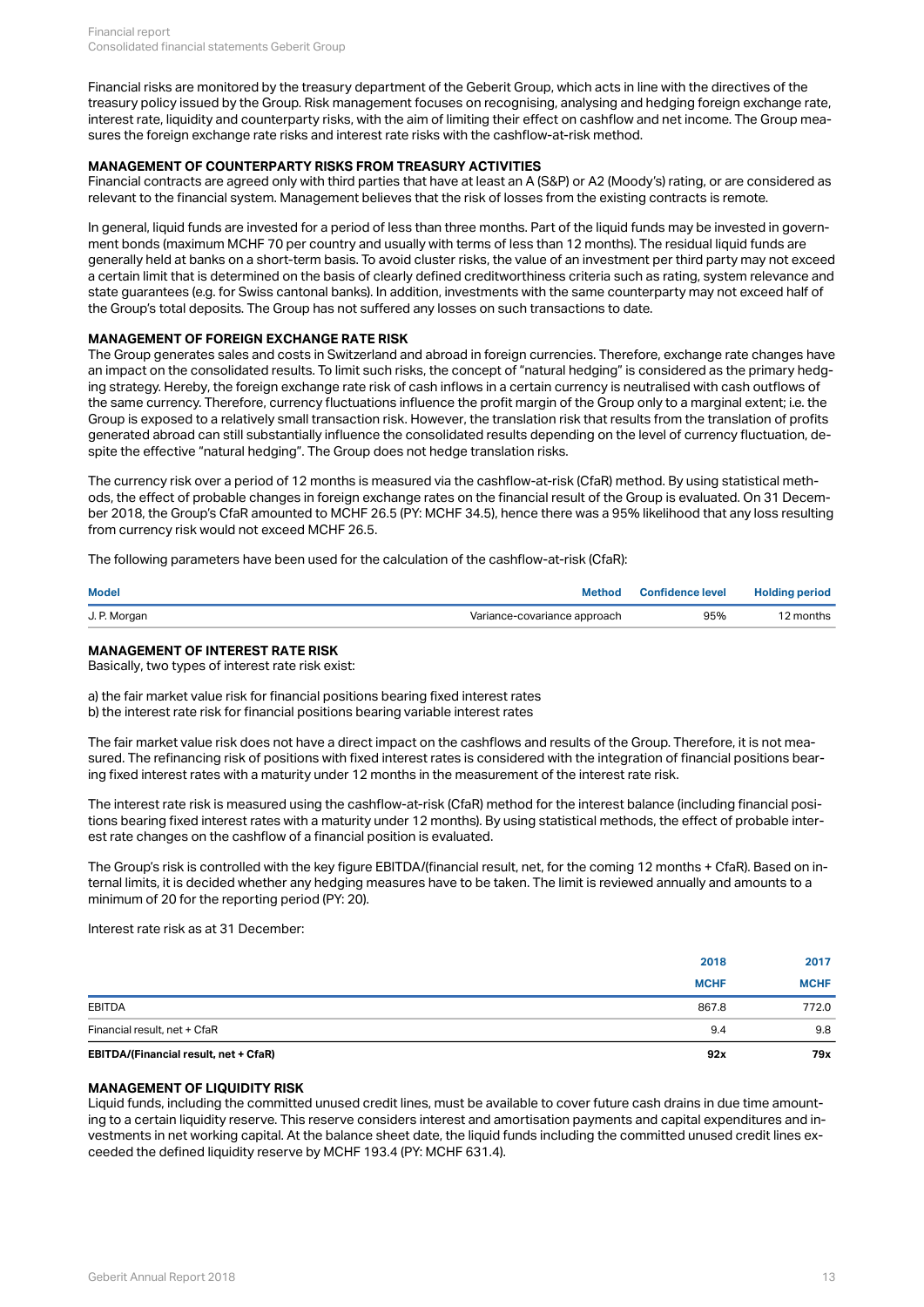#### **MANAGEMENT OF CREDIT RISK**

Major credit risks to the Group mainly result from the sale of its products (debtor risk). Products are sold throughout the world, but primarily within continental Europe. Ongoing evaluations of the customers' financial situation are performed and, generally, no further collateral is required. Concentrations of debtors' risk with respect to trade receivables are limited due to the large number of customers of the Group. The Group records allowances for potential credit losses based on an expected credit loss (ECL) model in accordance with IFRS 9 (see **→ [Note 6](#page-14-0)**). Actual losses have not exceeded management's expectations in the past.

The maximum credit risk resulting from receivables and other financial assets basically corresponds to the net carrying amount of the asset. The balance of trade receivables at year-end is not representative because of the low sales volume in December. In 2018, the average balance of trade receivables is about 139% (PY: 131%) of the amount at year-end.

#### **SUMMARY**

The Group uses several instruments and procedures to manage and control the different financial risks. These instruments are regularly reviewed to make sure that they meet the requirements of financial markets, changes in the Group organisation and regulatory obligations. Management is informed on a regular basis with key figures and reports about compliance with the defined limits. At the balance sheet date, the relevant risks, controlled with statistical and other methods, and the corresponding key figures are as follows:

| <b>Type of risk</b>        | <b>Key figure</b>                     | 2018       | 2017             |
|----------------------------|---------------------------------------|------------|------------------|
| Foreign exchange rate risk | Cashflow-at-Risk (CfaR)               | MCHF 26.5  | <b>MCHF 34.5</b> |
| Interest rate risk         | EBITDA/(financial result, net + CfaR) | 92x        | 79x              |
| Liquidity risk             | (Deficit)/excess of liquidity reserve | MCHF 193.4 | MCHF 631.4       |

#### **5. MANAGEMENT OF CAPITAL**

The objectives of the Group regarding the management of the capital structure are as follows:

- ensure sufficient liquidity to cover all liabilities
- ensure an attractive return on equity (ROE) and return on invested capital (ROIC)
- ensure a sufficient debt capacity and credit rating
- ensure an attractive distribution policy

In order to maintain or change the capital structure, the following measures can be taken:

- adjustment of the distribution policy
- share buyback programmes
- capital increases
- draw or repay debt

Further measures to guarantee an efficient use of the invested capital and therefore also to achieve attractive returns are:

- active management of net working capital
- demanding objectives regarding the profitability of investments
- clearly structured innovation process

The invested capital is composed of net working capital, property, plant and equipment, goodwill, and intangible assets.

The periodic calculation and reporting of the following key figures to the management ensures the necessary measures in connection with the capital structure can be taken in a timely manner.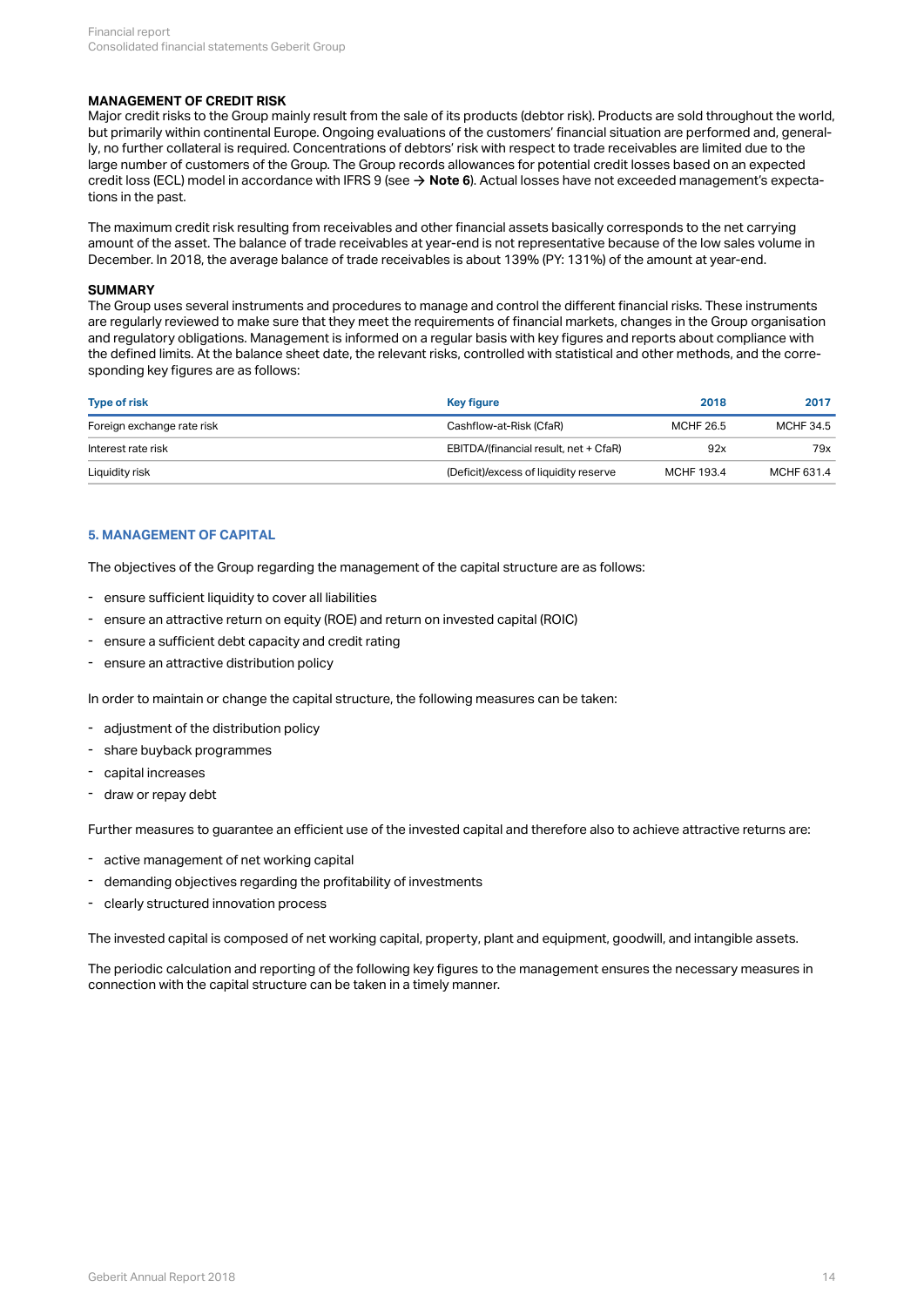# The relevant values as at 31 December are outlined below:

|                                        | 2018        | 2017        |
|----------------------------------------|-------------|-------------|
|                                        | <b>MCHF</b> | <b>MCHF</b> |
| Gearing                                |             |             |
| Debt                                   | 837.4       | 895.2       |
| Liquid funds and marketable securities | 282.2       | 412.7       |
| Net debt                               | 555.2       | 482.5       |
| Equity                                 | 1,745.4     | 1,837.2     |
| Net debt/equity                        | 31.8%       | 26.3%       |

#### **Return on equity (ROE)**

| Equity (rolling)<br>Net income | 1,817.4<br>597.2 | 1,718.7<br>527.4 |
|--------------------------------|------------------|------------------|
| ROE                            | $  -$<br>32.9%   | 30.7%            |

#### **Return on invested capital (ROIC)**

| <b>ROIC</b>                              | 21.6%   | 19.5%   |
|------------------------------------------|---------|---------|
| Net operating profit after taxes (NOPAT) | 609.3   | 526.2   |
| Invested capital (rolling)               | 2,823.3 | 2,696.0 |

# <span id="page-14-0"></span>**6. TRADE ACCOUNTS RECEIVABLE**

| Total trade accounts receivable | 197.5       | 201.7       |
|---------------------------------|-------------|-------------|
| Allowances                      | $-11.0$     | $-10.9$     |
| Trade accounts receivable       | 208.5       | 212.6       |
|                                 | <b>MCHF</b> | <b>MCHF</b> |
|                                 | 2018        | 2017        |
|                                 |             |             |

Of the total trade accounts receivable, MCHF 8.5 were denominated in CHF, MCHF 64.6 in EUR, MCHF 20.4 in USD, MCHF 21.7 in GBP, MCHF 12.2 in SEK, MCHF 18.0 in DKK, MCHF 12.2 in NOK and MCHF 6.1 in PLN.

The following table shows the movements of allowances for trade accounts receivable:

|                                          | 2018        | 2017        |
|------------------------------------------|-------------|-------------|
|                                          | <b>MCHF</b> | <b>MCHF</b> |
| Allowances for trade accounts receivable |             |             |
| 1 January                                | 10.9        | 12.7        |
| Changes in scope of consolidation        | 0.0         | $-0.6$      |
| Additions                                | 3.9         | 1.0         |
| Used                                     | $-2.2$      | $-0.4$      |
| Reversed                                 | $-1.1$      | $-2.4$      |
| <b>Translation differences</b>           | $-0.5$      | 0.6         |
| 31 December                              | 11.0        | 10.9        |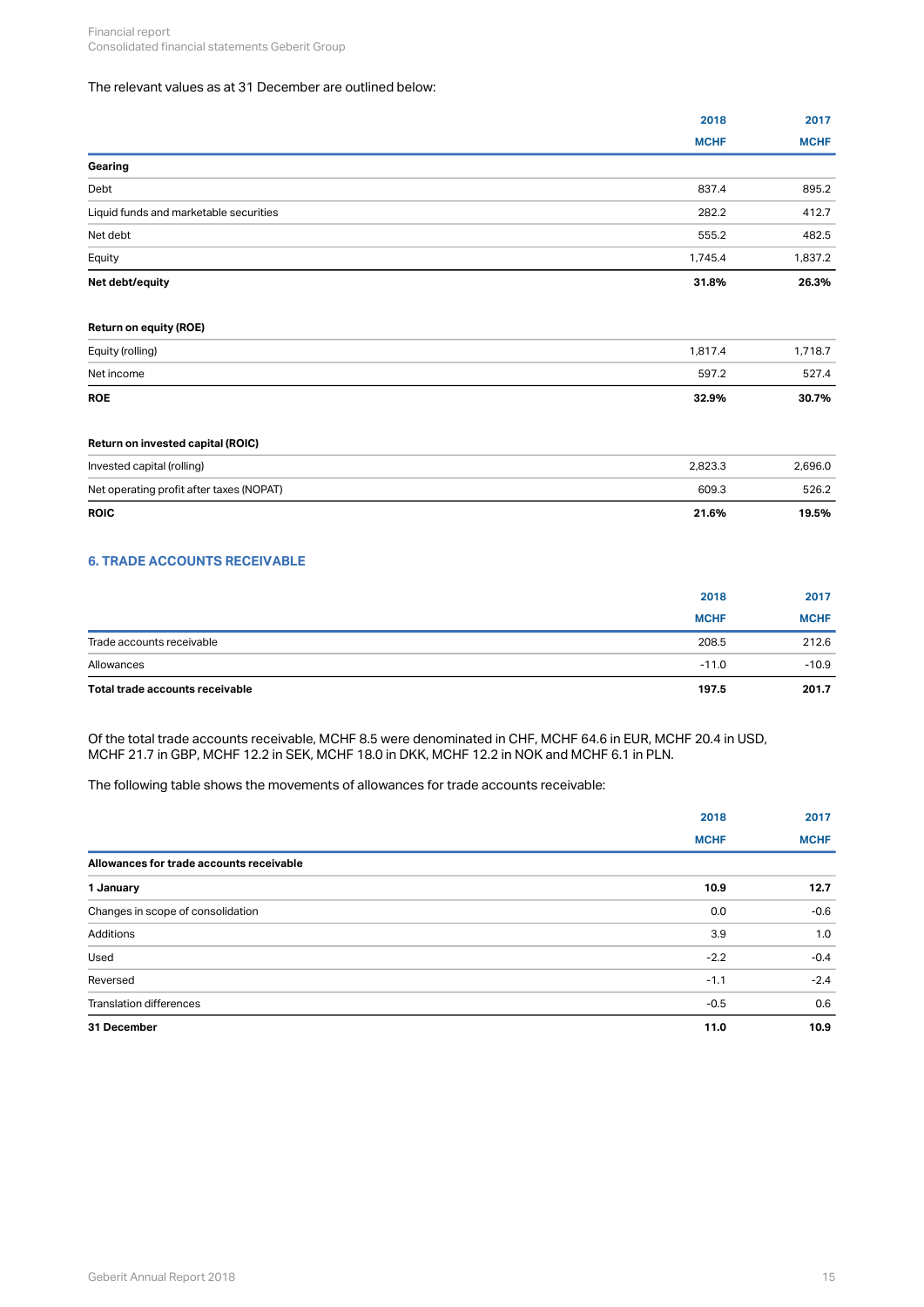|                                                | 2018        | 2017        |
|------------------------------------------------|-------------|-------------|
|                                                | <b>MCHF</b> | <b>MCHF</b> |
| Maturity analysis of trade accounts receivable |             |             |
| Not due                                        | 137.7       | 144.4       |
| Past due < 30 days                             | 44.2        | 36.1        |
| Past due < 60 days                             | 10.3        | 20.8        |
| Past due < 90 days                             | 2.8         | 1.4         |
| Past due < 120 days                            | 1.1         | 1.3         |
| Past due > 120 days                            | 12.4        | 8.6         |
| Allowances                                     | $-11.0$     | $-10.9$     |
| Total trade accounts receivable                | 197.5       | 201.7       |
|                                                |             |             |

The agreed payment terms range from 30 to 120 days.

# <span id="page-15-0"></span>**7. OTHER CURRENT ASSETS AND CURRENT FINANCIAL ASSETS**

|                                                                                      | 2018        | 2017        |
|--------------------------------------------------------------------------------------|-------------|-------------|
|                                                                                      | <b>MCHF</b> | <b>MCHF</b> |
| Value added tax receivables                                                          | 61.7        | 78.3        |
| Income tax refunds receivable                                                        | 17.9        | 20.2        |
| Short-term derivative financial instruments <sup>1</sup> (see $\rightarrow$ Note 15) | 0.4         | 0.2         |
| Prepaid expenses                                                                     | 10.5        | 11.2        |
| Other current assets                                                                 | 16.8        | 12.4        |
| Total other current assets and current financial assets                              | 107.3       | 122.3       |
|                                                                                      |             |             |

 $^1$  Not part of the calculation of net working capital

The position "Other current assets" includes other receivables from governments of MCHF 5.9 (PY: MCHF 2.1).

# <span id="page-15-1"></span>**8. INVENTORIES**

| <b>Total inventories</b>                      | 304.9       | 313.3       |
|-----------------------------------------------|-------------|-------------|
| Prepayments to suppliers                      | 0.1         | 0.1         |
| Merchandise                                   | 23.9        | 27.1        |
| Finished goods                                | 129.7       | 128.2       |
| Work in progress                              | 49.5        | 55.9        |
| Raw materials, supplies and other inventories | 101.7       | 102.0       |
|                                               | <b>MCHF</b> | <b>MCHF</b> |
|                                               | 2018        | 2017        |
|                                               |             |             |

As at 31 December 2018, inventories included allowances for slow-moving and obsolete items of MCHF 46.2 (PY: MCHF 43.5).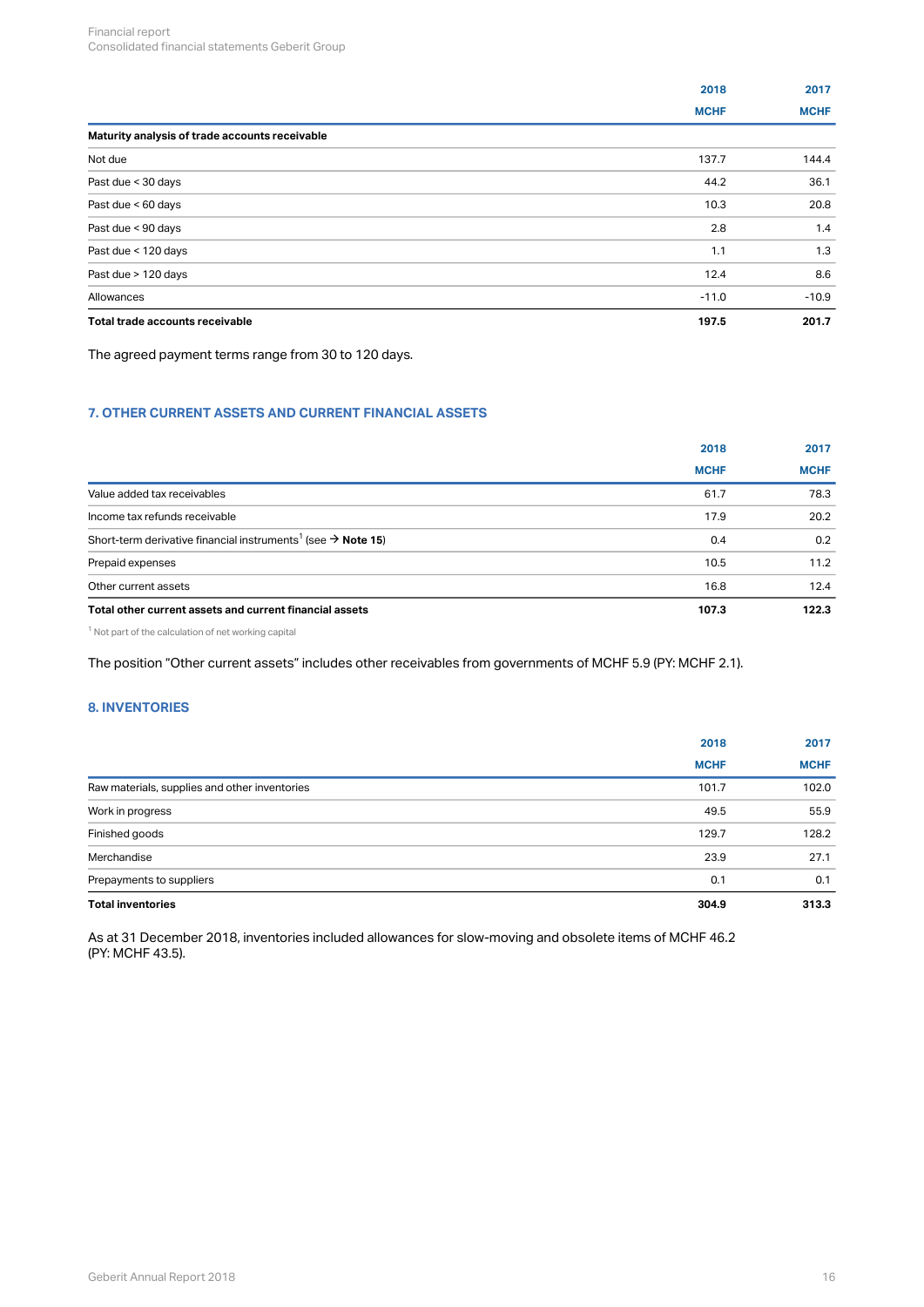# <span id="page-16-0"></span>**9. PROPERTY, PLANT AND EQUIPMENT**

|                                               | <b>Total</b> | <b>Land and</b><br><b>buildings</b> | <b>Machinery and</b><br>equipment | <b>Office</b><br>equipment | <b>Assets under</b><br>constr./advance<br>payments |
|-----------------------------------------------|--------------|-------------------------------------|-----------------------------------|----------------------------|----------------------------------------------------|
|                                               | <b>MCHF</b>  | <b>MCHF</b>                         | <b>MCHF</b>                       | <b>MCHF</b>                | <b>MCHF</b>                                        |
| 2018                                          |              |                                     |                                   |                            |                                                    |
| Cost at beginning of year                     | 2,267.0      | 656.2                               | 1,445.2                           | 65.4                       | 100.2                                              |
| Additions                                     | 151.4        | 11.2                                | 39.6                              | 8.6                        | 92.0                                               |
| <b>Disposals</b>                              | $-88.7$      | $-19.0$                             | $-63.2$                           | $-6.5$                     |                                                    |
| <b>Transfers</b>                              | 2.0          | 9.6                                 | 37.8                              | 1.7                        | $-47.1$                                            |
| <b>Translation differences</b>                | $-71.4$      | $-18.5$                             | $-45.3$                           | $-3.6$                     | $-4.0$                                             |
| Cost at end of year                           | 2,260.3      | 639.5                               | 1,414.1                           | 65.6                       | 141.1                                              |
| Accumulated depreciation at beginning of year | 1,454.2      | 345.0                               | 1,067.0                           | 42.2                       | 0.0                                                |
| Depreciation                                  | 105.0        | 16.5                                | 79.7                              | 8.8                        |                                                    |
| <b>Disposals</b>                              | $-82.5$      | $-13.9$                             | $-62.1$                           | $-6.5$                     |                                                    |
| <b>Translation differences</b>                | $-45.3$      | $-8.2$                              | $-34.4$                           | $-2.7$                     |                                                    |
| Accumulated depreciation at end of year       | 1,431.4      | 339.4                               | 1,050.2                           | 41.8                       | 0.0                                                |
| Carrying amounts at end of year               | 828.9        | 300.1                               | 363.9                             | 23.8                       | 141.1                                              |
| 2017                                          |              |                                     |                                   |                            |                                                    |
| Cost at beginning of year                     | 2,088.7      | 619.8                               | 1,349.3                           | 55.7                       | 63.9                                               |
| Changes in scope of consolidation             | $-6.8$       | $-1.7$                              | $-5.0$                            | $-0.1$                     |                                                    |
| Additions                                     | 149.8        | 8.6                                 | 51.4                              | 9.2                        | 80.6                                               |
| <b>Disposals</b>                              | $-96.7$      | $-14.1$                             | $-74.5$                           | $-8.1$                     |                                                    |
| <b>Transfers</b>                              | 0.0          | 7.7                                 | 39.6                              | 1.7                        | $-49.0$                                            |
| <b>Translation differences</b>                | 132.0        | 35.9                                | 84.4                              | 7.0                        | 4.7                                                |
| Cost at end of year                           | 2,267.0      | 656.2                               | 1,445.2                           | 65.4                       | 100.2                                              |
| Accumulated depreciation at beginning of year | 1,362.2      | 323.6                               | 1,004.4                           | 34.2                       | 0.0                                                |
| Changes in scope of consolidation             | $-5.9$       | $-1.3$                              | $-4.5$                            | $-0.1$                     |                                                    |
| Depreciation                                  | 105.7        | 18.5                                | 76.7                              | 10.5                       |                                                    |

| Carrying amounts at end of year         | 812.8   | 311.2   | 378.2   | 23.2   | 100.2 |
|-----------------------------------------|---------|---------|---------|--------|-------|
| Accumulated depreciation at end of year | 1,454.2 | 345.0   | 1.067.0 | 42.2   | 0.0   |
| <b>Translation differences</b>          | 83.5    | 16.5    | 61.5    | 5.5    |       |
| Disposals                               | $-91.3$ | $-12.3$ | $-71.1$ | $-7.9$ |       |
| Depreciation                            | 105.7   | 18.9    | 10.1    | 10.O   |       |

As at 31 December 2018, there were no qualified assets for which borrowing costs were capitalised during the production phase. As at 31 December 2018, the Group had entered into firm commitments for capital expenditures of MCHF 14.5 (PY: MCHF 15.0).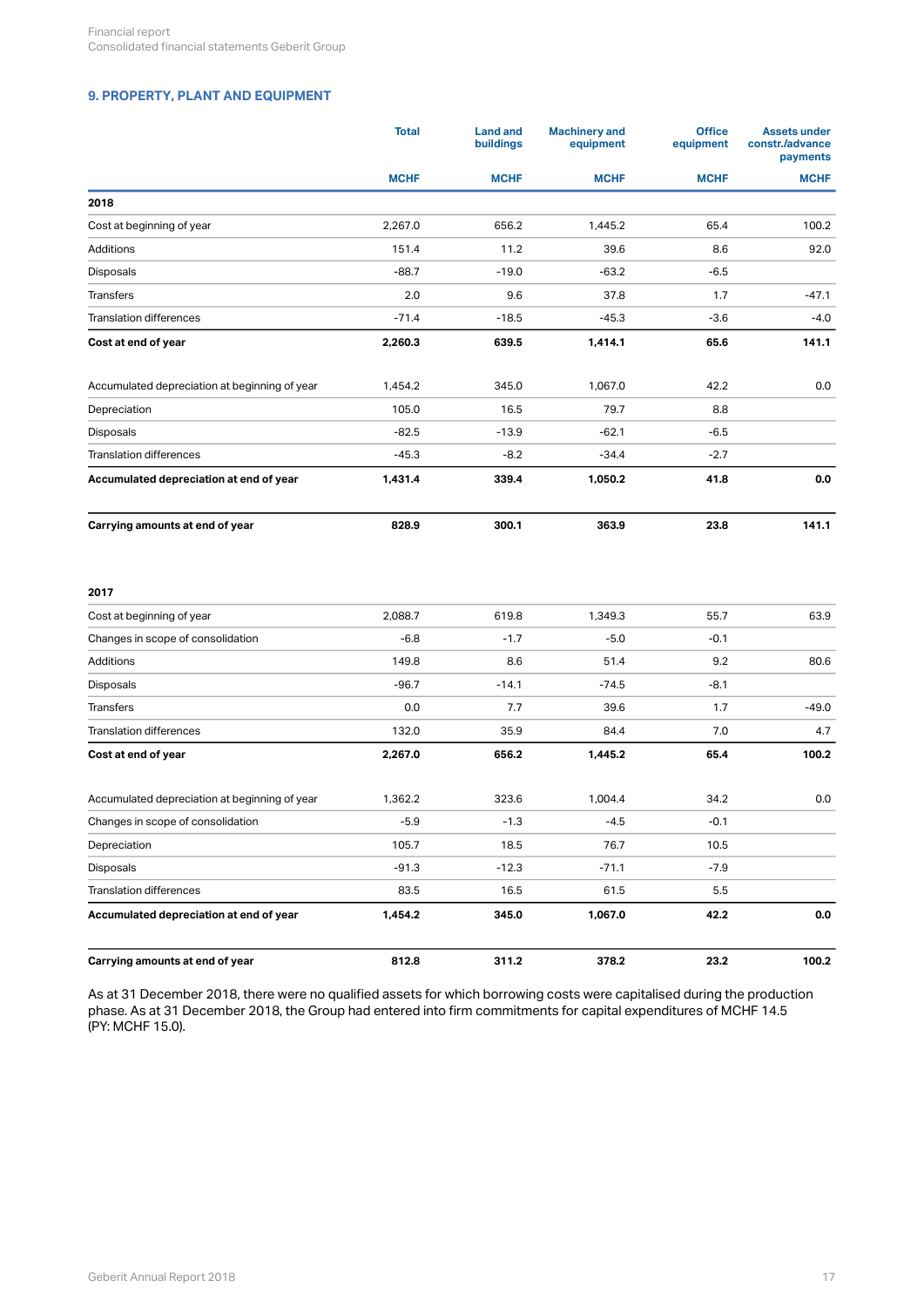# <span id="page-17-0"></span>**10. OTHER NON-CURRENT ASSETS AND NON-CURRENT FINANCIAL ASSETS**

|                                                                          | 2018        | 2017        |
|--------------------------------------------------------------------------|-------------|-------------|
|                                                                          | <b>MCHF</b> | <b>MCHF</b> |
| Reinsurance policies for pension obligations (see $\rightarrow$ Note 16) | 23.8        | 22.3        |
| Assets from defined benefit plans (see $\rightarrow$ Note 16)            | 1.7         | 0.9         |
| Deposits                                                                 | 2.7         | 2.6         |
| Capitalised financing costs                                              | 0.9         | 1.2         |
| Other                                                                    | 8.3         | 8.0         |
| Total other non-current assets and non-current financial assets          | 37.4        | 35.0        |

In 2018 and 2017 the position "Other" mainly includes long-term receivables in connection with the sale of the Varicor Group which was executed in 2017.

# <span id="page-17-1"></span>**11. GOODWILL AND INTANGIBLE ASSETS**

| <b>Total</b><br><b>Goodwill</b> |             | <b>Patents and</b><br>technology | <b>Trademarks</b> | <b>Other intangible</b><br>assets <sup>1</sup> |
|---------------------------------|-------------|----------------------------------|-------------------|------------------------------------------------|
| <b>MCHF</b>                     | <b>MCHF</b> | <b>MCHF</b>                      | <b>MCHF</b>       | <b>MCHF</b>                                    |
|                                 |             |                                  |                   |                                                |
| 2,341.9                         | 1,568.3     | 271.8                            | 385.4             | 116.4                                          |
| 11.0                            |             |                                  |                   | 11.0                                           |
| $-4.3$                          |             |                                  |                   | $-4.3$                                         |
| 0.4                             |             |                                  |                   | 0.4                                            |
| $-63.4$                         | $-51.2$     | $-5.3$                           | $-6.0$            | $-0.9$                                         |
| 2,285.6                         | 1,517.1     | 266.5                            | 379.4             | 122.6                                          |
| 593.0                           | 222.2       | 234.8                            | 61.8              | 74.2                                           |
| 55.2                            |             | 36.5                             | 8.1               | 10.6                                           |
| $-4.2$                          |             |                                  |                   | $-4.2$                                         |
| $-10.1$                         | $-4.5$      | $-4.9$                           |                   | $-0.7$                                         |
| 633.9                           | 217.7       | 266.4                            | 69.9              | 79.9                                           |
| 1,651.7                         | 1,299.4     | 0.1                              | 309.5             | 42.7                                           |
|                                 |             |                                  |                   |                                                |

 $^1$  Others: mainly software and capitalised product development costs (see  $\rightarrow$  **[Note 27](#page-37-1)**)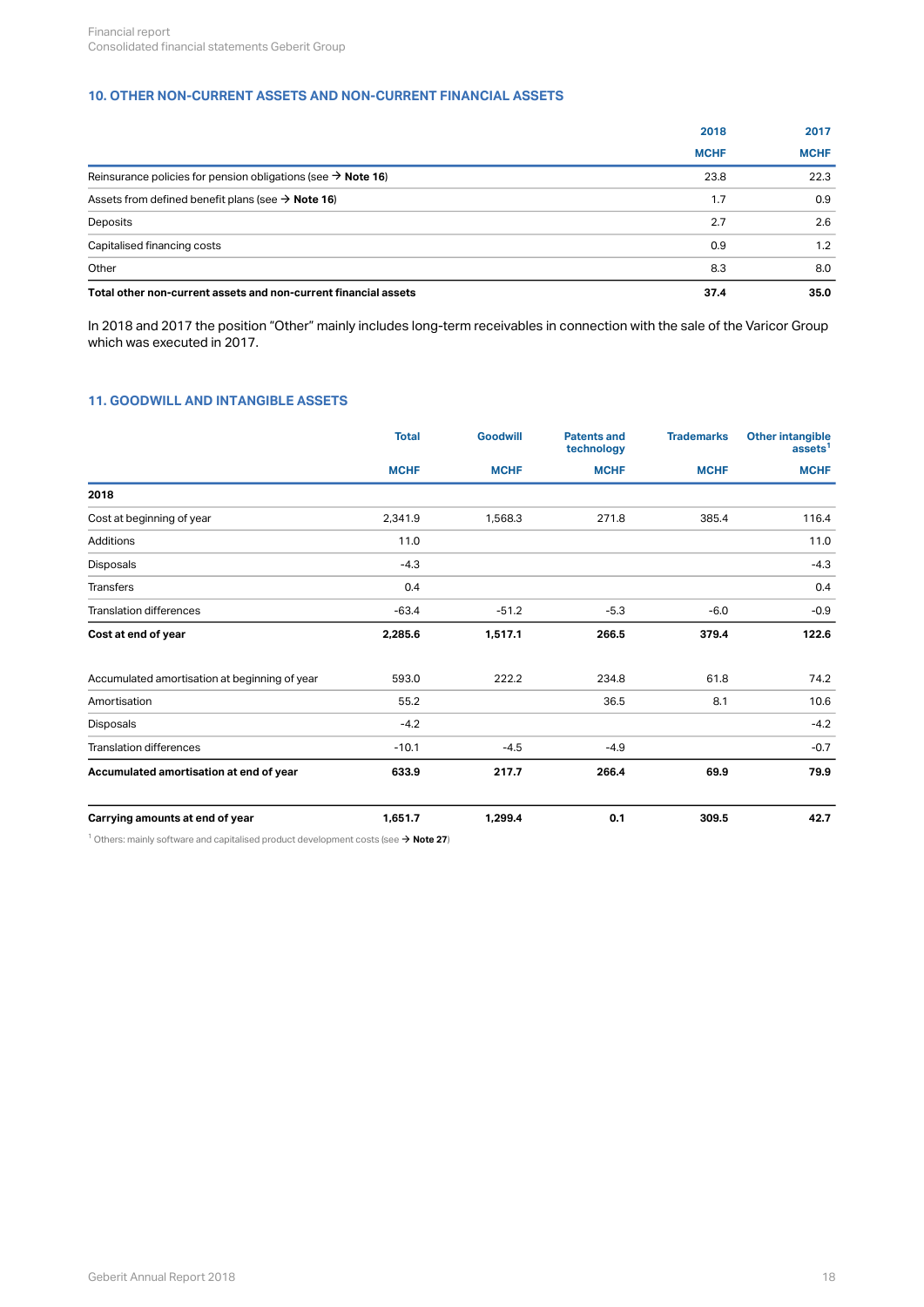#### Financial report Consolidated financial statements Geberit Group

|                                               | <b>Total</b> | <b>Goodwill</b> | <b>Patents and</b><br>technology | <b>Trademarks</b> | <b>Other intangible</b><br>assets <sup>1</sup> |
|-----------------------------------------------|--------------|-----------------|----------------------------------|-------------------|------------------------------------------------|
|                                               | <b>MCHF</b>  | <b>MCHF</b>     | <b>MCHF</b>                      | <b>MCHF</b>       | <b>MCHF</b>                                    |
| 2017                                          |              |                 |                                  |                   |                                                |
| Cost at beginning of year                     | 2,213.2      | 1,467.6         | 260.0                            | 377.8             | 107.8                                          |
| Changes in scope of consolidation             | $-11.8$      | $-11.6$         |                                  |                   | $-0.2$                                         |
| Additions                                     | 9.2          |                 |                                  |                   | 9.2                                            |
| Disposals                                     | $-1.9$       |                 |                                  |                   | $-1.9$                                         |
| <b>Translation differences</b>                | 133.2        | 112.3           | 11.8                             | 7.6               | 1.5                                            |
| Cost at end of year                           | 2,341.9      | 1,568.3         | 271.8                            | 385.4             | 116.4                                          |
| Accumulated amortisation at beginning of year | 532.1        | 212.5           | 192.1                            | 61.8              | 65.7                                           |
| Changes in scope of consolidation             | $-0.2$       |                 |                                  |                   | $-0.2$                                         |
| Amortisation                                  | 44.6         |                 | 35.0                             |                   | 9.6                                            |
| Disposals                                     | $-1.9$       |                 |                                  |                   | $-1.9$                                         |
| <b>Translation differences</b>                | 18.4         | 9.7             | 7.7                              |                   | 1.0                                            |
| Accumulated amortisation at end of year       | 593.0        | 222.2           | 234.8                            | 61.8              | 74.2                                           |
| Carrying amounts at end of year               | 1,748.9      | 1,346.1         | 37.0                             | 323.6             | 42.2                                           |

 $^1$  Others: mainly software and capitalised product development costs (see  $\rightarrow$  **[Note 27](#page-37-1)**)

Goodwill and intangible assets from acquisitions with an indefinite useful life are tested for impairment on an annual basis. No impairment arose on 31 December 2018. The following table lists the carrying amounts and parameters of the items that are material for the Group.

|                          | <b>Carrying</b><br>amount | Carrying<br>amount |                                                                           | Calculation of recoverable amount (PY numbers in brackets) |                                |                                               |  |
|--------------------------|---------------------------|--------------------|---------------------------------------------------------------------------|------------------------------------------------------------|--------------------------------|-----------------------------------------------|--|
|                          | 31.12.2018                | 31.12.2017         | <b>Value in</b><br>use(U)<br>or fair<br>value less<br>cost to sell<br>(F) | <b>Growth rate</b><br>beyond<br>planning<br>period         | <b>Discount rate</b><br>pretax | <b>Discount rate</b><br>posttax               |  |
|                          | <b>MCHF</b>               | <b>MCHF</b>        |                                                                           | $\%$                                                       | %                              | $\%$                                          |  |
| Goodwill                 | 1,299.4                   | 1,346.1            | U                                                                         | 2.8(2.9)                                                   | 6.3(6.2)                       | 5.6(5.6)                                      |  |
| Geberit trademark        | 84.6                      | 84.6               | U                                                                         | 2.8(2.9)                                                   | 6.2(6.2)                       | 5.6(5.6)                                      |  |
| Various other trademarks | 224.9                     | 239.0              | U                                                                         | $2.8(2.0 - 2.9)$                                           |                                | $5.9 - 6.9(5.9 - 7.2)$ $5.8 - 6.7(5.8 - 6.8)$ |  |
|                          |                           |                    |                                                                           |                                                            |                                |                                               |  |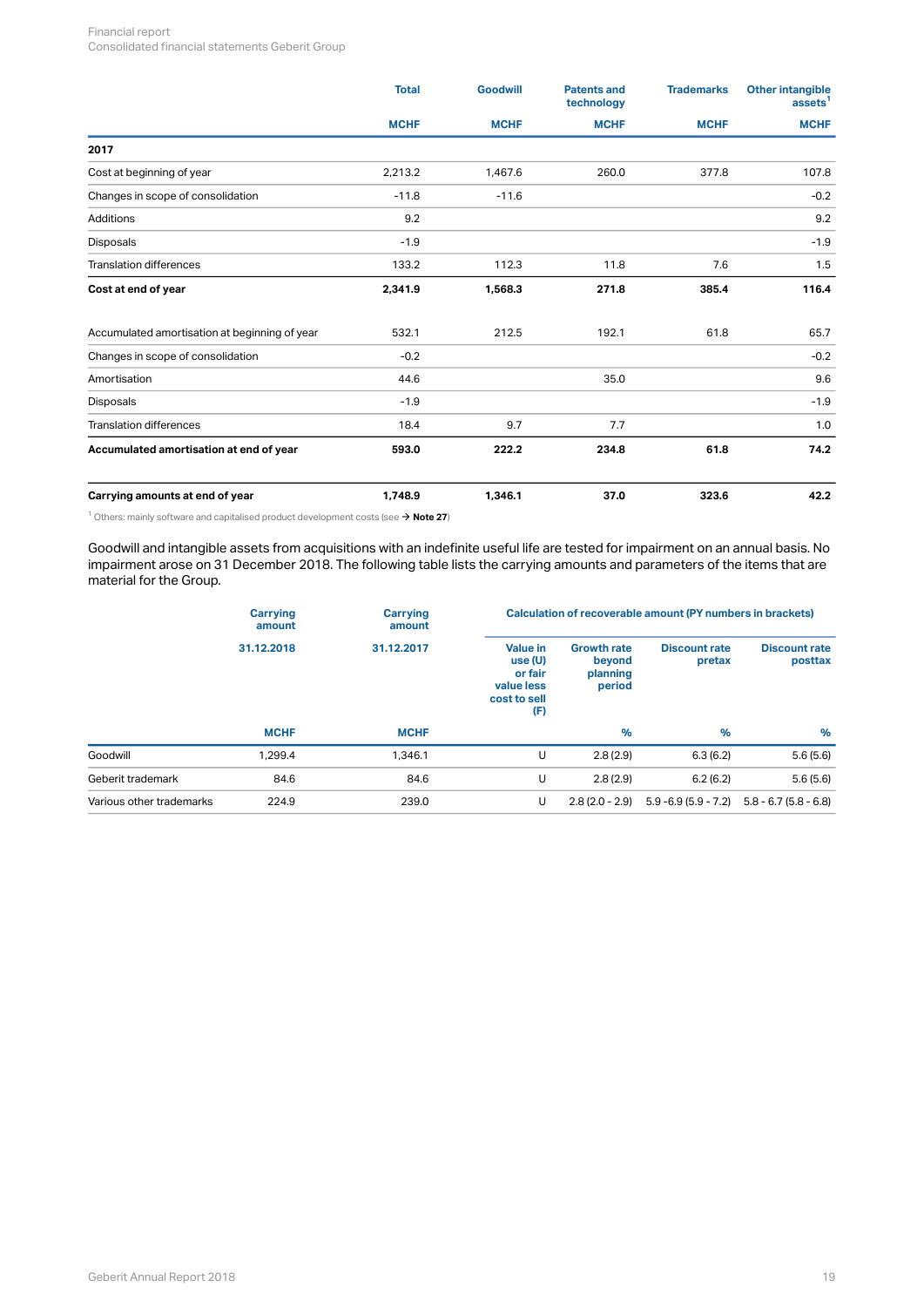#### **GOODWILL**

The discounted cashflow method is applied to test the goodwill for impairment. The Group bases the impairment test on the results from the current business plan (for a four-year period) and the assumptions in this plan regarding price, market and market share developments. Growth rates after the end of the planning period are based on Euroconstruct forecasts and the Group's own assumptions drawn from past experience regarding price and market share trends. A discount rate based on the Group's weighted cost of capital is used to calculate the discounted future cashflows. Management regards the discount rate, growth rates and development of the operating margin as the key factors in calculating the recoverable amount.

#### **TRADEMARKS**

The item "Various other trademarks" includes the trademarks Ifö, Keramag, Kolo, IDO, Twyford, Allia and Sphinx.

The relief from royalty method is used to test the trademarks (Ifö, Kolo, IDO and Twyford) for impairment. Impairment is tested against the Group's estimated net sales attributable to the trademarks according to the current business plan (four-year period). Growth rates after the end of the planning period are based on Euroconstruct forecasts and the Group's own assumptions drawn from past experience regarding price and market share trends. Discounted future cashflows are calculated using discount rates based on the Group's weighted cost of capital taking into account country- and currency-specific risks.

On 7 March 2018, the Board of Directors approved the new brand strategy. This strategy foresees that some of the Bath & Shower Systems brands will be gradually integrated into the Geberit brand in the respective markets. Consequently, the affected brands (Keramag, Allia and Sphinx) now have a finite useful life causing total annual amortisation of around MCHF 8.0 over their remaining useful life.

#### **SENSITIVITY ANALYSIS**

The sensitivity analysis shows that changes to the key assumptions (discount rate +1.0 percentage points or growth rate -1.0 percentage points) that are realistically possible from today's perspective would not result in any need to impair the goodwill or the trademarks.

#### <span id="page-19-0"></span>**12. SHORT-TERM DEBT**

|                                                       | 2018        | 2017        |
|-------------------------------------------------------|-------------|-------------|
|                                                       | <b>MCHF</b> | <b>MCHF</b> |
| Other short-term debt                                 | 4.6         | 4.5         |
| Short-term portion of long-term debt (2018: CHF Bond) | 149.7       | 0.0         |
| Total short-term debt                                 | 154.3       | 4.5         |

#### **SHORT-TERM CREDIT LINES**

The Group maintained credit lines of MCHF 41.3 (PY: MCHF 41.9) from various lenders, which can be cancelled at short notice. The use of these credit lines is always short-term in nature and, accordingly, any amounts drawn are included in short-term debt. As at 31 December 2018 and 2017, the Group did not have any outstanding drawings on the above-mentioned credit lines.

#### **OTHER SHORT-TERM DEBT**

As at 31 December 2018, the Group had MCHF 4.6 in other short-term debt (PY: MCHF 4.5). This debt incurred an effective interest rate of 5.4% (PY: 5.4%).

#### **CURRENCY MIX**

Of the total short-term debt outstanding as at 31 December 2018, MCHF 4.6 was denominated in EUR (PY: MCHF 4.5) and MCHF 149.7 in CHF (PY: MCHF 0.0).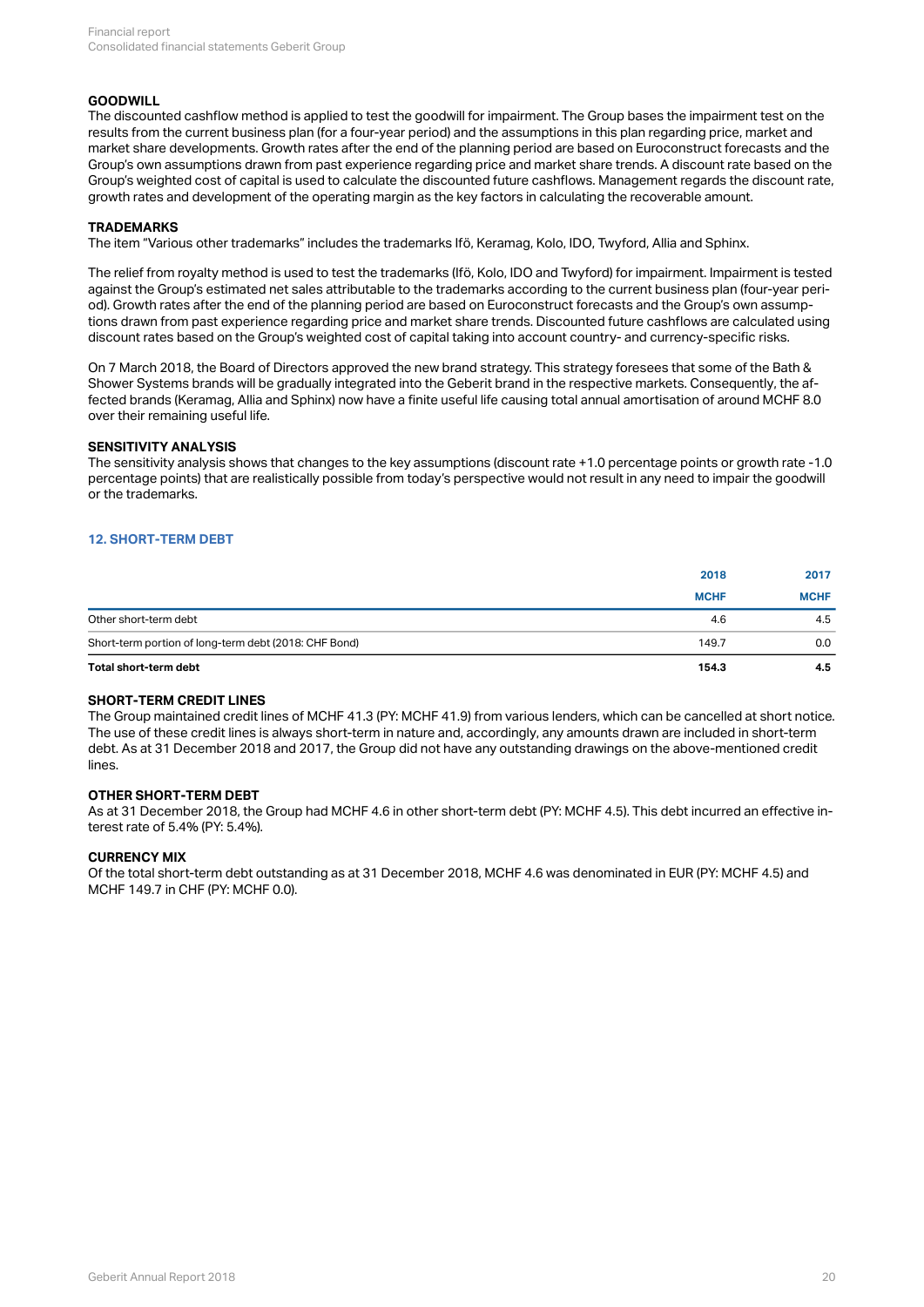# <span id="page-20-0"></span>**13. OTHER CURRENT LIABILITIES AND PROVISIONS**

|                                                                         | 2018        | 2017        |
|-------------------------------------------------------------------------|-------------|-------------|
|                                                                         | <b>MCHF</b> | <b>MCHF</b> |
| Compensation-related liabilities                                        | 83.5        | 88.5        |
| Customer-related liabilities                                            | 121.7       | 107.8       |
| Value added tax payables                                                | 31.2        | 44.5        |
| Short-term derivative financial instruments (see $\rightarrow$ Note 15) | 0.0         | 1.1         |
| Short-term interest payables                                            | 2.5         | 3.8         |
| Other current liabilities                                               | 42.8        | 40.7        |
| Total other current liabilities                                         | 281.7       | 286.4       |

The outstanding customer bonuses are offset against the outstanding trade accounts receivable ( $\to$  **[Note 6](#page-14-0)**). If the balance of outstanding trade receivables as at 31 December is smaller than the outstanding customer bonuses, these are reported under "Customer-related liabilities". The position "Other current liabilities" mainly includes accruals for services and deliveries not invoiced.

|                              | 2018        | 2017        |
|------------------------------|-------------|-------------|
|                              | <b>MCHF</b> | <b>MCHF</b> |
| Other current provisions     | 5.8         | 16.4        |
| Provisions for restructuring | 20.6        | 36.3        |
| Total current provisions     | 26.4        | 52.7        |

The movements of other current provisions for 2018 and 2017 are shown in the following table:

|                                | 2018        | 2017        |
|--------------------------------|-------------|-------------|
|                                | <b>MCHF</b> | <b>MCHF</b> |
| Other current provisions       |             |             |
| 1 January                      | 16.4        | 25.8        |
| Additions                      | 3.9         | 4.6         |
| Used                           | $-3.6$      | $-11.9$     |
| Reversed                       | $-10.2$     | $-2.2$      |
| <b>Translation differences</b> | $-0.7$      | 0.1         |
| 31 December                    | 5.8         | 16.4        |
|                                |             |             |

The movements of provisions for restructuring for 2018 and 2017 are shown in the following table:

|                                | 2018        | 2017        |
|--------------------------------|-------------|-------------|
|                                | <b>MCHF</b> | <b>MCHF</b> |
| Provisions for restructuring   |             |             |
| 1 January                      | 36.3        | 11.9        |
| Additions                      | 0.4         | 50.9        |
| Transfers                      | 6.0         | $-19.6$     |
| Used                           | $-17.4$     | $-6.6$      |
| Reversed                       | $-3.7$      | $-2.5$      |
| <b>Translation differences</b> | $-1.0$      | 2.2         |
| 31 December                    | 20.6        | 36.3        |

In 2017, ceramic production at the plant in Digoin (F) was discontinued and the plant in La Villeneuve-au-Chêne (F) was completely closed. As at 30 June 2017, a restructuring provision was recognised to cover the cost of these measures (MCHF 44.0). The cashout ("Used") from this provision amounted to MCHF 12.5 in 2017 and MCHF 15.7 in 2018 (see also  $\rightarrow$  [Note 19](#page-33-0)).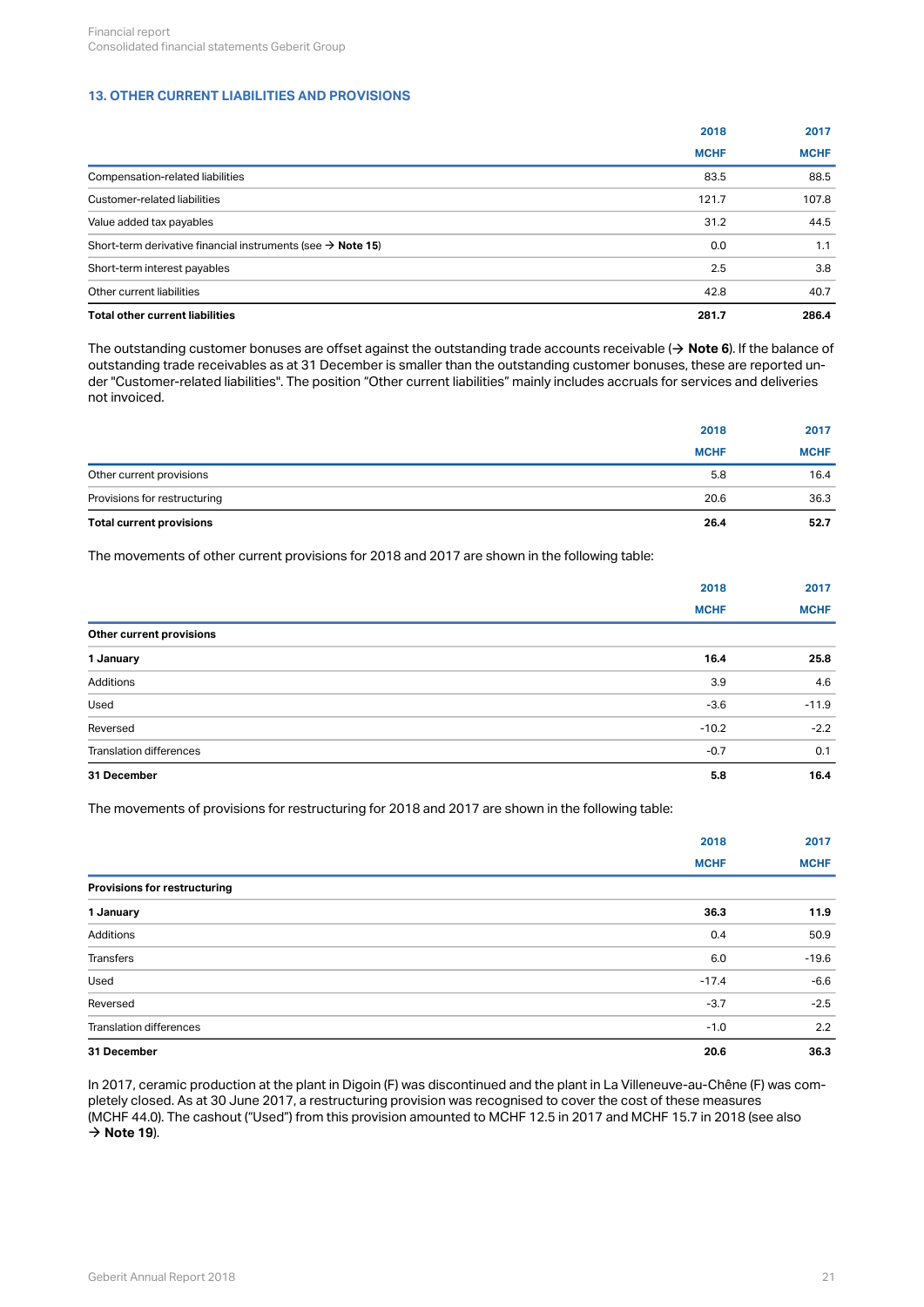# <span id="page-21-0"></span>**14. LONG-TERM DEBT**

|                                                       | 2018        | 2017        |
|-------------------------------------------------------|-------------|-------------|
|                                                       | <b>MCHF</b> | <b>MCHF</b> |
| Bonds                                                 | 663.5       | 878.8       |
| Credit facility                                       | 157.6       | 0.0         |
| Other long-term debt                                  | 11.7        | 11.9        |
| Total long-term debt before reclassification          | 832.8       | 890.7       |
| Short-term portion of long-term debt (2018: CHF Bond) | $-149.7$    | 0.0         |
| Total long-term debt                                  | 683.1       | 890.7       |

#### **BONDS**

In November 2018, Geberit repurchased and cancelled 35% (MEUR 175) of the outstanding EUR bond as part of a public buyback offer. The buyback was partly financed through use of the credit facility. As at the end of 2018, the three outstanding bonds are as follows: a bond for MCHF 150 (fair value as at 31 December 2018: MCHF 150.2) with a term of four years and a coupon of 0.05% due 2019, a bond for MCHF 150 (fair value as at 31 December 2018: MCHF 151.4) with a term of eight years and a coupon of 0.3% due 2023, and a bond for MEUR 325 (fair value as at 31 December 2018: MEUR 328.8) with a term of six years and a coupon of 0.688% due 2021.

#### **REVOLVING CREDIT FACILITY**

A firmly committed credit line of MCHF 500 has been available to the Group since November 2017. The credit line has a term of five years (due in 2022) as well as two renewal options of one additional year each. The interest rate is variable and based on the LIBOR plus a fixed margin. An additional fee is charged if this credit line is drawn down. MEUR 140 of the credit facility had been drawn down by the end of 2018. A commitment fee – recorded as financial expenses – was charged in respect of the undrawn portion.

The MEUR 325 bond and the MCHF 500 credit facility are secured by guarantees from Geberit AG. The credit facility contains conditions typical for syndicated financing.

#### **OTHER LONG-TERM DEBT**

As at 31 December 2018, the Group had MCHF 11.7 of other long-term debt (PY: MCHF 11.9). This debt incurred an effective interest rate of 6.0% (PY: 6.0%).

#### **CURRENCY MIX**

Of the total long-term debt outstanding as at 31 December 2018, MCHF 533.4 was denominated in EUR (PY: MCHF 592.3) and MCHF 149.7 in CHF (PY: MCHF 298.4).

# <span id="page-21-1"></span>**15. FINANCIAL INSTRUMENTS**

#### **DERIVATIVE FINANCIAL INSTRUMENTS**

Where required, the Group hedges foreign currency exchange rate and interest rate risks using derivative financial instruments in accordance with the treasury policy. This policy and the corresponding accounting policies for the Group's derivative financial instruments are disclosed in  $\to$  **[Notes 3](#page-8-0)** and  $\to$  **[4](#page-11-0)**. As at 31 December 2018 and 2017, the following derivative financial instruments were outstanding:

#### **FORWARD FOREIGN EXCHANGE CONTRACTS**

|                            |             | <b>Contract values</b> |             |             |             |             | <b>Calculation</b><br>method |
|----------------------------|-------------|------------------------|-------------|-------------|-------------|-------------|------------------------------|
| 2018                       | <b>MCZK</b> | <b>MEUR</b>            | <b>MDKK</b> | <b>MPLN</b> | <b>MNOK</b> | <b>MCHF</b> |                              |
| Foreign exchange contracts | $-10.0$     | $-78.0$                | $-7.0$      | $-60.0$     | $-5.0$      | 0.4         | Mark-to-Market               |
| 2017                       | <b>MCZK</b> | <b>MEUR</b>            | <b>MGBP</b> | <b>MPLN</b> | <b>MNOK</b> | <b>MCHF</b> |                              |
| Foreign exchange contracts | 0.0         | $-200.0$               | $-0.3$      | $-48.5$     | $-5.0$      | $-0.9$      | Mark-to-Market               |
|                            |             |                        |             |             |             |             |                              |

The change in fair value of the instruments is booked in financial result, net.

#### **HEDGE ACCOUNTING**

No hedge accounting was applied in 2018 or 2017.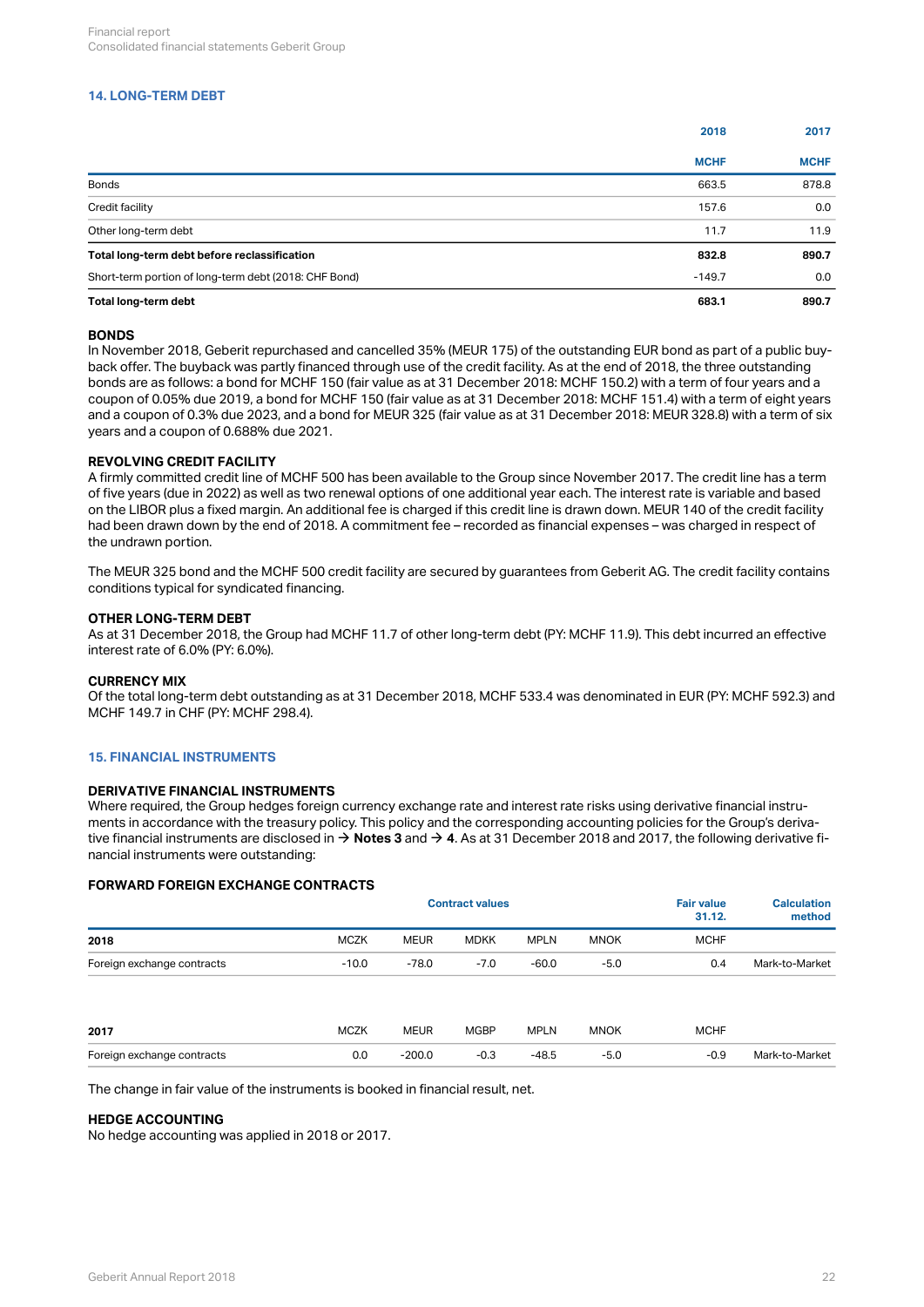### **MEASUREMENT OF FINANCIAL INSTRUMENTS BY CATEGORIES IN ACCORDANCE WITH IFRS 9**

Based on the relevant balance sheet item of financial instruments, the following table shows an allocation of the balance sheet items to the classification by categories in accordance with IFRS 9. In addition, a fair value measurement hierarchy was introduced for assets and liabilities that are measured at fair value in accordance with IFRS 13. Level 1 contains all financial instruments with quoted prices in active markets. Level 2 contains all financial instruments with inputs other than quoted prices that are observable for the asset or liability, either directly or indirectly. Level 3 contains all financial instruments with inputs for determining the assets and liabilities that are not based on observable market data.

|                                                             | as at 31.12.2018 | Carrying amount Financial assets at Financial assets at<br>amortised cost | fair value through<br>profit and loss<br><b>MCHF</b> | <b>Fair value</b><br>measurement<br>hierarchy |
|-------------------------------------------------------------|------------------|---------------------------------------------------------------------------|------------------------------------------------------|-----------------------------------------------|
|                                                             | <b>MCHF</b>      | <b>MCHF</b>                                                               |                                                      |                                               |
| <b>Financial assets</b>                                     |                  |                                                                           |                                                      |                                               |
| Cash and cash equivalents                                   | 282.2            | 282.2                                                                     | 0.0                                                  |                                               |
| Trade accounts receivable                                   | 197.5            | 197.5                                                                     | 0.0                                                  |                                               |
| Other current assets (see $\rightarrow$ Note 7)             | 106.9            | 106.9                                                                     | 0.0                                                  |                                               |
| Other non-current assets                                    | 10.5             | 10.3                                                                      | 0.2                                                  | Level 2                                       |
| Derivative financial instruments (see $\rightarrow$ Note 7) | 0.4              | 0.0                                                                       | 0.4                                                  | Level 2                                       |
| Total                                                       | 597.5            | 596.9                                                                     | 0.6                                                  |                                               |

|                                        | as<br>at 31.12.2018 | Carrying amount Financial liabilities Financial liabilities<br>at<br>amortised cost | at fair value<br>through<br>profit and loss | <b>Fair value</b><br>measurement<br>hierarchy |
|----------------------------------------|---------------------|-------------------------------------------------------------------------------------|---------------------------------------------|-----------------------------------------------|
|                                        | <b>MCHF</b>         | <b>MCHF</b>                                                                         | <b>MCHF</b>                                 |                                               |
| <b>Financial liabilities</b>           |                     |                                                                                     |                                             |                                               |
| Short-term debt (CHF bond: MCHF 149.7) | 154.3               | 154.3                                                                               | 0.0                                         |                                               |
| Trade accounts payable                 | 94.8                | 94.8                                                                                | 0.0                                         |                                               |
| <b>Bonds</b>                           | 513.8               | 513.8                                                                               | 0.0                                         |                                               |
| Credit facility                        | 157.6               | 157.6                                                                               | 0.0                                         |                                               |
| Other financial liabilities            | 11.7                | 11.7                                                                                | 0.0                                         |                                               |
| Derivative financial instruments       | 0.0                 | 0.0                                                                                 | 0.0                                         | Level 2                                       |
| <b>Total</b>                           | 932.2               | 932.2                                                                               | 0.0                                         |                                               |

|                                                             | as at 31.12.2017 | Carrying amount Financial assets at Financial assets at<br>amortised cost | fair value through<br>profit and loss<br><b>MCHF</b> | <b>Fair value</b><br>measurement<br>hierarchy |
|-------------------------------------------------------------|------------------|---------------------------------------------------------------------------|------------------------------------------------------|-----------------------------------------------|
|                                                             | <b>MCHF</b>      | <b>MCHF</b>                                                               |                                                      |                                               |
| <b>Financial assets</b>                                     |                  |                                                                           |                                                      |                                               |
| Cash and cash equivalents                                   | 412.7            | 412.7                                                                     | 0.0                                                  |                                               |
| Trade accounts receivable                                   | 201.7            | 201.7                                                                     | 0.0                                                  |                                               |
| Other current assets (see $\rightarrow$ Note 7)             | 122.1            | 122.1                                                                     | 0.0                                                  |                                               |
| Other non-current assets                                    | 11.1             | 10.9                                                                      | 0.2                                                  | Level 2                                       |
| Derivative financial instruments (see $\rightarrow$ Note 7) | 0.2              | 0.0                                                                       | 0.2                                                  | Level 2                                       |
| <b>Total</b>                                                | 747.8            | 747.4                                                                     | 0.4                                                  |                                               |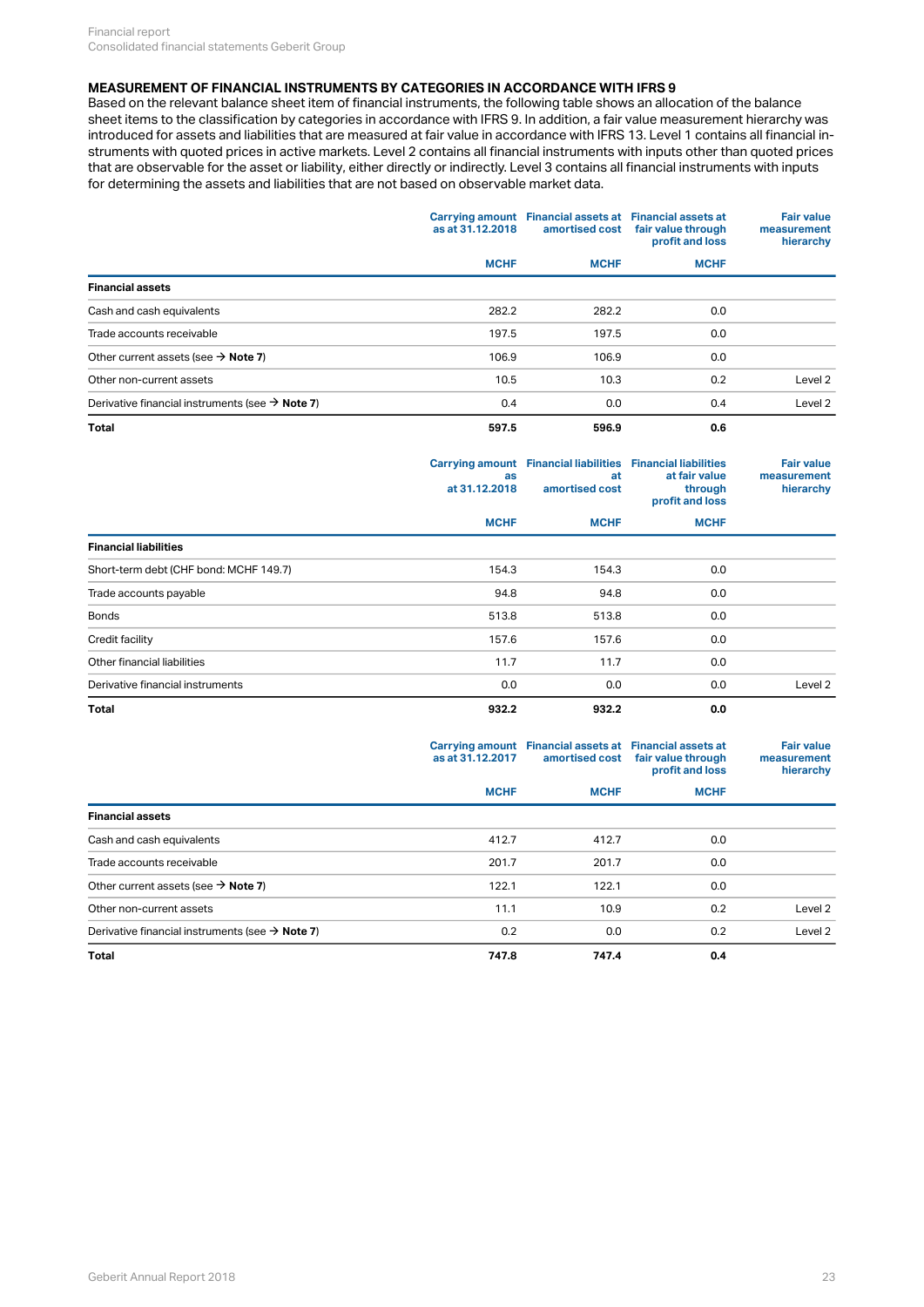|                                  | as at 31.12.2017 | at amortised cost | Carrying amount Financial liabilities Financial liabilities at<br>fair value through<br>profit and loss |         |
|----------------------------------|------------------|-------------------|---------------------------------------------------------------------------------------------------------|---------|
|                                  | <b>MCHF</b>      | <b>MCHF</b>       | <b>MCHF</b>                                                                                             |         |
| <b>Financial liabilities</b>     |                  |                   |                                                                                                         |         |
| Short-term debt                  | 4.5              | 4.5               | 0.0                                                                                                     |         |
| Trade accounts payable           | 126.1            | 126.1             | 0.0                                                                                                     |         |
| <b>Bonds</b>                     | 878.8            | 878.8             | 0.0                                                                                                     |         |
| Other financial liabilities      | 11.9             | 11.9              | 0.0                                                                                                     |         |
| Derivative financial instruments | 1.1              | 0.0               | 1.1                                                                                                     | Level 2 |
| <b>Total</b>                     | 1,022.4          | 1,021.3           | 1.1                                                                                                     |         |

# **FAIR VALUE MEASUREMENT HIERARCHY:**

Level 1: quoted prices in active markets for identical assets

Level 2: observable prices, either directly or indirectly

Level 3: input factors that are not based on observable market data

There was no change to Geberit's classification or measurement of financial assets and financial liabilities as a result of the early adoption of IFRS 9. Only the descriptions of the categories were changed in accordance with IFRS 9.

### **MATURITY ANALYSIS OF FINANCIAL INSTRUMENTS**

The following table shows the carrying amount of all contractually defined future (not discounted) interest and amortisation payments of derivative and non-derivative financial instruments as at the balance sheet date:

|                                              | <b>Carrying</b><br>amount |             | <b>Maturity</b> |             |             |                          |  |
|----------------------------------------------|---------------------------|-------------|-----------------|-------------|-------------|--------------------------|--|
|                                              | 31.12.2018                | 2019        | 2020            | 2021        | 2022        | <b>2023 and</b><br>later |  |
|                                              | <b>MCHF</b>               | <b>MCHF</b> | <b>MCHF</b>     | <b>MCHF</b> | <b>MCHF</b> | <b>MCHF</b>              |  |
| Short-term debt (incl. CHF bond)             | 154.3                     | 154.9       | 0.0             | 0.0         | 0.0         | 0.0                      |  |
| Trade accounts payable                       | 94.8                      | 94.8        | 0.0             | 0.0         | 0.0         | 0.0                      |  |
| <b>Bonds</b>                                 | 513.8                     | 3.0         | 3.0             | 368.7       | 0.5         | 150.5                    |  |
| Credit facility                              | 157.6                     | 0.1         | 158.0           | 0.0         | 0.0         | 0.0                      |  |
| Other financial liabilities                  | 11.7                      | 0.7         | 3.8             | 3.5         | 2.8         | 3.3                      |  |
| Total non-derivative financial liabilities   | 932.2                     | 253.5       | 164.8           | 372.2       | 3.3         | 153.8                    |  |
| Derivative financial assets/liabilities, net | $-0.4$                    | 105.6       | 0.0             | 0.0         | 0.0         | 0.0                      |  |
| Total derivative financial instruments       | $-0.4$                    | 105.6       | 0.0             | 0.0         | 0.0         | 0.0                      |  |
| Total                                        | 931.8                     | 359.1       | 164.8           | 372.2       | 3.3         | 153.8                    |  |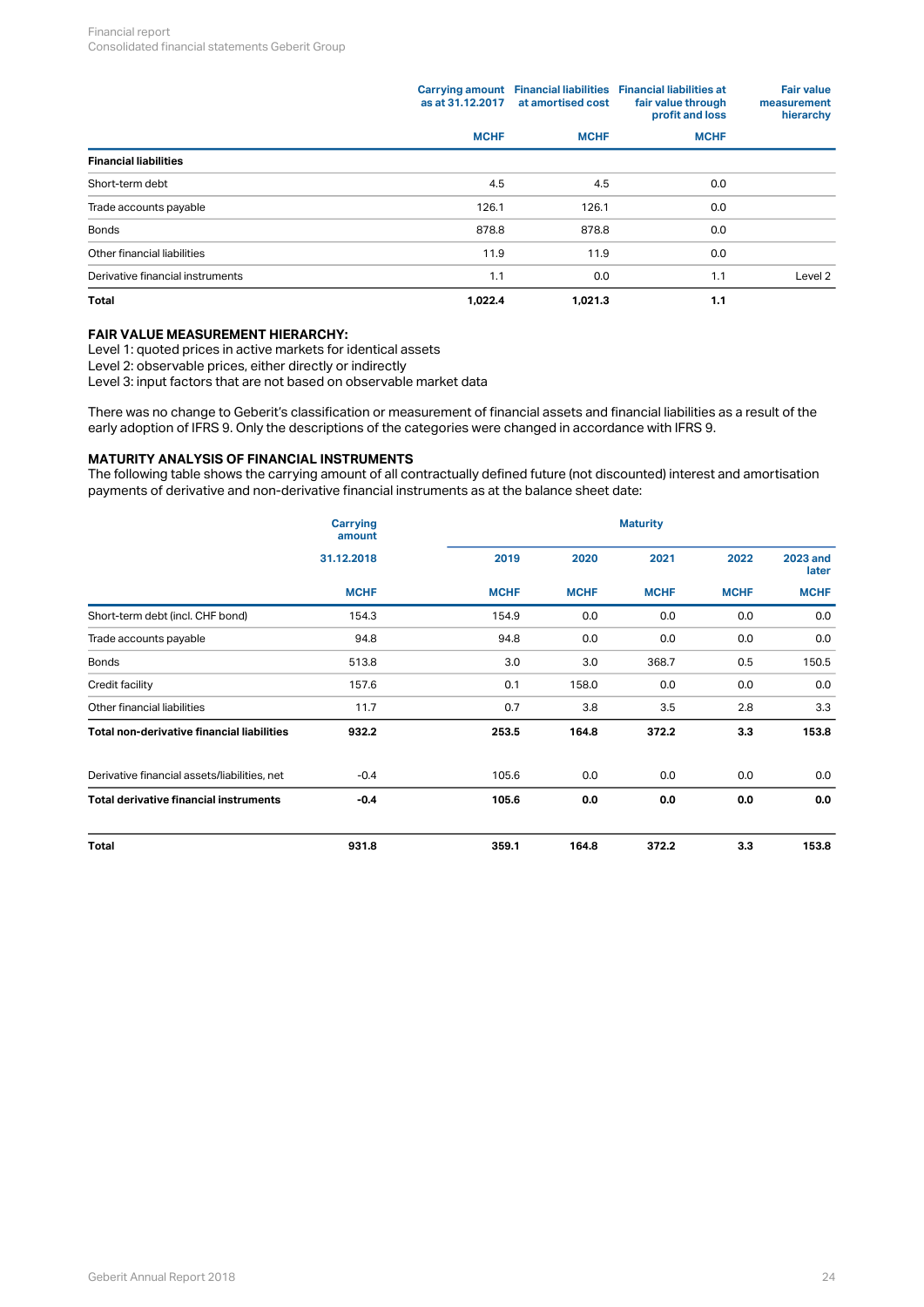#### Financial report Consolidated financial statements Geberit Group

|                                              | <b>Carrying</b><br>amount |             | <b>Maturity</b> |             |             |                          |  |  |
|----------------------------------------------|---------------------------|-------------|-----------------|-------------|-------------|--------------------------|--|--|
|                                              | 31.12.2017                | 2018        | 2019            | 2020        | 2021        | <b>2022 and</b><br>later |  |  |
|                                              | <b>MCHF</b>               | <b>MCHF</b> | <b>MCHF</b>     | <b>MCHF</b> | <b>MCHF</b> | <b>MCHF</b>              |  |  |
| Short-term debt                              | 4.5                       | 4.8         | 0.0             | 0.0         | 0.0         | 0.0                      |  |  |
| Trade accounts payable                       | 126.1                     | 126.1       | 0.0             | 0.0         | 0.0         | 0.0                      |  |  |
| <b>Bonds</b>                                 | 878.8                     | 4.5         | 154.5           | 4.5         | 588.8       | 150.9                    |  |  |
| Other financial liabilities                  | 11.9                      | 0.7         | 3.3             | 3.1         | 2.8         | 4.6                      |  |  |
| Total non-derivative financial liabilities   | 1,021.3                   | 136.1       | 157.8           | 7.6         | 591.6       | 155.5                    |  |  |
| Derivative financial assets/liabilities, net | 0.9                       | 248.3       | 0.0             | 0.0         | 0.0         | 0.0                      |  |  |
| Total derivative financial instruments       | 0.9                       | 248.3       | 0.0             | 0.0         | 0.0         | 0.0                      |  |  |
| <b>Total</b>                                 | 1,022.2                   | 384.4       | 157.8           | 7.6         | 591.6       | 155.5                    |  |  |

# **ADDITIONAL INFORMATION TO THE CASHFLOW STATEMENT**

The following table shows the reconciliation of the items for which cashflows were or in future will be generated and that are reported as net cash from financing activities in the consolidated statements of cashflows:

|                      | 2018         |                  | <b>Noncash movements</b>                    | 2017                              |               |              |
|----------------------|--------------|------------------|---------------------------------------------|-----------------------------------|---------------|--------------|
|                      | <b>Total</b> | <b>Cashflows</b> | <b>Changes in scope</b><br>of consolidation | <b>Translation</b><br>differences | <b>Others</b> | <b>Total</b> |
|                      | <b>MCHF</b>  | <b>MCHF</b>      | <b>MCHF</b>                                 | <b>MCHF</b>                       | <b>MCHF</b>   | <b>MCHF</b>  |
| Long-term debt       | 683.1        | $-44.8$          | 0.0                                         | $-20.9$                           | $-141.9$      | 890.7        |
| Short-term debt      | 154.3        | $-0.5$           | 0.0                                         | $-0.2$                            | 150.5         | 4.5          |
| Interest liabilities | 2.5          | $-6.0$           | 0.0                                         | $-0.1$                            | 4.8           | 3.8          |
| <b>Total</b>         | 839.9        | $-51.3$          | 0.0                                         | $-21.2$                           | 13.4          | 899.0        |

"Others" mainly contains the transfer of pension liabilities to long-term debt, the reclassification of long-term debt (due within the next twelve months) to short-term debt and the interest and financing costs booked according to the effective interest rate method to "financial result, net".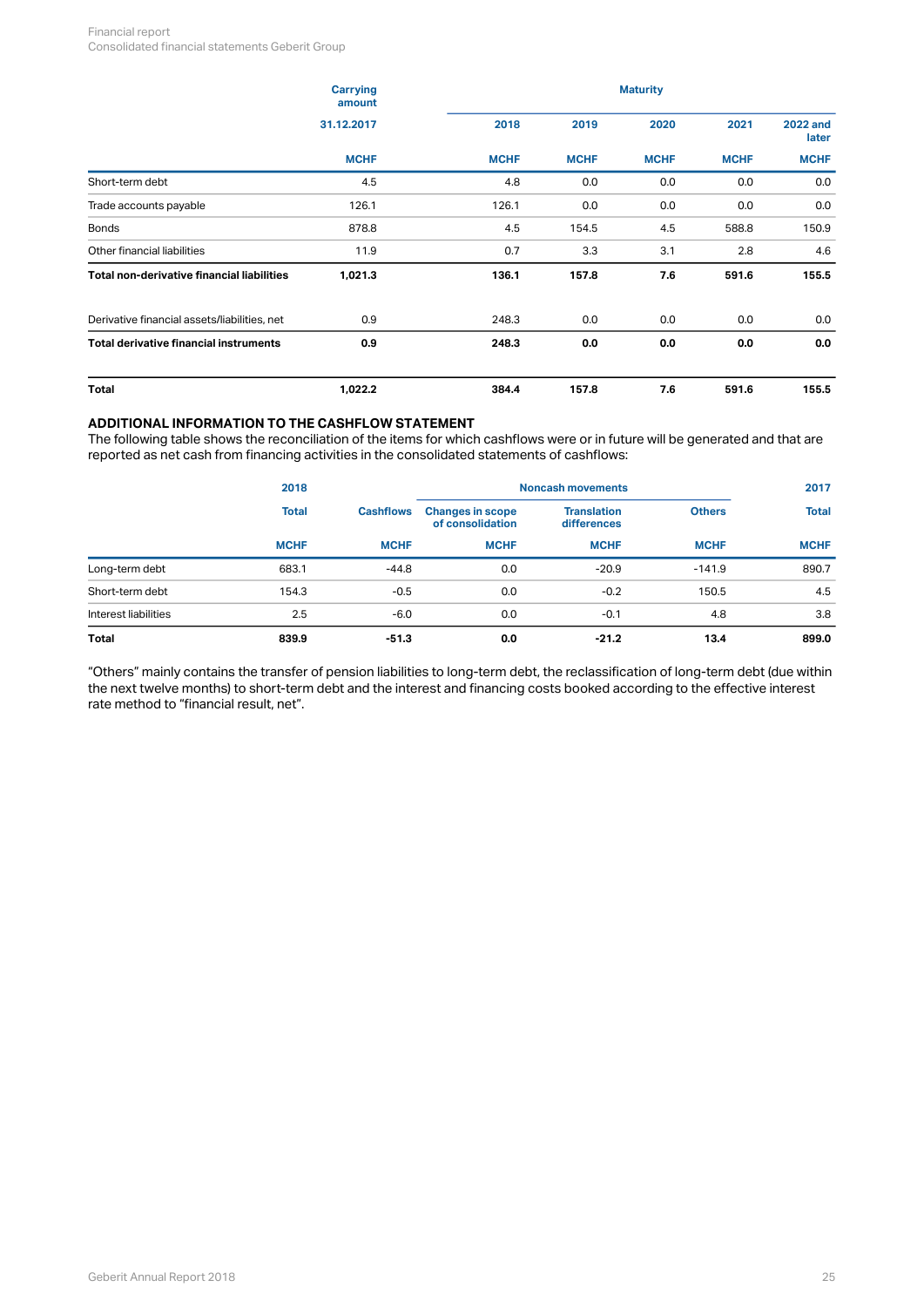# <span id="page-25-0"></span>**16. RETIREMENT BENEFIT PLANS**

The Group manages defined benefit plans for its employees in various countries. The most relevant defined benefit plans exist in Switzerland and in Germany and account together for 92% (PY: 92%) of the total benefit obligations.

The following table provides an overview of the current status of the benefit obligations, plan assets and reimbursement rights of reinsurance policies.

|                                                            | 2018        | 2017        |  |
|------------------------------------------------------------|-------------|-------------|--|
|                                                            | <b>MCHF</b> | <b>MCHF</b> |  |
| <b>Switzerland</b>                                         |             |             |  |
| Benefit obligation (for funded retirement benefit plans)   | 578.2       | 597.5       |  |
| Plan assets at fair value                                  | 563.6       | 573.9       |  |
| <b>Funded status</b>                                       | $-14.6$     | $-23.6$     |  |
| Germany                                                    |             |             |  |
| Benefit obligation (for unfunded retirement benefit plans) | 241.9       | 250.1       |  |
| Plan assets at fair value                                  | 0.0         | 0.0         |  |
| <b>Funded status</b>                                       | $-241.9$    | $-250.1$    |  |
| Reimbursement rights                                       | 16.3        | 15.2        |  |
| Other plans                                                |             |             |  |
| Benefit obligation (for funded retirement benefit plans)   | 37.8        | 44.1        |  |
| Benefit obligation (for unfunded retirement benefit plans) | 34.0        | 34.4        |  |
| Plan assets at fair value                                  | 38.5        | 43.9        |  |
| <b>Funded status</b>                                       | $-33.3$     | $-34.6$     |  |
| Reimbursement rights                                       | 7.5         | 7.1         |  |
| <b>Total</b>                                               |             |             |  |
| Benefit obligation (for all retirement benefit plans)      | 891.9       | 926.1       |  |
| Plan assets at fair value                                  | 602.1       | 617.8       |  |
| <b>Funded status</b>                                       | $-289.8$    | $-308.3$    |  |
| Reimbursement rights                                       | 23.8        | 22.3        |  |

#### **SWISS RETIREMENT BENEFIT PLANS**

The Swiss Federal Law on Occupational Retirement, Survivors' and Disability Pension Plans (BVG) governs occupational benefits in Switzerland. An employer with employees who must be insured is obliged to set up an independent pension fund entered in the register for occupational pension providers or affiliate with such a pension fund. The "Gemeinschaftsstiftung" of the Geberit Group is a foundation legally independent from the Geberit Group that insures all Geberit employees in Switzerland for compulsory and non-compulsory benefits. The Board of Trustees manages the Foundation and consists of employer and employee representatives in a parity ratio. The tasks of the Board of Trustees are set out in the BVG and the regulations based on the BVG adopted by the Board of Trustees.

The benefits provided by the pension plan exceed the minimum prescribed by law. They are funded by the employer and employee contributions, plus the interest paid on the savings assets of the insured party at an interest rate defined annually by the Board of Trustees in accordance with the legal provisions. If an insured party leaves the Geberit Group and/or the pension plan before reaching retirement age, the vested benefits accrued under the BVG are transferred to the new pension fund of the insured party. In addition to the funds brought into the pension plan by the insured party, these vested benefits consist of the employer and employee contributions, plus a supplement prescribed by law. The pension benefits comprise lifelong retirement pensions, disability benefits and death benefits for the surviving dependents. On retirement, a maximum of 50% of the retirement assets can be withdrawn in the form of a lump sum. The employer and employees pay an equal contribution to the pension fund, which is settled monthly. The contribution amount is determined by the employee's age and is calculated as a percentage of the pensionable salary.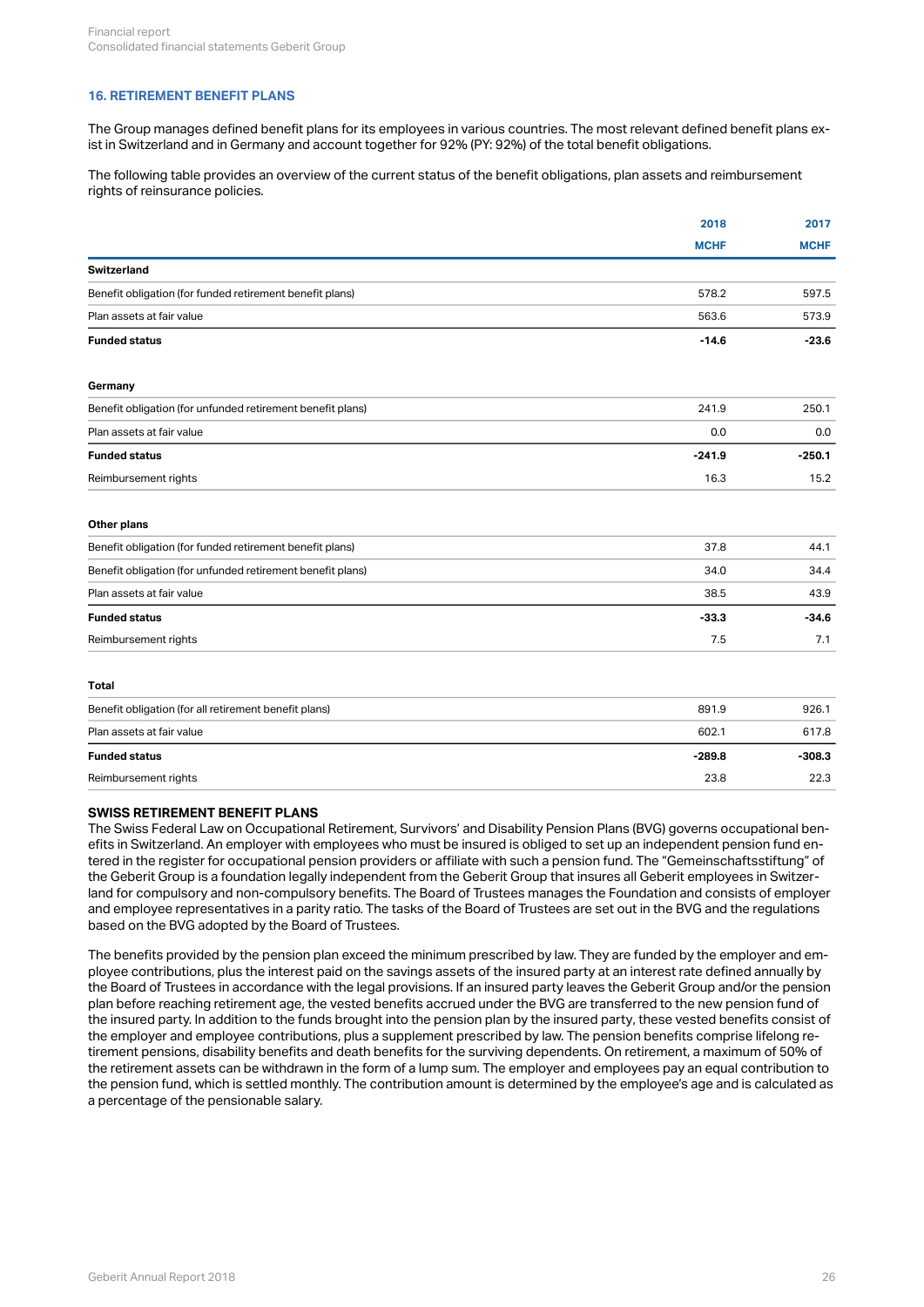If the pension fund is underfunded in accordance with the BVG, the Board of Trustees is obliged by law to initiate measures to rectify the situation, such as reducing the interest paid on retirement assets, reducing the benefit entitlement, or collecting remedial contributions. Legally accrued benefits may not be reduced. With remedial contributions, the risk is shared between the employer and employees and the employer is not legally obliged to pay more than 50% of the additional contributions. The technical funding ratio of this Foundation in accordance with the BVG was 111.3% as at 31 December 2018 (PY: 118.2%).

If a pension fund is overfunded as defined in IAS 19, the surplus funds are available to the company only to a very limited extent. The economic benefit for Geberit lies in future reductions in contributions and is calculated in accordance with IFRIC 14.

The Board of Trustees is responsible for deciding on a strategy for investment of the plan assets. The objective is to achieve medium-term and long-term congruence and sustainability between the plan assets and the pension obligations under the BVG. Taking into account the foundation's risk capacity, the investment strategy is defined as a targeted long-term investment structure.

The funded plans also include the "Wohlfahrtsfonds" of the Geberit Group, which provides non-compulsory benefits only. This fund for managerial employees supplements the insurance cover granted by the "Gemeinschaftsstiftung". On retirement, the benefit is drawn as a lump sum or converted into a fixed-term annuity. The employer's contributions must equal at least the total of all contributions by the insured party.

#### **GERMAN RETIREMENT BENEFIT PLANS**

In Germany, there are capital account plans and annuity plans. The annuity plans are closed-end funds.

#### **Capital account plans**

The benefit plans and guidelines for payout are agreed in labour-management contracts. The employer can change the conditions by applying provisos. There can be special commitments based on the labour-management contracts or individual agreements, sometimes with annuity options. There is no minimum financing obligation.

Every year, a pension contribution is determined as a percentage of the pensionable salary or the employees can choose an amount of deferred compensation with or without employer contributions. This then serves as the age-dependent component on which a pension is accrued. The pension components accrued during the years of active service, including any resulting promises of fixed bonus payments and the initial credit from the transitional arrangement, are paid out in the form of a one-off lump sum or in instalments. Annuitisation is possible with the consent of the employer. The pension is not dependent on the employee's final salary.

The employer manages the retirement accounts, informs the employees of the balance of their retirement assets, manages the claims and makes payments, sometimes involving the services of external service providers. When paying a lifelong pension, the employer must monitor the statutory and contractual obligations to adjust the pension and makes adjustments when necessary.

If a lump-sum benefit is annuitised, the lifelong payment of the pension and possible subsequent widow's or widower's pension can trigger a longevity risk. Thanks to the contractual adjustment rules applying to annuitisation, the statutory obligation to make (and review) adjustments is not currently seen to harbour any inflation risk.

The deferred compensation with/without employer contributions and possible demographic contributions retained by the employer are paid into reinsurance policies where the employer is the beneficiary. This partly covers the pension obligations.

#### **Annuity plans**

Annuity plans are governed by labour-management contracts or individual employment contracts. § 16 of the Company Pensions Act imposes an obligation on the employer to review the adjustment of pension payments. The extent of the adjustment requirement is usually determined by the consumer price index. Some individual employment contracts impose a contractual adjustment obligation. There is no minimum financing obligation.

These are closed-end funds. Pension commitments as prescribed by the Essener Verband (Essen Association) have been made to some active employees. Fixed euro entitlements are maintained for departing employees with vested rights. Annuities are paid out to the beneficiaries in the form of lifelong monthly pension payments that include survivors' benefit entitlements.

The employer manages entitlements and claims and makes payments, sometimes involving the services of external service providers. It monitors the statutory and contractual obligations to adjust the pension and makes adjustments when necessary.

The lifelong payment of the pension and possible subsequent widow's or widower's pension can trigger a longevity risk. The statutory obligation to make (and review) adjustments can also harbour an inflation risk.

The acquisition of the Sanitec Group also added various pension plans in Germany. In respect of Geberit Keramik GmbH, Ratingen, a benefit obligation arose from certain pension commitments made and there is also a benefit obligation with reinsurance assets.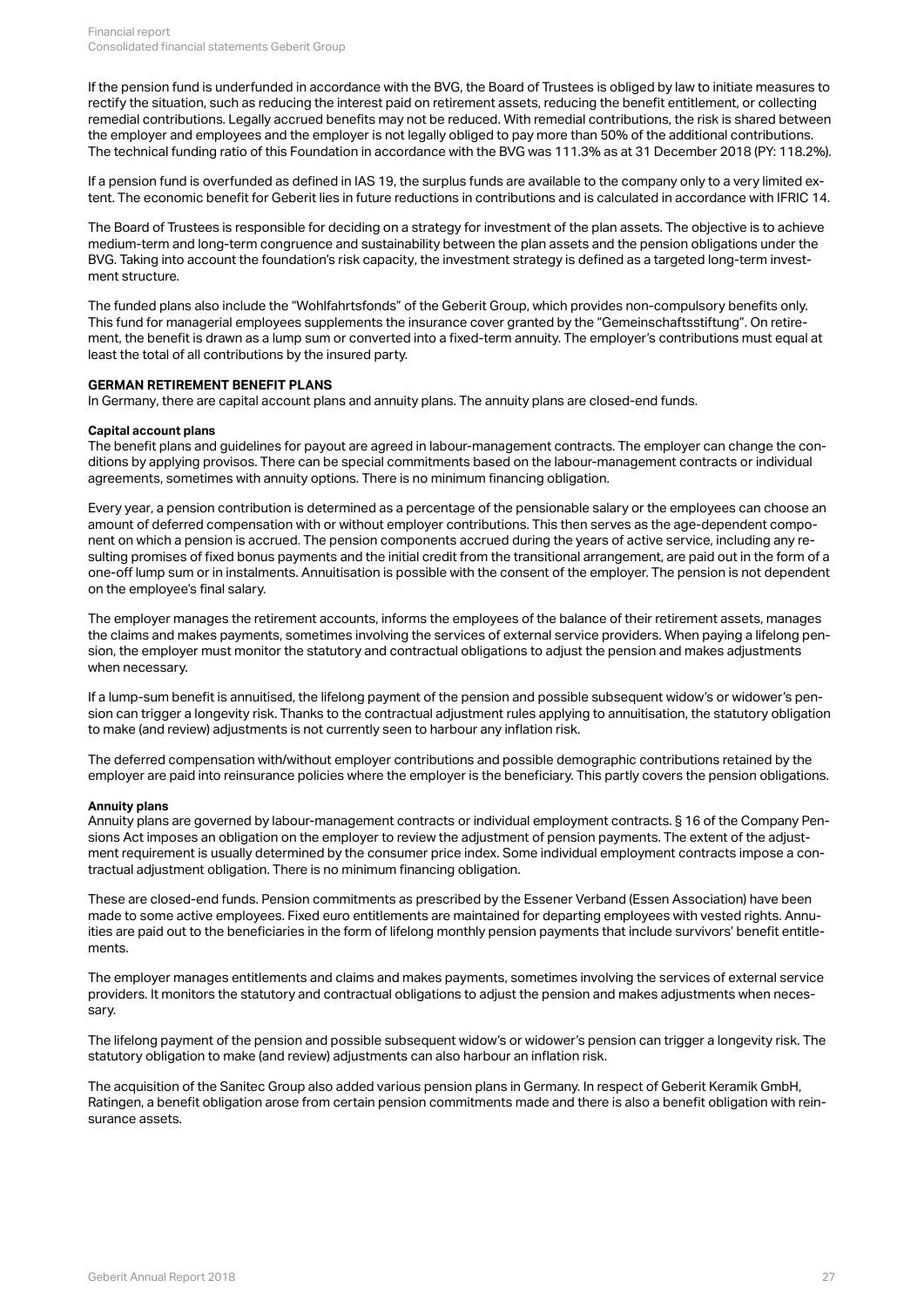#### The net periodic pension costs of all defined benefit plans of the Group were as follows:

|                                                | 2018        | 2017        |
|------------------------------------------------|-------------|-------------|
|                                                | <b>MCHF</b> | <b>MCHF</b> |
| Current service cost                           | 38.1        | 35.3        |
| Past service cost                              | $-3.6$      | $-7.2$      |
| Contributions of employees                     | $-10.0$     | $-9.4$      |
| Net interest cost for retirement benefit plans | 3.7         | 3.9         |
| Net periodic pension cost                      | 28.2        | 22.6        |

The current service cost for the Swiss retirement benefit plans was MCHF 25.0 in 2018 (PY: MCHF 23.7) and for the German retirement benefit plans MCHF 11.9 (PY: MCHF 10.6). The past service cost for the Swiss retirement benefit plan (Gemeinschaftsstiftung) was MCHF -3.8 which is a technical effect related to plan changes according to IAS 19. The future pension benefits of the active members were reduced due to the steadily increasing life expectancy and low interest rates environment. The net interest cost for the Swiss retirement benefit plans was MCHF 0.1 in 2018 (PY: MCHF 0.3) and for the German retirement benefit plans MCHF 3.3 (PY: MCHF 3.3).

The following table shows the remeasurements for the defined benefit plans in other comprehensive income in the Consolidated Statements of Comprehensive Income:

|                                                                            | 2018        | 2017        |  |
|----------------------------------------------------------------------------|-------------|-------------|--|
|                                                                            | <b>MCHF</b> | <b>MCHF</b> |  |
| Actuarial gains (-)/losses:                                                | $-35.9$     | 17.0        |  |
| - of which from changes in demographic assumptions                         | 0.3         | $-0.1$      |  |
| - of which from changes in financial assumptions                           | $-36.0$     | $-4.4$      |  |
| - of which from experience adjustments                                     | $-0.2$      | 21.5        |  |
| Return on plan assets (excluding interest based on discount rate)          | 18.4        | $-46.0$     |  |
| Return on reimbursement rights (excluding interest based on discount rate) | $-0.2$      | 0.0         |  |
| Asset ceiling adjustment                                                   | 0.0         | 0.0         |  |
| Total pre-tax remeasurements recognised in other comprehensive income      | $-17.7$     | -29.0       |  |

The remeasurements recognised in other comprehensive income in the Consolidated Statements of Comprehensive Income in 2018 for the Swiss retirement benefit plans amounted to MCHF -11.6 (PY: MCHF -35.3) and for the German retirement benefit plans to MCHF -6.5 (PY: MCHF 4.8).

The following tables show the changes in benefit obligations, plan assets and reimbursement rights from 1 January to 31 December:

|                                   | 2018        | 2017        |
|-----------------------------------|-------------|-------------|
|                                   | <b>MCHF</b> | <b>MCHF</b> |
| <b>Benefit obligation</b>         |             |             |
| At beginning of year              | 926.1       | 876.8       |
| Changes in scope of consolidation | 0.0         | $-0.9$      |
| Current service cost              | 38.1        | 35.3        |
| Past service cost                 | $-3.6$      | $-7.2$      |
| Interest cost                     | 8.9         | 8.8         |
| Actuarial gains (-)/losses        | $-35.9$     | 17.0        |
| Benefits paid                     | $-28.0$     | $-28.0$     |
| Translation differences           | $-13.7$     | 24.3        |
| Benefit obligation at end of year | 891.9       | 926.1       |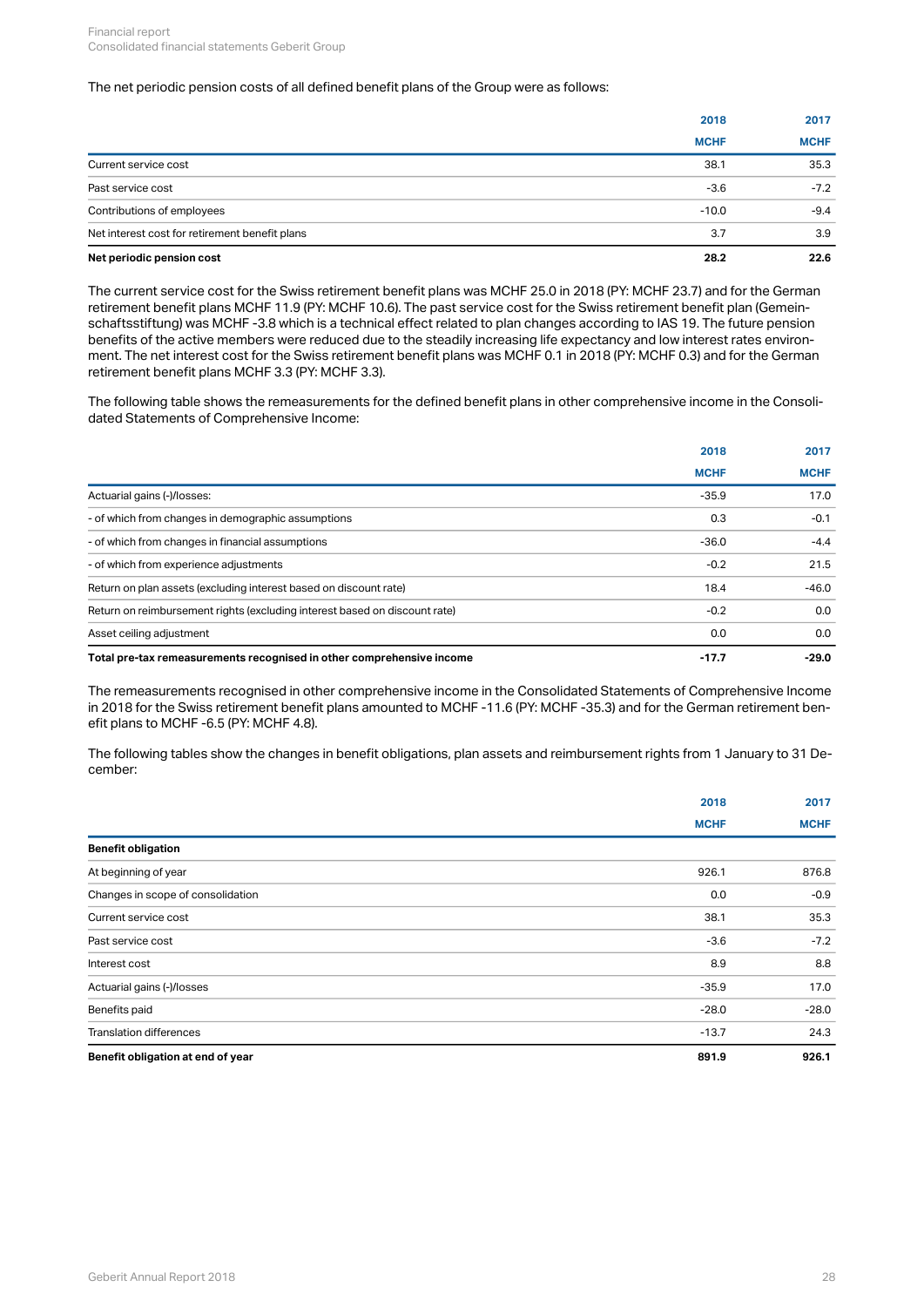|                                                                   | 2018        | 2017        |
|-------------------------------------------------------------------|-------------|-------------|
|                                                                   | <b>MCHF</b> | <b>MCHF</b> |
| Plan assets at fair value                                         |             |             |
| At beginning of year                                              | 617.8       | 551.4       |
| Interest income (based on discount rate)                          | 4.6         | 4.3         |
| Return on plan assets (excluding interest based on discount rate) | $-18.4$     | 46.0        |
| Contributions of employees                                        | 9.3         | 8.8         |
| Contributions of employers                                        | 9.7         | 23.3        |
| New plans/plan adjustments                                        | 0.0         | $-0.5$      |
| Benefits paid                                                     | $-18.6$     | $-17.8$     |
| <b>Translation differences</b>                                    | $-2.3$      | 2.3         |
| Plan assets at fair value at end of year                          | 602.1       | 617.8       |
| Funded status at end of year                                      | $-289.8$    | $-308.3$    |
| Asset ceiling adjustment                                          | 0.0         | 0.0         |
| Assets from defined benefit plans (see $\rightarrow$ Note 10)     | $-1.7$      | $-0.9$      |
| Net funded status at end of year                                  | $-291.5$    | $-309.2$    |

The position "Contributions of employers" includes a one-off payment to the amount of MCHF 13.8 made in 2017 to partly mitigate the reduction of the future pension benefits of the active members resulting from the plan change above.

|                                                                            | 2018        | 2017        |  |
|----------------------------------------------------------------------------|-------------|-------------|--|
|                                                                            | <b>MCHF</b> | <b>MCHF</b> |  |
| Fair value of reimbursement rights                                         |             |             |  |
| At beginning of year                                                       | 22.3        | 19.3        |  |
| Interest income (based on discount rate)                                   | 0.6         | 0.6         |  |
| Return on reimbursement rights (excluding interest based on discount rate) | 0.2         | 0.0         |  |
| Contributions of employers                                                 | 1.4         | 1.4         |  |
| Contributions of employees                                                 | 0.7         | 0.6         |  |
| Benefits paid                                                              | $-0.9$      | $-0.4$      |  |
| <b>Translation differences</b>                                             | $-0.5$      | 0.8         |  |
| Fair value of reimbursement rights at end of year                          | 23.8        | 22.3        |  |
|                                                                            |             |             |  |

As at 31 December 2018, the fair value of the reinsurance policies for the German retirement benefit plans was MCHF 16.3 (PY: MCHF 15.2).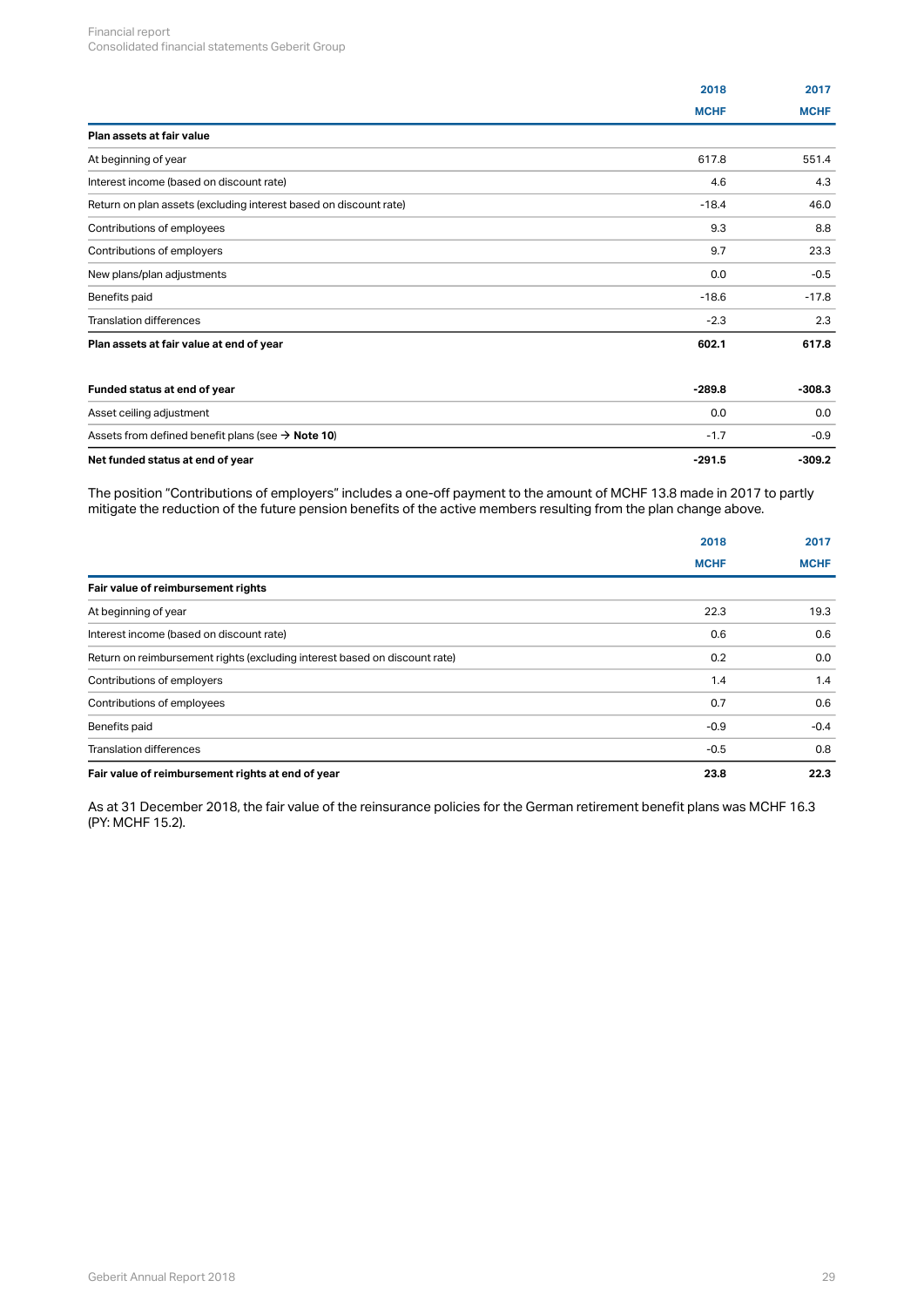#### The following table provides an analysis of the fair value and composition of the plan assets.

|                                  |                               |                                                                               | 2018                       |              |             | 2017        |  |
|----------------------------------|-------------------------------|-------------------------------------------------------------------------------|----------------------------|--------------|-------------|-------------|--|
|                                  | Listed on an<br>active market | <b>Other</b><br><b>Total</b><br>Listed on an<br><b>Other</b><br>active market |                            | <b>Total</b> |             |             |  |
|                                  | <b>MCHF</b>                   | <b>MCHF</b>                                                                   | <b>MCHF</b><br><b>MCHF</b> |              | <b>MCHF</b> | <b>MCHF</b> |  |
| Equity instruments               | 198.1                         | 17.0                                                                          | 215.1                      | 224.2        | 17.0        | 241.2       |  |
| Bonds and other debt instruments | 110.4                         | 43.6                                                                          | 154.0                      | 108.3        | 41.6        | 149.9       |  |
| Real estate property             | 47.9                          | 130.2                                                                         | 178.1                      | 57.9         | 123.2       | 181.1       |  |
| Cash and cash equivalents        | 46.1                          | 0.0                                                                           | 46.1                       | 36.3         | 0.0         | 36.3        |  |
| Other                            | 2.7                           | 6.2                                                                           | 8.9                        | 3.0          | 6.3         | 9.3         |  |
| <b>Total</b>                     | 405.2                         | 197.0                                                                         | 602.2                      | 429.7        | 188.1       | 617.8       |  |

The plan asset of the Swiss retirement benefit plans was MCHF 563.6 as at 31 December 2018 and the effective income on the plan assets was -2.05% in 2018 and +9.4% in 2017. As at the end of 2018, the plan assets included MCHF 6.1 (PY: MCHF 6.6) in equity instruments of Geberit AG and MCHF 10.1 (PY: MCHF 10.1) in real estate used by the Group.

The following table provides an analysis of the benefit obligations of the Swiss and German retirement benefit plans:

|                                     |                          | 2018                       |                   |              |                          |                            | 2017              |              |
|-------------------------------------|--------------------------|----------------------------|-------------------|--------------|--------------------------|----------------------------|-------------------|--------------|
|                                     | <b>Active</b><br>members | <b>Deferred</b><br>members | <b>Pensioners</b> | <b>Total</b> | <b>Active</b><br>members | <b>Deferred</b><br>members | <b>Pensioners</b> | <b>Total</b> |
| Plan members (number)               |                          |                            |                   |              |                          |                            |                   |              |
| Swiss retirement benefit plans      | 1,299                    |                            | 528               | 1,827        | 1,278                    |                            | 516               | 1,794        |
| German retirement benefit plans     | 5,155                    | 675                        | 341               | 6,171        | 5,178                    | 581                        | 364               | 6,123        |
| <b>Total plan members</b>           | 6,454                    | 675                        | 869               | 7,998        | 6,456                    | 581                        | 880               | 7,917        |
| <b>Benefit obligation (in MCHF)</b> |                          |                            |                   |              |                          |                            |                   |              |
| Swiss retirement benefit plans      | 345.8                    |                            | 232.4             | 578.2        | 346.9                    |                            | 250.6             | 597.5        |
| German retirement benefit plans     | 178.3                    | 26.0                       | 37.6              | 241.9        | 181.8                    | 26.9                       | 41.4              | 250.1        |

The weighted average duration of the benefit obligation for the Swiss retirement benefit plans is approx. 17 years (PY: approx. 16 years) and for the German retirement benefit plans approx. 12 years (PY: approx. 12 years).

**Total benefit obligation 524.1 26.0 270.0 820.1 528.7 26.9 292.0 847.6**

Share in % 63.9 5.2 32.9 100.0 62.3 3.2 34.5 100.0

Employer contributions of MCHF 10.1 are expected for the Swiss retirement benefit plans in 2019. In Switzerland, an employer contribution reserve of MCHF 19.5 may be used for future contribution payments.

The calculation of the benefit obligations for the material retirement benefit plans was based on the following assumptions (in %):

|                       |                            | 2018          |                            | 2017                   |  |  |  |
|-----------------------|----------------------------|---------------|----------------------------|------------------------|--|--|--|
|                       | <b>CH</b>                  | DE.           | <b>CH</b>                  | <b>DE</b>              |  |  |  |
| Discount rate         | 0.8                        | 1.70          | 0.6                        | 1.45                   |  |  |  |
| Salary increase rate  | 1.2                        | $2 - 2.5$     | 1.2                        | $0 - 2.5$              |  |  |  |
| Pension increase rate | 0.0                        | 2.0           | 0.0                        | 2.0                    |  |  |  |
| Mortality             | BVG 2015 generations table | Heubeck 2018G | BVG 2015 generations table | 2005G actuarial tables |  |  |  |

The trend for sickness cost does not affect benefit obligations in Switzerland or Germany.

The following sensitivity analysis shows how the present value of the benefit obligation for the material retirement benefit plans (CH and DE) would change if a single reporting date assumption was changed. Every assumption change was analysed separately. Interdependencies were not taken into account.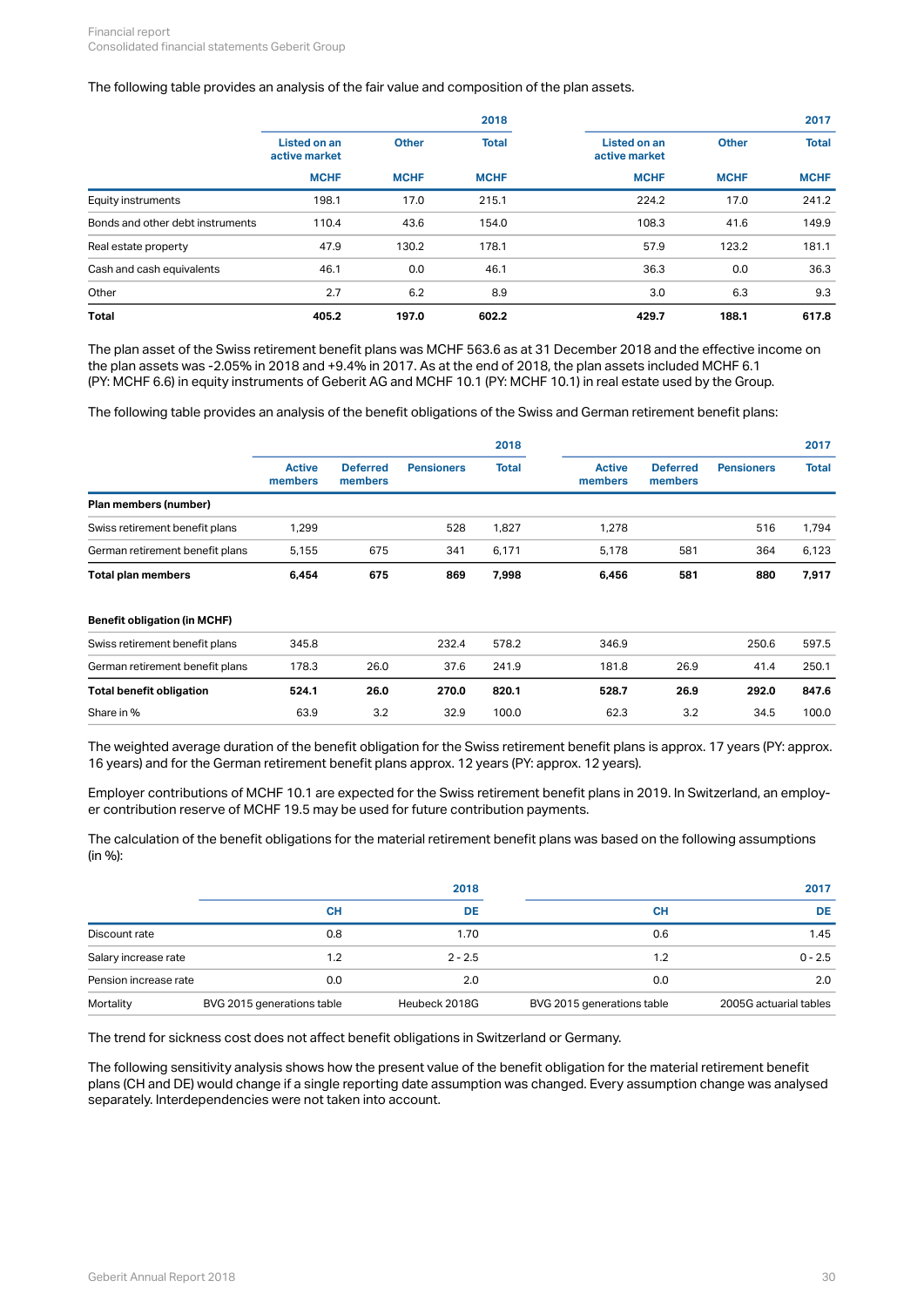|                              | <b>Swiss retirement</b><br>benefit plans:<br>increase $(+)/$<br>reduction (-) in<br>present value of<br>benefit<br>obligation | German<br>retirement benefit<br>plans:<br>increase $(+)/$<br>reduction (-) in<br>present value of<br>benefit<br>obligation |
|------------------------------|-------------------------------------------------------------------------------------------------------------------------------|----------------------------------------------------------------------------------------------------------------------------|
| Discount rate                |                                                                                                                               |                                                                                                                            |
| Increased by 50 basis points | -7.0%                                                                                                                         | $-5.4%$                                                                                                                    |
| Reduced by 50 basis points   | $+8.2%$                                                                                                                       | $+6.0%$                                                                                                                    |
| <b>Salaries</b>              |                                                                                                                               |                                                                                                                            |
| Increased by 25 basis points | +0.40%                                                                                                                        | +0.00%                                                                                                                     |
| Reduced by 25 basis points   | -0.32%                                                                                                                        | $-0.00\%$                                                                                                                  |
|                              |                                                                                                                               |                                                                                                                            |

In addition, the Group's consolidated income statement for 2018 included expenses for defined contribution plans of MCHF 8.0 (PY: MCHF 7.1).

### <span id="page-30-0"></span>**17. PARTICIPATION PLANS**

#### **SHARE PLANS**

In 2018, employees were able to purchase a defined number of shares at a discount of 35% (PY: 45%) compared to the market price ("Employee share purchase plan"). Geberit management was entitled to draw the previous year's variable remuneration partly or entirely in shares valued at market price ("Management share purchase plan"). For each of these shares, management participants received one option (see part 2: "Option plans"). As part of the "Directors programme", members of the Board of Directors received their compensation for 2017 in shares of Geberit AG (measured at current market value). All share plans are subject to blocking periods valid beyond the period of employment.

The share plans introduced in 2018 are summarised below:

|                                       | <b>End of</b><br>blocking<br>period | Number of<br>participants | <b>Number</b><br>of shares<br><b>issued</b> | <b>Issuing</b><br>price CHF |
|---------------------------------------|-------------------------------------|---------------------------|---------------------------------------------|-----------------------------|
| Employee share purchase plan (ESPP)   | 2020                                | 2.518                     | 18,327                                      | 280.95                      |
| Management share purchase plan (MSPP) | 2021                                | 101                       | 9,448                                       | 432.20                      |
| Directors programme (DSPP)            | 2022                                |                           | 3.199                                       | 432.20                      |
| <b>Total</b>                          |                                     |                           | 30,974                                      |                             |

The 30,974 shares required for these plans were taken from the stock of treasury shares.

As at 31 December 2018, the Board of Directors, the Group Executive Board and the employees owned a combined total of 386,381 (PY: 362,011) shares, i.e. 1.0% (PY: 1.0%) of the share capital of Geberit AG under these plans.

#### **OPTION PLANS**

The management has the opportunity to invest part or all of their variable remuneration in shares of Geberit AG through the management share purchase plan (MSPP). They may define a fixed number of shares to purchase, or a certain amount or a percentage of their variable remuneration to be invested in shares. In order to encourage management to participate in the programme, a free option is provided for each share purchased through the programme. These options are subject to a vesting period of four years: a quarter of the options can be exercised one year after the grant, a further quarter two years after the grant, a further quarter three years after the grant, and the remaining quarter four years after the grant.

In connection with an additional option plan (MSOP), the members of the Group Executive Board and managing directors are entitled to additional options. The options are subject to a vesting period of five years: a third of the options can be exercised three years after the grant, a further third four years after the grant and a further third five years after the grant.

The exercise price of the options corresponds to the fair market value of the Geberit shares at the time of granting. The options have a term of seven years (MSPP) or ten years (MSOP) respectively after which they expire. They can be exercised between the vesting date and the maturity date. The vesting of share options is subject to the achievement of a performance criterion - the average Return on Invested Capital (ROIC) - over the respective vesting period.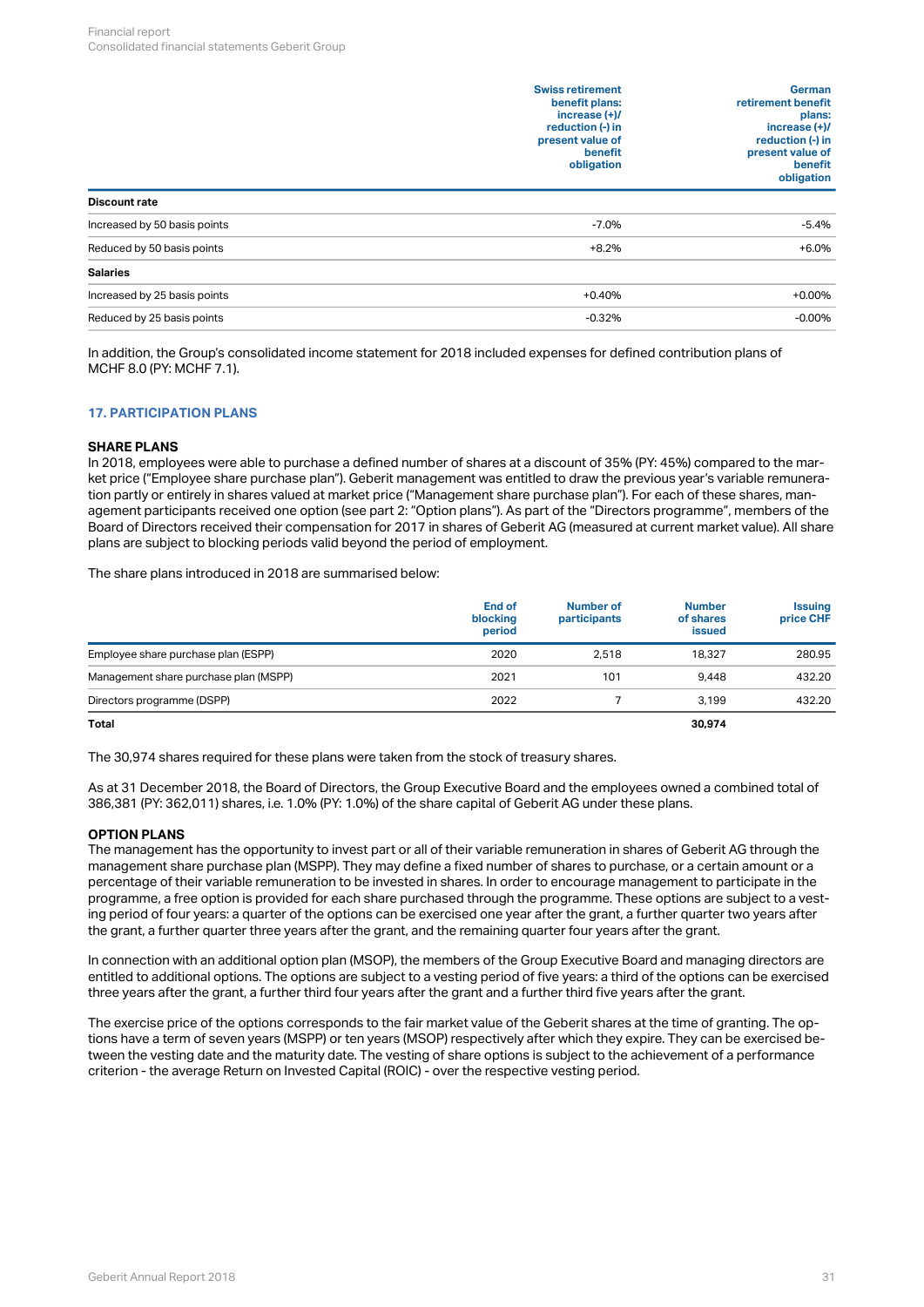#### The following is a summary of the options allocated to the management in 2018:

|                                       | <b>End of vesting</b><br>period | <b>Maturity</b> | Number of<br>participants | Number of<br>options allocated | <b>Exercise</b><br>price CHF |
|---------------------------------------|---------------------------------|-----------------|---------------------------|--------------------------------|------------------------------|
| Management share purchase plan (MSPP) | 2019 - 2022                     | 2025            | 101                       | 9.448                          | 432.20                       |
| Option plan (MSOP)                    | 2021 - 2023                     | 2028            | 90                        | 107.331                        | 432.20                       |
| <b>Total</b>                          |                                 |                 |                           | 116,779                        |                              |

The fair value of the options granted in 2018 amounted on average to CHF 36.61 (PY: CHF 34.72) for MSPP and CHF 39.29 (PY: CHF 39.87) for MSOP at the respective granting date. The fair value was determined using the binomial model for "American Style Call Options".

The calculation model was based on the following parameters:

|                                       | <b>Exercise</b><br>price | Expected Ø<br>volatility | <b>Expected</b> <sup>Ø</sup><br>dividend<br>yield | <b>Contractual</b><br>period | <b>Riskfree Ø</b><br>interest rate |
|---------------------------------------|--------------------------|--------------------------|---------------------------------------------------|------------------------------|------------------------------------|
|                                       | <b>CHF</b>               | $\%$                     | %                                                 | <b>Years</b>                 | %                                  |
| Management share purchase plan (MSPP) | 432.20                   | 16.88                    | 2.39                                              |                              | $-0.09$                            |
| Option plan (MSOP)                    | 432.20                   | 16.14                    | 2.39                                              | 10                           | 0.16                               |

 $^1$  The exercise price corresponds to the average price of Geberit shares for the period from 6. – 19.3.2018.

#### The following table summarises all option plans in place as at 31 December 2018:

| <b>End of vesting period</b> | <b>Maturity</b> | <b>Number of</b><br>options<br>outstanding | <b>Ø</b> exercise<br>price CHF | <b>Number of</b><br>options in<br>the money | <b>Ø</b> exercise<br>price CHF |
|------------------------------|-----------------|--------------------------------------------|--------------------------------|---------------------------------------------|--------------------------------|
| Vested                       | 2020 - 2024     | 146,974                                    | 296.63                         | 143,635                                     | 293.39                         |
| 2019                         | 2022 - 2026     | 68,248                                     | 363.69                         | 62,430                                      | 357.09                         |
| 2020                         | 2023 - 2027     | 77,238                                     | 398.78                         | 38,575                                      | 361.75                         |
| 2021                         | 2024 - 2028     | 109,865                                    | 410.33                         | 36,027                                      | 361.75                         |
| 2022                         | 2025 - 2028     | 70,175                                     | 433.93                         | 0                                           | 433.93                         |
| 2023                         | 2028            | 35,444                                     | 432.20                         | 0                                           | 432.20                         |
| <b>Total</b>                 |                 | 507.944                                    | 374.19                         | 280,667                                     | 325.73                         |

The following movements took place in 2018 and 2017:

|                                |                                                           | <b>MSOP</b> |                             | <b>MSPP</b>                |                             | <b>Total 2018</b>          |                             | <b>Total 2017</b>          |  |
|--------------------------------|-----------------------------------------------------------|-------------|-----------------------------|----------------------------|-----------------------------|----------------------------|-----------------------------|----------------------------|--|
|                                | <b>Ø</b> exercise<br><b>Number</b><br>of options<br>price |             | <b>Number</b><br>of options | <b>Ø</b> exercise<br>price | <b>Number</b><br>of options | <b>Ø</b> exercise<br>price | <b>Number</b><br>of options | <b>Ø</b> exercise<br>price |  |
|                                |                                                           | <b>CHF</b>  | <b>CHF</b>                  |                            |                             | <b>CHF</b>                 |                             | <b>CHF</b>                 |  |
| <b>Outstanding 1 January</b>   | 426,857                                                   | 351.34      | 46,518                      | 353.09                     | 473,375                     | 351.52                     | 402,715                     | 313.91                     |  |
| Granted options                | 107,331                                                   | 432.20      | 9,448                       | 432.20                     | 116,779                     | 432.20                     | 123,794                     | 435.95                     |  |
| Forfeited options              | 24,736                                                    | 399.08      | 654                         | 369.40                     | 25,390                      | 398.31                     | 1,987                       | 359.97                     |  |
| Expired options                | $\mathbf 0$                                               | 0           | 0                           | $\mathbf 0$                | 0                           | $\mathbf 0$                | $\mathbf 0$                 | 0                          |  |
| <b>Exercised options</b>       | 47,571                                                    | 294.86      | 9,249                       | 285.72                     | 56,820                      | 293.37                     | 51,147                      | 259.38                     |  |
| <b>Outstanding 31 December</b> | 461.881                                                   | 373.39      | 46,063                      | 382.21                     | 507,944                     | 374.19                     | 473.375                     | 351.52                     |  |
| Exercisable at 31 December     | 124.875                                                   | 289.04      | 19,020                      | 322.38                     | 143,895                     | 293.39                     | 130,426                     | 282.31                     |  |

The 507,944 options outstanding represent 1.4% of the outstanding shares of Geberit AG. In principle, the Group hedges this exposure with treasury shares. The options outstanding as at 31 December 2018 had an exercise price of between CHF 231.20 and CHF 435.95 and an average remaining contractual life of 5.5 years (PY: 6.1 years). Costs resulting from share plans amounted to MCHF 3.0 in 2018 (PY: MCHF 4.3); those for option plans totaled MCHF 3.8 (PY: MCHF 3.2).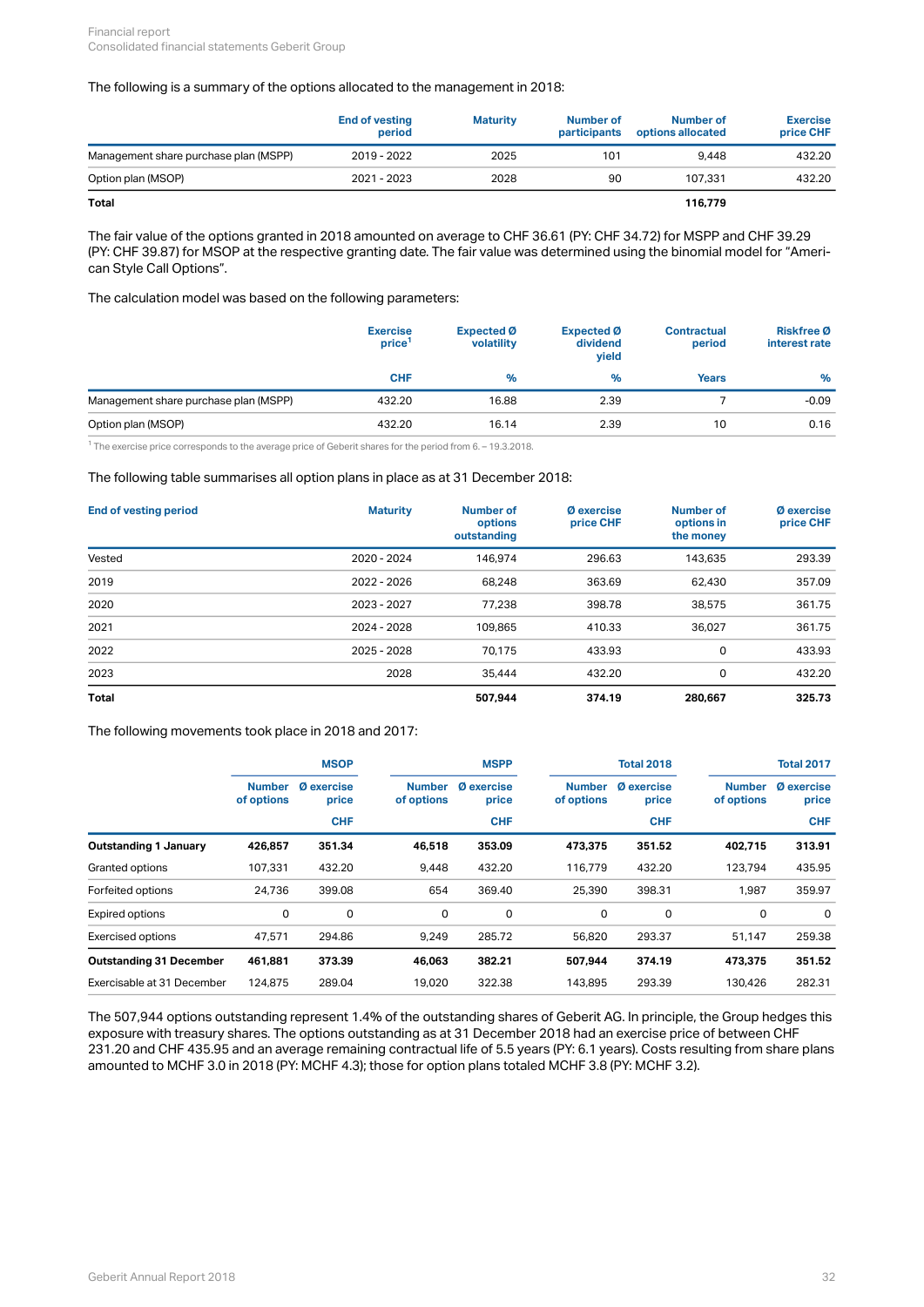### <span id="page-32-0"></span>**18. DEFERRED TAX ASSETS AND LIABILITIES**

|                                       | 2018         | <b>Movements 2018</b>                  |                          |                                    |                                                |                                   |              |
|---------------------------------------|--------------|----------------------------------------|--------------------------|------------------------------------|------------------------------------------------|-----------------------------------|--------------|
|                                       | <b>Total</b> | Charged (-) /<br>credited to<br>income | <b>Through</b><br>equity | <b>Through</b><br>OCI <sup>1</sup> | <b>Changes in</b><br>scope of<br>consolidation | <b>Translation</b><br>differences | <b>Total</b> |
|                                       | <b>MCHF</b>  | <b>MCHF</b>                            | <b>MCHF</b>              | <b>MCHF</b>                        | <b>MCHF</b>                                    | <b>MCHF</b>                       | <b>MCHF</b>  |
| <b>Deferred tax assets</b>            |              |                                        |                          |                                    |                                                |                                   |              |
| Loss carryforwards                    | 24.6         | 13.3                                   | 0.0                      | 0.0                                | 0.0                                            | $-0.9$                            | 12.2         |
| Accrued pension obligations           | 28.2         | 0.2                                    | 0.0                      | $-2.9$                             | 0.0                                            | $-1.3$                            | 32.2         |
| Property, plant and equipment         | 5.5          | $-3.2$                                 | 0.0                      | 0.0                                | 0.0                                            | $-1.9$                            | 10.6         |
| Intangible assets                     | 7.9          | $-5.0$                                 | 0.0                      | 0.0                                | 0.0                                            | $-0.5$                            | 13.4         |
| Other                                 | 25.7         | $-0.3$                                 | $-2.2$                   | 0.0                                | 0.0                                            | 0.5                               | 27.7         |
| Total deferred tax assets             | 91.9         | 5.0                                    | $-2.2$                   | $-2.9$                             | 0.0                                            | $-4.1$                            | 96.1         |
| <b>Deferred tax liabilities</b>       |              |                                        |                          |                                    |                                                |                                   |              |
| Inventories                           | $-3.5$       | 0.1                                    | 0.0                      | 0.0                                | 0.0                                            | 0.0                               | $-3.6$       |
| Property, plant and equipment         | $-27.3$      | $-0.4$                                 | 0.0                      | 0.0                                | 0.0                                            | 2.4                               | $-29.3$      |
| Intangible assets                     | $-29.9$      | 6.3                                    | 0.0                      | 0.0                                | 0.0                                            | 1.3                               | $-37.5$      |
| Assets from defined benefit plans     | $-0.8$       | $-0.5$                                 | 0.0                      | 0.0                                | 0.0                                            | 0.0                               | $-0.3$       |
| Other                                 | $-6.4$       | 0.7                                    | 0.0                      | 0.0                                | 0.0                                            | $-1.3$                            | $-5.8$       |
| <b>Total deferred tax liabilities</b> | $-67.9$      | 6.2                                    | 0.0                      | 0.0                                | 0.0                                            | 2.4                               | $-76.5$      |

 $1$  Recorded in other comprehensive income

|                               | 2017         | <b>Movements 2017</b>                  |                          |                                                   |                                                               |                                   |                             |
|-------------------------------|--------------|----------------------------------------|--------------------------|---------------------------------------------------|---------------------------------------------------------------|-----------------------------------|-----------------------------|
|                               | <b>Total</b> | Charged (-) /<br>credited to<br>income | <b>Through</b><br>equity | <b>Through</b><br>OCI <sup>1</sup><br><b>MCHF</b> | <b>Changes in</b><br>scope of<br>consolidation<br><b>MCHF</b> | <b>Translation</b><br>differences | <b>Total</b><br><b>MCHF</b> |
|                               | <b>MCHF</b>  | <b>MCHF</b>                            | <b>MCHF</b>              |                                                   |                                                               | <b>MCHF</b>                       |                             |
| Deferred tax assets           |              |                                        |                          |                                                   |                                                               |                                   |                             |
| Loss carryforwards            | 12.2         | 4.2                                    | 0.0                      | 0.0                                               | 0.0                                                           | $-0.2$                            | 8.2                         |
| Accrued pension obligations   | 32.2         | $-3.1$                                 | 0.0                      | $-4.3$                                            | $-0.2$                                                        | 2.6                               | 37.2                        |
| Property, plant and equipment | 10.6         | 2.6                                    | 0.0                      | 0.0                                               | 0.0                                                           | 0.5                               | 7.5                         |
| Intangible assets             | 13.4         | $-5.4$                                 | 0.0                      | 0.0                                               | $-0.2$                                                        | 0.0                               | 19.0                        |
| Other                         | 27.7         | 2.0                                    | 0.4                      | 0.2                                               | 0.0                                                           | 0.3                               | 24.8                        |
| Total deferred tax assets     | 96.1         | 0.3                                    | 0.4                      | $-4.1$                                            | $-0.4$                                                        | 3.2                               | 96.7                        |

#### **Deferred tax liabilities**

| Inventories                       | $-3.6$  | 1.3    | 0.0    | 0.0 | 0.0 | 0.1    | $-5.0$  |
|-----------------------------------|---------|--------|--------|-----|-----|--------|---------|
| Property, plant and equipment     | $-29.3$ | 4.4    | 0.0    | 0.0 | 0.0 | $-2.7$ | $-31.0$ |
| Intangible assets                 | $-37.5$ | 11.4   | $-0.1$ | 0.0 | 0.0 | $-0.1$ | $-48.7$ |
| Assets from defined benefit plans | $-0.3$  | $-0.1$ | 0.0    | 0.0 | 0.0 | 0.0    | $-0.2$  |
| Other                             | $-5.8$  | $-0.8$ | 0.0    | 0.0 | 0.0 | $-0.2$ | $-4.8$  |
| Total deferred tax liabilities    | $-76.5$ | 16.2   | $-0.1$ | 0.0 | 0.0 | $-2.9$ | $-89.7$ |

 $1$  Recorded in other comprehensive income

In general, deferred tax liabilities are recorded for non-refundable withholding taxes or other taxes on unremitted earnings in Group companies if earnings are planned to be remitted. As at 31 December 2018 and 2017, there were no such earnings, except for the Chinese subsidiaries. On the unremitted earnings from China, no deferred tax liabilities were recorded, as no plan exists to remit these earnings. Such a transfer of earnings would lead to income taxes of MCHF 0.2.

The Group recognises deferred tax assets from loss carryforwards if they comply with the requirements of IAS 12. The following loss carryforwards (listed by maturity) were used for the calculation of deferred tax assets: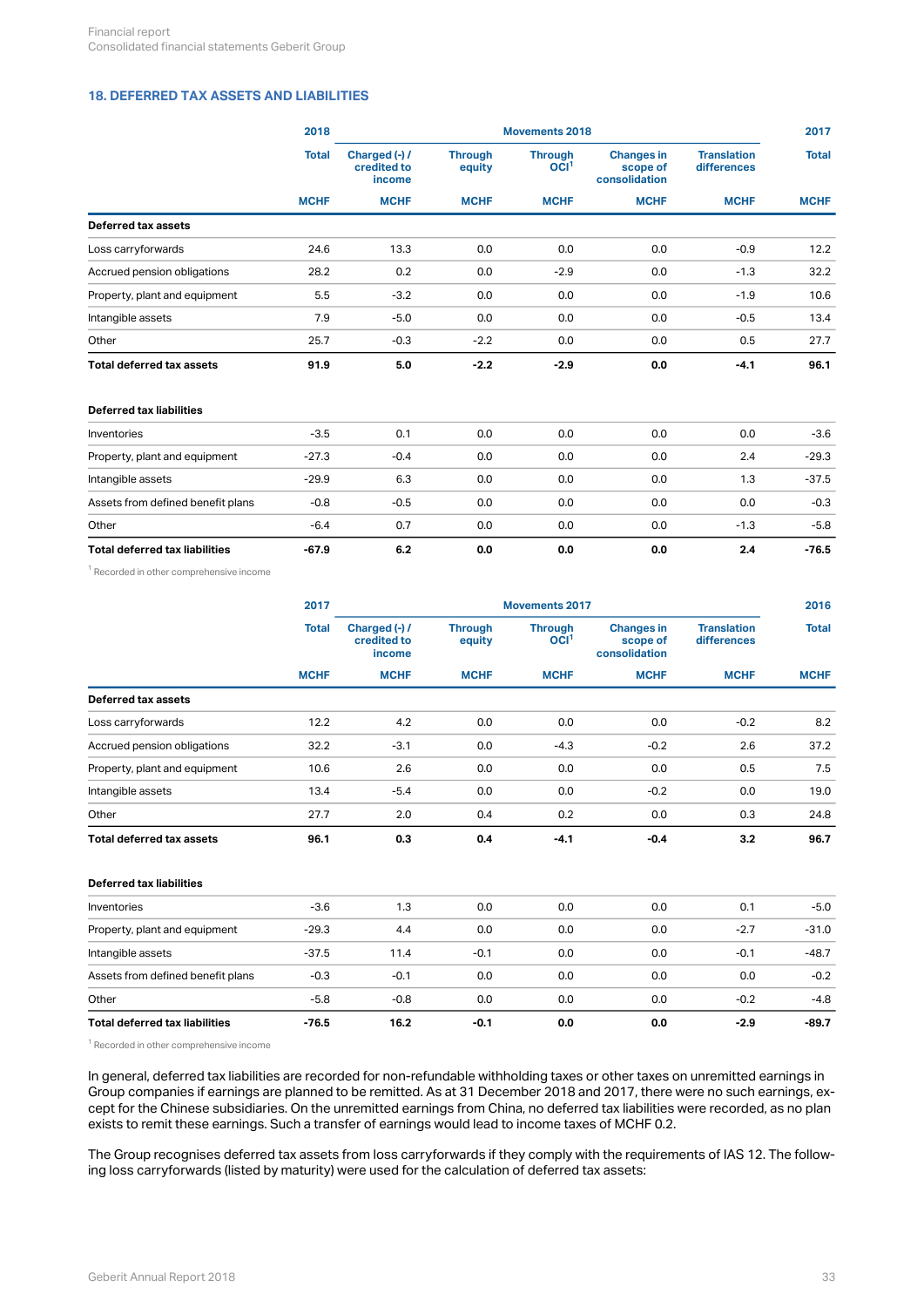#### Financial report Consolidated financial statements Geberit Group

|                          | 2018        | <b>Without</b><br>deferred tax<br>asset | <b>With deferred</b><br>tax asset | 2017        | <b>Without</b><br>deferred tax<br>asset | <b>With deferred</b><br>tax asset |
|--------------------------|-------------|-----------------------------------------|-----------------------------------|-------------|-----------------------------------------|-----------------------------------|
|                          | <b>MCHF</b> | <b>MCHF</b>                             | <b>MCHF</b>                       | <b>MCHF</b> | <b>MCHF</b>                             | <b>MCHF</b>                       |
| <b>Maturity</b>          |             |                                         |                                   |             |                                         |                                   |
| 1 year                   | 6.5         | 6.5                                     | 0.0                               | 0.0         | 0.0                                     | 0.0                               |
| 2 years                  | 3.7         | 0.0                                     | 3.7                               | 11.3        | 6.6                                     | 4.7                               |
| 3 years                  | 2.1         | 2.1                                     | 0.0                               | 6.0         | 0.0                                     | 6.0                               |
| 4 years                  | 25.1        | 21.0                                    | 4.1                               | 2.7         | 0.0                                     | 2.7                               |
| 5 years                  | 8.6         | 1.5                                     | 7.1                               | 0.0         | 0.0                                     | 0.0                               |
| 6 years                  | 23.7        | 4.2                                     | 19.5                              | 11.0        | 6.1                                     | 4.9                               |
| > 6 years                | 166.9       | 113.3                                   | 53.6                              | 173.8       | 147.1                                   | 26.7                              |
| Total loss carryforwards | 236.6       | 148.6                                   | 88.0                              | 204.8       | 159.8                                   | 45.0                              |

# <span id="page-33-0"></span>**19. OTHER NON-CURRENT LIABILITIES AND PROVISIONS**

|                                                    | 2018        | 2017        |  |
|----------------------------------------------------|-------------|-------------|--|
|                                                    | <b>MCHF</b> | <b>MCHF</b> |  |
| Accrued investment grants                          | 2.4         | 2.9         |  |
| Other non-current liabilities                      | 5.9         | 6.7         |  |
| Total other non-current liabilities                | 8.3         | 9.6         |  |
| Provisions for operating risks                     | 35.8        | 35.1        |  |
| Other non-current provisions                       | 8.6         | 13.0        |  |
| Total non-current provisions                       | 44.4        | 48.1        |  |
| Total other non-current liabilities and provisions | 52.7        | 57.7        |  |

Movements of the provisions for operating risks in 2018 and 2017 are shown in the following table.

|                                   | 2018        | 2017        |
|-----------------------------------|-------------|-------------|
|                                   | <b>MCHF</b> | <b>MCHF</b> |
| Provisions for operating risks    |             |             |
| 1 January                         | 35.1        | 31.6        |
| Changes in scope of consolidation | 0.0         | $-0.2$      |
| Additions                         | 27.4        | 14.3        |
| Used                              | $-24.8$     | $-10.7$     |
| Reversed                          | $-0.5$      | $-2.0$      |
| Translation differences           | $-1.4$      | 2.1         |
| 31 December                       | 35.8        | 35.1        |

Provisions for operating risks mainly include provisions for warranties. The payments for the warranty claims delay on average 3.7 years (PY: 4.0 years).

In 2018, the item "Used" includes payments for a claim that is almost completely covered by insurance.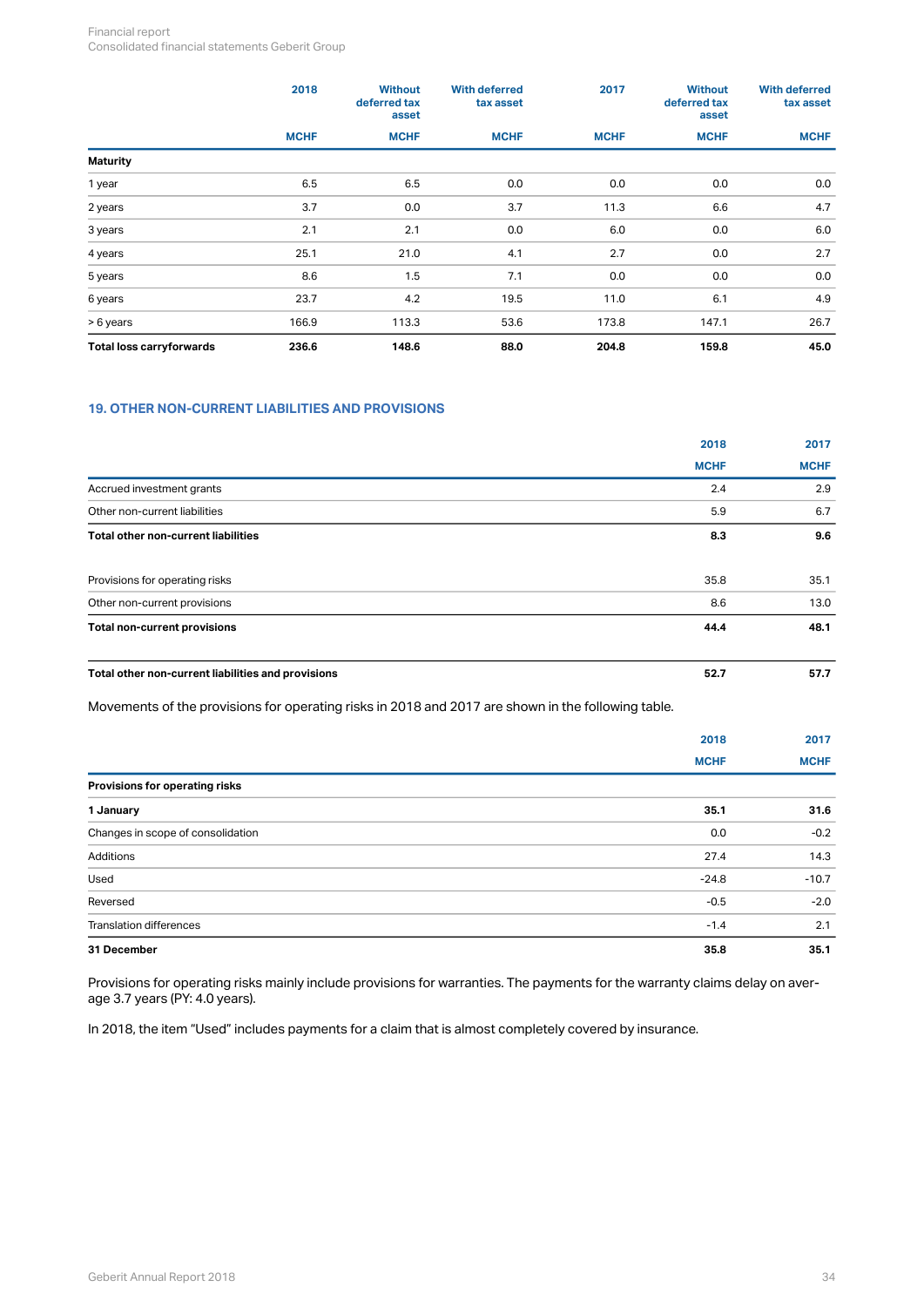| <b>MCHF</b><br>Other non-current provisions<br>1 January<br>13.0<br>Additions<br>2.7<br>Transfers<br>$-6.3$<br>Used<br>$-0.5$<br>Reversed<br>0.0<br>$-0.3$<br><b>Translation differences</b> |             | 2018 | 2017        |
|----------------------------------------------------------------------------------------------------------------------------------------------------------------------------------------------|-------------|------|-------------|
|                                                                                                                                                                                              |             |      | <b>MCHF</b> |
|                                                                                                                                                                                              |             |      |             |
|                                                                                                                                                                                              |             |      | 3.2         |
|                                                                                                                                                                                              |             |      | 2.7         |
|                                                                                                                                                                                              |             |      | 19.6        |
|                                                                                                                                                                                              |             |      | $-12.7$     |
|                                                                                                                                                                                              |             |      | $-0.5$      |
|                                                                                                                                                                                              |             |      | 0.7         |
|                                                                                                                                                                                              | 31 December | 8.6  | 13.0        |

In 2018, this position includes the non-current portion of the restructuring provision of MCHF 2.6 (PY: MCHF 8.8) for the French restructuring measures in 2017. In 2017 the line item "Used" includes mainly payments in relation to this provision. For a detailed explanation, see  $\rightarrow$  **[Note 13](#page-20-0)**.  $\rightarrow$ 

#### **20. CONTINGENCIES**

The Group is involved in several legal proceedings arising from the ordinary course of business. The Group believes that none of these proceedings either individually or in the aggregate is likely to have a material impact on the Group's financial position or operating results. The Group has established insurance policies to cover product liabilities and it makes provisions for potential product warranty claims.

The Group operates in many countries, most of which have sophisticated tax regimes. The nature of its operations and ongoing significant reorganisations result in complex legal structures for the Group and its subsidiaries. The Group believes that it performs its business in accordance with the local tax laws. However, it is possible that there are areas where potential disputes with the various tax authorities could arise. The Group is not aware of any dispute that either individually or in the aggregate is likely to have a material impact on the Group's financial position or operating results.

#### <span id="page-34-0"></span>**21. CAPITAL STOCK AND TREASURY SHARES**

The share capital of Geberit AG consists of 37,041,427 ordinary shares with a par value of CHF 0.10 each.

Geberit AG launched a share buyback programme on 6 June 2017. Shares in an aggregate amount of up to MCHF 450.0 will be repurchased, less withholding tax, over a maximum period of three years. Based on the closing price of Geberit registered shares on 31 December 2018 and taking into account the shares already repurchased by this date, this corresponds to around 1,100,000 registered shares or 3.0% of the share capital currently entered in the Commercial Register. The shares will be repurchased via a separate trading line on the SIX Swiss Exchange for the purpose of a capital reduction. By 31 December 2018, 650,801 shares had been repurchased for a total value of MCHF 276.5.

| Total treasury shares         | 999,182 | 391,640 |
|-------------------------------|---------|---------|
| Other treasury shares         | 348,381 | 186,390 |
| From share buyback programmes | 650,801 | 205,250 |
| Stock of treasury shares      |         |         |
|                               | pcs.    | pcs.    |
|                               | 2018    | 2017    |

The entire stock of treasury shares on 31 December 2018 amounted to 999,182 (PY: 391,640) with a carrying amount of MCHF 417.7 (PY: MCHF 156.4). Treasury shares are deducted from equity at historical cost.

For transactions in connection with the participation plans, see  $\rightarrow$  **[Note 17](#page-30-0)**.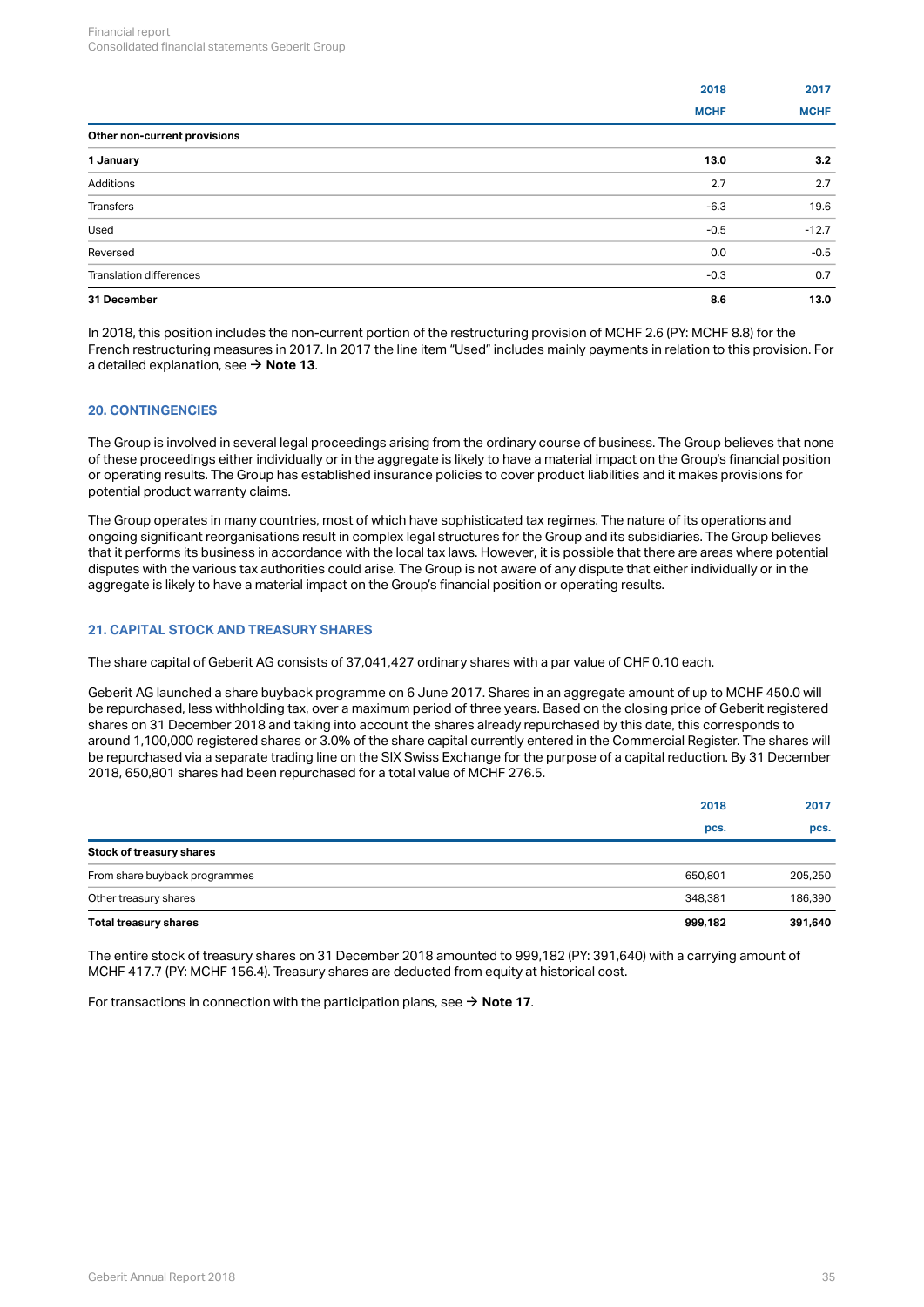#### <span id="page-35-1"></span>**22. EARNINGS PER SHARE**

Earnings per share are calculated by dividing the net income attributable to ordinary shareholders by the weighted average number of ordinary shares issued and outstanding during the year, excluding the weighted average number of ordinary shares purchased by the Group and held as treasury shares.

| Total earnings per share (CHF)                               | 16.40  | 14.34  |
|--------------------------------------------------------------|--------|--------|
| Weighted average number of ordinary shares (thousands)       | 36,408 | 36,783 |
| Attributable net income according to income statement (MCHF) | 597.2  | 527.4  |
|                                                              | 2018   | 2017   |

For diluted earnings per share, the weighted average number of ordinary shares issued is adjusted to assume conversion of all potentially dilutive ordinary shares (see  $\to$  **[Note 3](#page-8-0)**). The Group has considered the share options granted to the management to calculate the potentially dilutive ordinary shares.

| Total diluted earnings per share (CHF)                       | 16.39  | 14.31  |
|--------------------------------------------------------------|--------|--------|
| Weighted average number of ordinary shares (thousands)       | 36.442 | 36,855 |
| Adjustments for share options (thousands)                    | 34     | 72     |
| Weighted average number of ordinary shares (thousands)       | 36,408 | 36,783 |
| Attributable net income according to income statement (MCHF) | 597.2  | 527.4  |
|                                                              | 2018   | 2017   |

## <span id="page-35-0"></span>**23. OTHER OPERATING EXPENSES, NET**

|                                     | 2018        | 2017        |
|-------------------------------------|-------------|-------------|
|                                     | <b>MCHF</b> | <b>MCHF</b> |
| Outbound freight cost and duties    | 111.2       | 106.6       |
| Energy and maintenance expenses     | 132.7       | 133.1       |
| Marketing expenses                  | 112.1       | 108.1       |
| Administration expenses             | 73.2        | 69.1        |
| Other operating expenses            | 179.5       | 164.1       |
| Other operating income              | $-33.2$     | $-21.3$     |
| Total other operating expenses, net | 575.5       | 559.7       |

"Other operating expenses" includes, among other things, commissions, rental and consulting expenses as well as warranty cost. "Other operating income" includes, among other things, insurance benefits received, rental income, gains from sales of fixed assets and subsidiaries and catering revenues.

In 2018, "Other operating expenses" includes the costs of a warranty claim that is almost completely covered by insurance. The corresponding insurance benefit is included in "Other operating income".

In 2018, costs of MCHF 14.7 (PY: MCHF 12.9) were capitalised as property, plant and equipment or intangible assets. This includes in particular tools, mould and assembly lines that are part of the production process, as well as capitalised product development cost. The amount was deducted pro-rata from "Personnel expenses", "Cost of materials" and "Other operating expenses, net".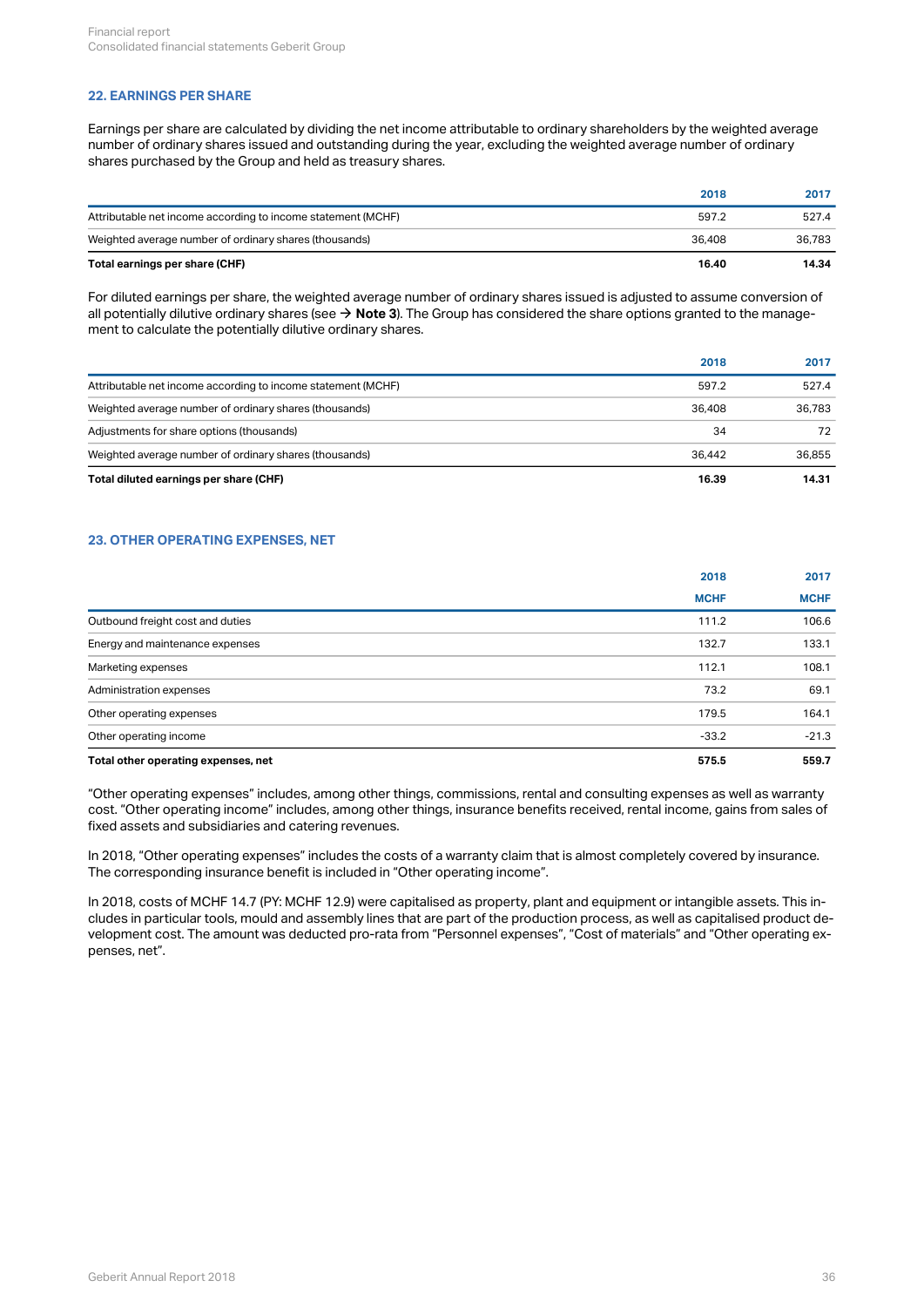# <span id="page-36-0"></span>**24. FINANCIAL RESULT, NET**

|                                         | 2018        | 2017        |
|-----------------------------------------|-------------|-------------|
|                                         | <b>MCHF</b> | <b>MCHF</b> |
| Interest expenses                       | $-10.3$     | $-9.7$      |
| Amortisation of deferred financing fees | $-1.1$      | $-1.5$      |
| Other financial expenses                | $-6.3$      | $-1.8$      |
| <b>Total financial expenses</b>         | $-17.7$     | $-13.0$     |
| Interest income and other               | 2.3         | 1.2         |
| <b>Total financial income</b>           | 2.3         | $1.2$       |
| Foreign exchange loss (-)/gain          | $-5.0$      | 2.4         |
| Total financial result, net             | $-20.4$     | $-9.4$      |

"Interest expenses" mainly includes the interest for the bonds. In 2018, apart from commitment and other fees, the position "Other financial expenses" mainly includes the call premium of the tender offer related to the EUR bond.

#### <span id="page-36-1"></span>**25. INCOME TAX EXPENSES**

|                           | 2018        | 2017        |
|---------------------------|-------------|-------------|
|                           | <b>MCHF</b> | <b>MCHF</b> |
| Current taxes             | 101.2       | 101.4       |
| Deferred taxes            | $-11.2$     | $-16.5$     |
| Total income tax expenses | 90.0        | 84.9        |

The differences between income tax expenses computed at the weighted-average applicable tax rate of the Group of 13.9% (PY: 12.5%) and the effective income tax expenses were as follows:

|                                                                             | 2018<br><b>MCHF</b> | 2017<br><b>MCHF</b> |
|-----------------------------------------------------------------------------|---------------------|---------------------|
|                                                                             |                     |                     |
| Income tax expenses, at applicable rate                                     | 95.7                | 76.8                |
| Operating losses with no current tax benefit                                | 0.1                 | 13.9                |
| Offsetting of current profits against loss carryforwards without tax assets | $-4.8$              | $-1.3$              |
| Changes in future tax rates                                                 | 0.1                 | $-0.7$              |
| Non-deductible expenses and non-taxable income, net                         | 2.5                 | 0.4                 |
| Other                                                                       | $-3.6$              | $-4.2$              |
| Total income tax expenses                                                   | 90.0                | 84.9                |

The increase of the weighted-average applicable tax rate of the Group by 140 bp in 2018 mainly results from the MCHF 45 restructuring costs in France, which were considered in 2017 as deductible for the calculation of the theoretical tax rate.

In 2018 and 2017, the position "Other" mainly includes tax benefits from the capitalisation of loss carryforwards following improved operational performance. The position "Operating losses with no current tax benefit" contains the not capitalised loss in France which resulted from the aforementioned restructuring costs.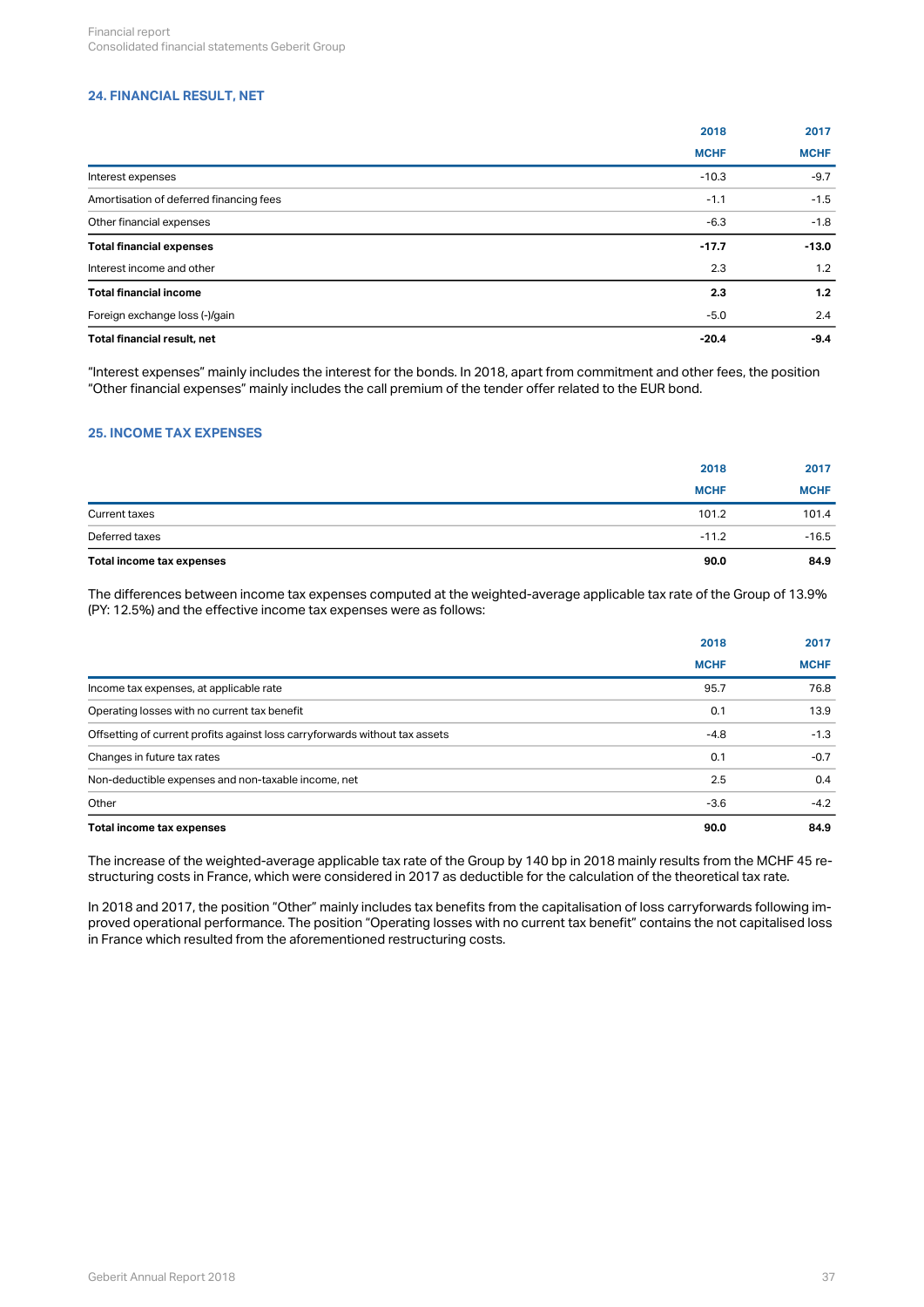# **26. OPERATING LEASING**

|                              | 2018        | 2017        |
|------------------------------|-------------|-------------|
|                              | <b>MCHF</b> | <b>MCHF</b> |
| Minimum lease payments       |             |             |
| < 1 year                     | 20.6        | 18.9        |
| 1-5 years                    | 47.5        | 51.1        |
| > 5 years                    | 32.3        | 64.7        |
| Total minimum lease payments | 100.4       | 134.7       |

In the course of the implementation of IFRS 16 the definition of lease term and lease obligations were clarified and figures of 2018 were adjusted accordingly. The lease expenses for 2018 were MCHF 25.1 (PY: MCHF 25.4). The leasing agreements are mainly for rent of buildings and equipment.

#### <span id="page-37-1"></span>**27. RESEARCH AND DEVELOPMENT COST**

| Research and development cost                    | 76.1        | 78.4        |
|--------------------------------------------------|-------------|-------------|
| Amortisation of capitalised development expenses | 4.1         | 3.3         |
| Capitalised development expenses                 | $-5.6$      | $-2.7$      |
| Research and development expenses                | 77.6        | 77.8        |
|                                                  | <b>MCHF</b> | <b>MCHF</b> |
|                                                  | 2018        | 2017        |
|                                                  |             |             |

In 2018, research and development expenses totalling MCHF 77.6 (PY: MCHF 77.8) were included in the items "Personnel expenses", "Depreciation" and "Other operating expenses, net". This represents 2.5% of net sales (PY: 2.7%). For four major development projects, the capitalisation criteria according to IAS 38.57 were met and expenses of MCHF 5.6 (PY: MCHF 2.7) were capitalised.

# <span id="page-37-0"></span>**28. CASHFLOW FIGURES**

Net cashflow is calculated as follows:

| Net cash from/used in (-) operating activities                | 747.5       | 640.4       |
|---------------------------------------------------------------|-------------|-------------|
| Other non-cash income and expenses                            | 5.3         | $-2.8$      |
| Income taxes paid                                             | $-102.7$    | $-129.7$    |
| Changes in provisions                                         | $-11.8$     | 19.5        |
| Changes in the other positions of the net working capital     | 8.1         | $-11.3$     |
| Changes in net working capital from operating core activities | $-19.2$     | $-7.3$      |
| EBITDA <sup>1</sup>                                           | 867.8       | 772.0       |
|                                                               | <b>MCHF</b> | <b>MCHF</b> |
|                                                               | 2018        | $2017^2$    |

<sup>1</sup> EBIT + Depreciation + Amortisation

 $^2$  The definition of "Net cashflow" and "Free cashflow" was adapted to the definition of the statements of cashflows, and the prior year figures were reclassified in the interests of comparability.

The position «Changes in net working capital from operating core activities» includes the change of trade accounts receivable, trade accounts payable and inventories. The residual positions of the net working capital are shown in the position «Changes in the other positions of the net working capital» if they are not part of «Changes in provisions», «Income taxes paid» or «Interest and other financing cost paid, net».

«Changes in provisions» contains the change of all short and long-term provisions.

The position «Other non-cash income and expenses» mainly contains the correction of non-cash items from the participation programs as well as the reclassification of (gains)/losses from the sale of property, plant and equipment and intangible assets as well as from subsidiaries.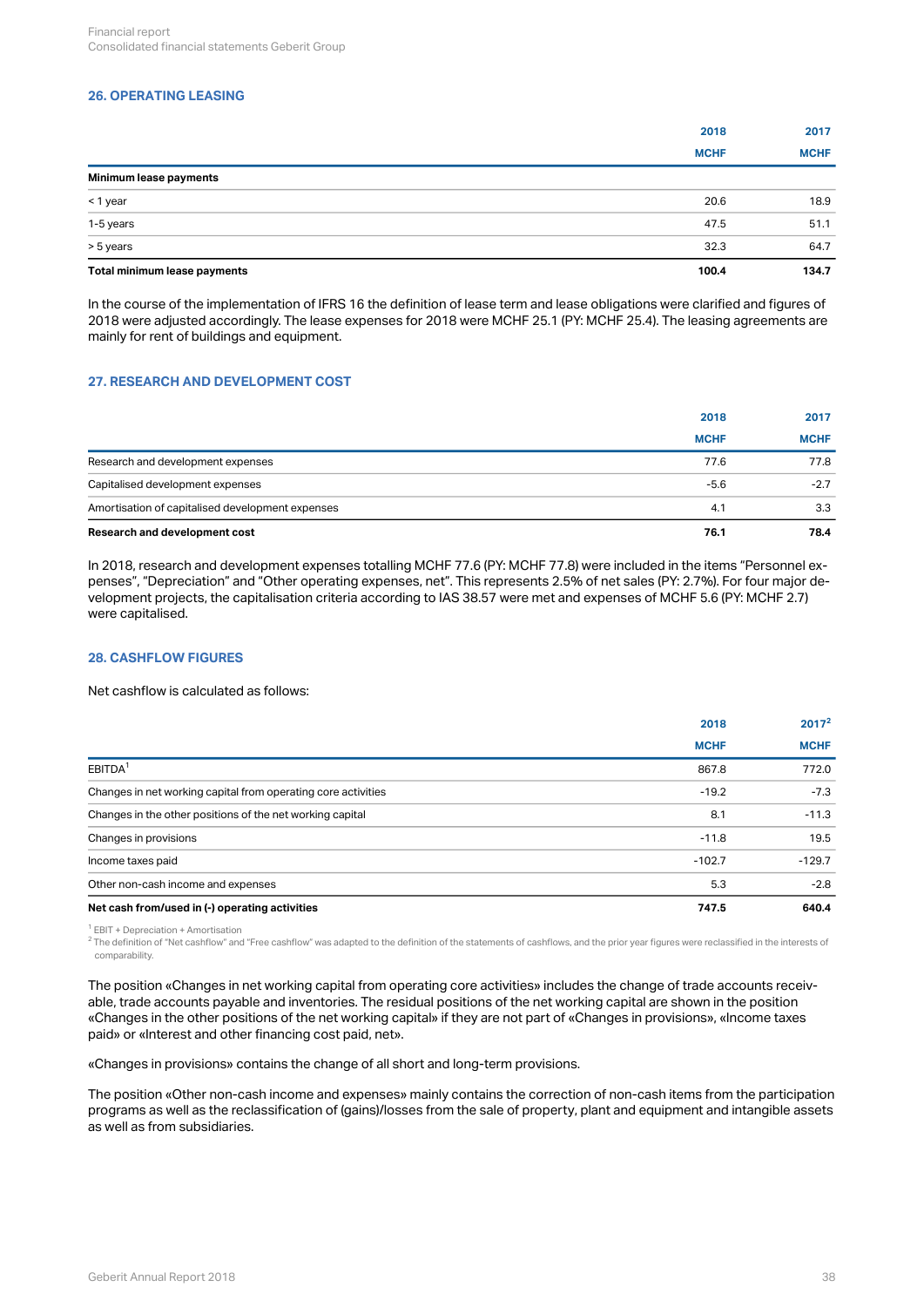#### Free cashflow is calculated as follows:

| Free cashflow                                                        | 581.5       | 475.7       |
|----------------------------------------------------------------------|-------------|-------------|
| Interest and other financing cost paid, net                          | $-12.2$     | $-9.2$      |
| Purchase of property, plant and equipment and intangible assets, net | $-153.8$    | $-155.5$    |
| Net cash from/used in (-) operating activities                       | 747.5       | 640.4       |
|                                                                      | <b>MCHF</b> | <b>MCHF</b> |
|                                                                      | 2018        | $2017^2$    |

 $^2$  The definition of "Net cashflow" and "Free cashflow" was adapted to the definition of the statements of cashflows, and the prior year figures were reclassified in the interests of comparability.

«Net cashflow» and «Free cashflow» are no substitute for figures shown in the consolidated income statements and the consolidated statements of cashflows, but they may give an indication of the Group's capability to generate cash, to pay back debt, to finance acquisitions, to buy back shares and to pay dividends.

#### <span id="page-38-0"></span>**29. SEGMENT REPORTING**

The Geberit Group consists of one single business unit, the purpose of which is to develop, produce and distribute sanitary products and systems for the residential and commercial construction industry. The major part of the products is distributed through the wholesale channel in general to plumbers, who resell the products to the end users. Products are produced by plants that specialise in particular production processes. As a general rule, one specific article is produced at only one location. Distribution is carried out by country or regional distribution subsidiaries, which sell to wholesalers. A distribution subsidiary is always responsible for the distribution of the whole range of products in its sales area. The main task of the distribution companies is local market development, which contains as a main focus the support of installers, sanitary planners, architects, wholesalers and other distributors. Research and development of the whole range of products is carried out centrally by Geberit International AG. All corporate tasks are also centralised at Geberit International AG.

Due to the unity and focus of the business, the top management (Group Executive Board) and the management structure of the Geberit Group are organised by function (Overall Management, Sales Europe, Sales International, Marketing & Brands, Operations, Product Management & Innovation, Finance). The financial management of the Group by the Board of Directors and the Group Executive Board is based on net sales by markets and product areas and on the consolidated income statements, balance sheets and statements of cashflows.

Segment reporting is therefore prepared according to IFRS 8.31 et seq. (one single reportable segment), and the valuation is made according to the same principles as the consolidated financial statements. The basis for revenue recognition is the same for all markets and product areas. The geographical allocation of net sales is based on the domicile of the customers.

The information is as follows:

| Total net sales                                | 3,080.5     | 2,908.3     |
|------------------------------------------------|-------------|-------------|
| Bathroom Systems <sup>1</sup>                  | 1,019.7     | 994.5       |
| Piping Systems                                 | 928.3       | 865.5       |
| Installation and Flushing Systems <sup>1</sup> | 1,132.5     | 1,048.3     |
| Net sales by product areas                     |             |             |
|                                                | <b>MCHF</b> | <b>MCHF</b> |
|                                                | 2018        | 2017        |

 $^1$  Following a reclassification in 2018, the prior year figures were adjusted accordingly in the interests of comparability.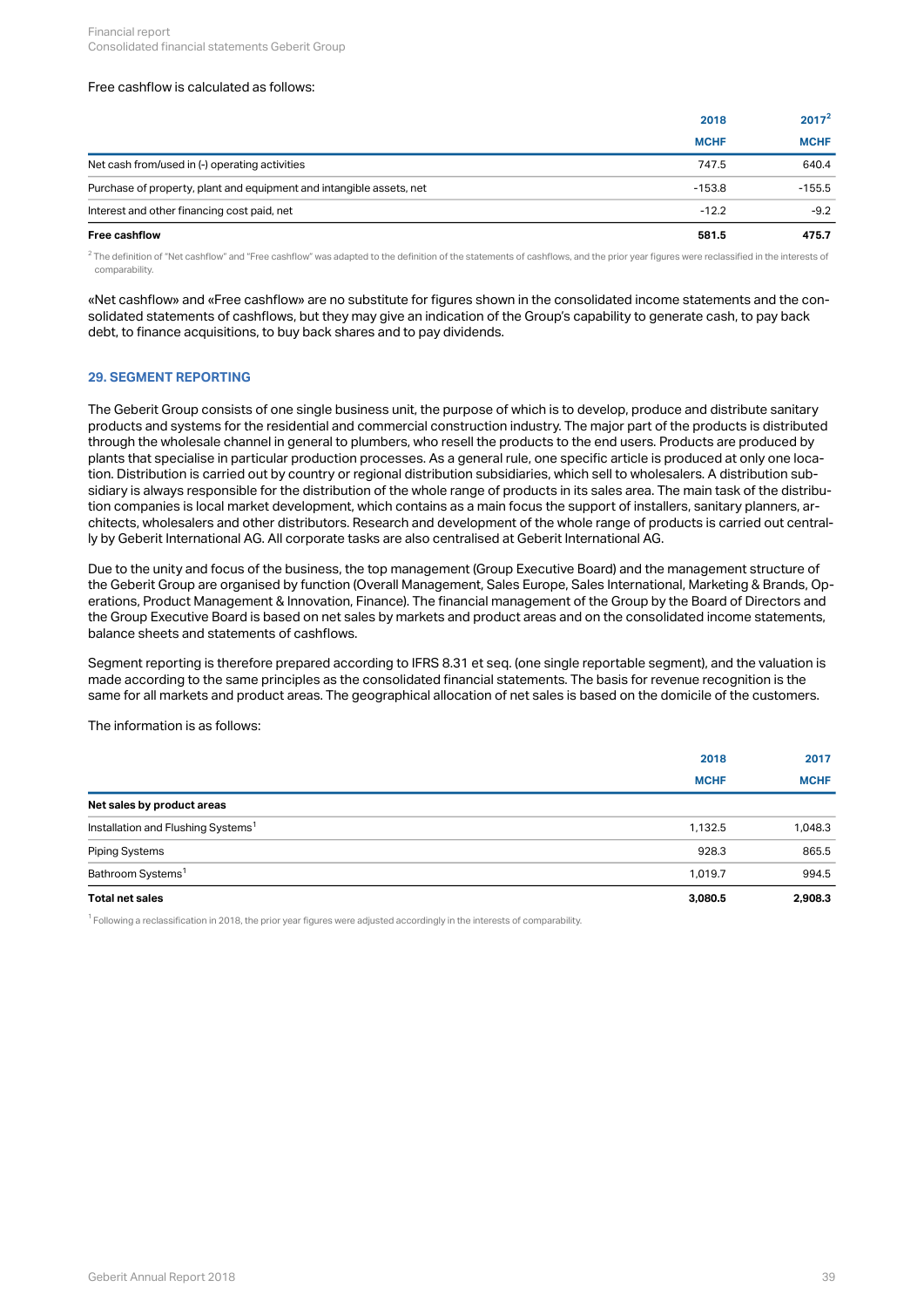|                                                       | 2018        | 2017        |
|-------------------------------------------------------|-------------|-------------|
|                                                       | <b>MCHF</b> | <b>MCHF</b> |
| Net sales by markets                                  |             |             |
| Germany                                               | 934.1       | 867.3       |
| Nordic Countries                                      | 311.6       | 313.7       |
| Switzerland                                           | 282.7       | 278.6       |
| Central/Eastern Europe                                | 307.2       | 280.1       |
| Benelux                                               | 252.4       | 231.6       |
| Italy                                                 | 216.2       | 201.2       |
| France                                                | 187.1       | 176.3       |
| Austria                                               | 170.6       | 161.2       |
| United Kingdom/Ireland                                | 111.6       | 110.5       |
| Iberian Peninsula                                     | 24.5        | 21.4        |
| Other markets                                         | 282.5       | 266.4       |
| <b>Total net sales</b>                                | 3,080.5     | 2,908.3     |
|                                                       | 2018        | 2017        |
|                                                       | <b>MCHF</b> | <b>MCHF</b> |
| Share of net sales by customers                       |             |             |
| Customers with more than 10% of net sales: customer A | 482.1       | 435.5       |
| <b>Total &gt; 10%</b>                                 | 482.1       | 435.5       |
| Remaining customers with less than 10% of net sales   | 2,598.4     | 2,472.8     |
| <b>Total net sales</b>                                | 3,080.5     | 2,908.3     |
|                                                       |             |             |
|                                                       | 2018        | 2017        |
|                                                       | <b>MCHF</b> | <b>MCHF</b> |
| Property, plant and equipment by markets              |             |             |
| Germany                                               | 310.1       | 298.7       |
| <b>Nordic Countries</b>                               | 40.3        | 39.2        |
| Switzerland                                           | 161.6       | 161.7       |
| Central/Eastern Europe                                | 135.6       | 128.5       |
| Benelux                                               | 6.4         | $5.4\,$     |
| Italy                                                 | 58.1        | 57.6        |
| France                                                | 11.2        | 10.0        |
| Austria                                               | 38.9        | 42.6        |
| United Kingdom/Ireland                                | $2.3\,$     | $2.5\,$     |
| Iberian Peninsula                                     | 13.1        | 13.5        |
| Other markets                                         | 51.3        | 53.1        |
| Total property, plant and equipment                   | 828.9       | 812.8       |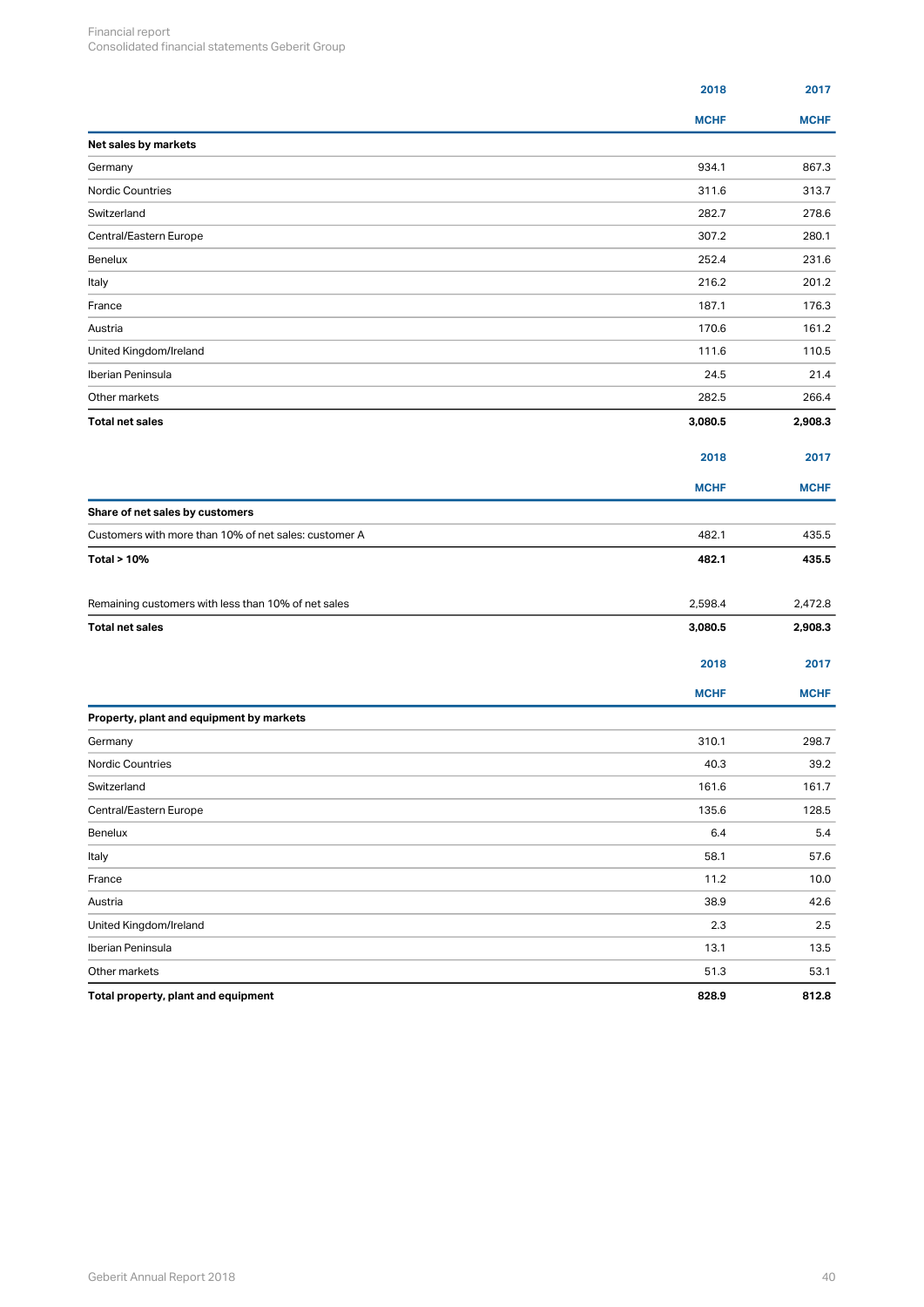# **30. RELATED PARTY TRANSACTIONS**

In 2018 and 2017, total booked compensation for the Group Executive Board and the Board of Directors was as follows:

|                                  | 2018        | 2017        |
|----------------------------------|-------------|-------------|
|                                  | <b>MCHF</b> | <b>MCHF</b> |
| Remuneration and salary fixed    | 5.4         | 5.5         |
| Remuneration and salary variable | 1.7         | 2.0         |
| Options                          | 2.5         | 2.7         |
| Expenditure on pensions          | 1.0         | 1.5         |
| Other                            | 0.1         | 0.1         |
| Total                            | 10.7        | 11.8        |

Further information regarding compensation and investments of the Group Executive Board and the Board of Directors is disclosed in the Remuneration Report.

In 2018 and 2017, there were no further material related party transactions.

### **31. FOREIGN EXCHANGE RATES**

The following exchange rates were used for the consolidated financial statements:

|                         |                 |              |                         | 2018                       |                         | 2017                       |
|-------------------------|-----------------|--------------|-------------------------|----------------------------|-------------------------|----------------------------|
|                         | <b>Currency</b> |              | <b>Balance</b><br>sheet | <b>Income</b><br>statement | <b>Balance</b><br>sheet | <b>Income</b><br>statement |
| European Currency Union | <b>EUR</b>      | $\mathbf{1}$ | 1.1255                  | 1.1564                     | 1.1687                  | 1.1086                     |
| United Kingdom          | GBP             | $\mathbf{1}$ | 1.2489                  | 1.3050                     | 1.3168                  | 1.2675                     |
| <b>USA</b>              | <b>USD</b>      | $\mathbf{1}$ | 0.9848                  | 0.9782                     | 0.9777                  | 0.9844                     |
| Poland                  | <b>PLN</b>      | 100          | 26.2000                 | 27.1550                    | 28.0300                 | 26.0350                    |
| China                   | <b>CNY</b>      | 100          | 14.3110                 | 14.8090                    | 15.0200                 | 14.5750                    |
| Denmark                 | <b>DKK</b>      | 100          | 15.0700                 | 15.5090                    | 15.6920                 | 14.9170                    |
| Australia               | <b>AUD</b>      | $\mathbf{1}$ | 0.6955                  | 0.7328                     | 0.7620                  | 0.7547                     |
| Czech Republic          | CZK             | 100          | 4.3700                  | 4.5190                     | 4.5650                  | 4.1890                     |
| Hungary                 | <b>HUF</b>      | 100          | 0.3500                  | 0.3640                     | 0.3764                  | 0.3590                     |
| Norway                  | <b>NOK</b>      | 100          | 11.3300                 | 12.0290                    | 11.8630                 | 11.9270                    |
| Sweden                  | <b>SEK</b>      | 100          | 10.9700                 | 11.2610                    | 11.8530                 | 11.5290                    |
| Singapore               | SGD             | $\mathbf{1}$ | 0.7216                  | 0.7253                     | 0.7314                  | 0.7129                     |
| South Africa            | ZAR             | 100          | 6.8400                  | 7.4330                     | 7.9100                  | 7.3820                     |
| Turkey                  | <b>TRY</b>      | 100          | 18.5800                 | 20.4560                    | 25.8250                 | 26.8470                    |
| Russia                  | <b>RUB</b>      | 100          | 1.4130                  | 1.5630                     | 1.6960                  | 1.6840                     |
| Ukraine                 | <b>UAH</b>      | 100          | 3.5401                  | 3.6030                     | 3.4800                  | 3.7060                     |
| India                   | <b>INR</b>      | 100          | 1.4100                  | 1.4270                     | 1.5300                  | 1.5140                     |
| Nigeria                 | <b>NGN</b>      | 100          | 0.2710                  | 0.2710                     | 0.2720                  | 0.2970                     |
| Romania                 | <b>RON</b>      | 100          | 24.1300                 | 24.8030                    | 25.0800                 | 24.3080                    |
|                         |                 |              |                         |                            |                         |                            |

# **32. SUBSEQUENT EVENTS**

The consolidated financial statements are subject to approval by the General Meeting and were released for publication by the Board of Directors on 11 March 2019.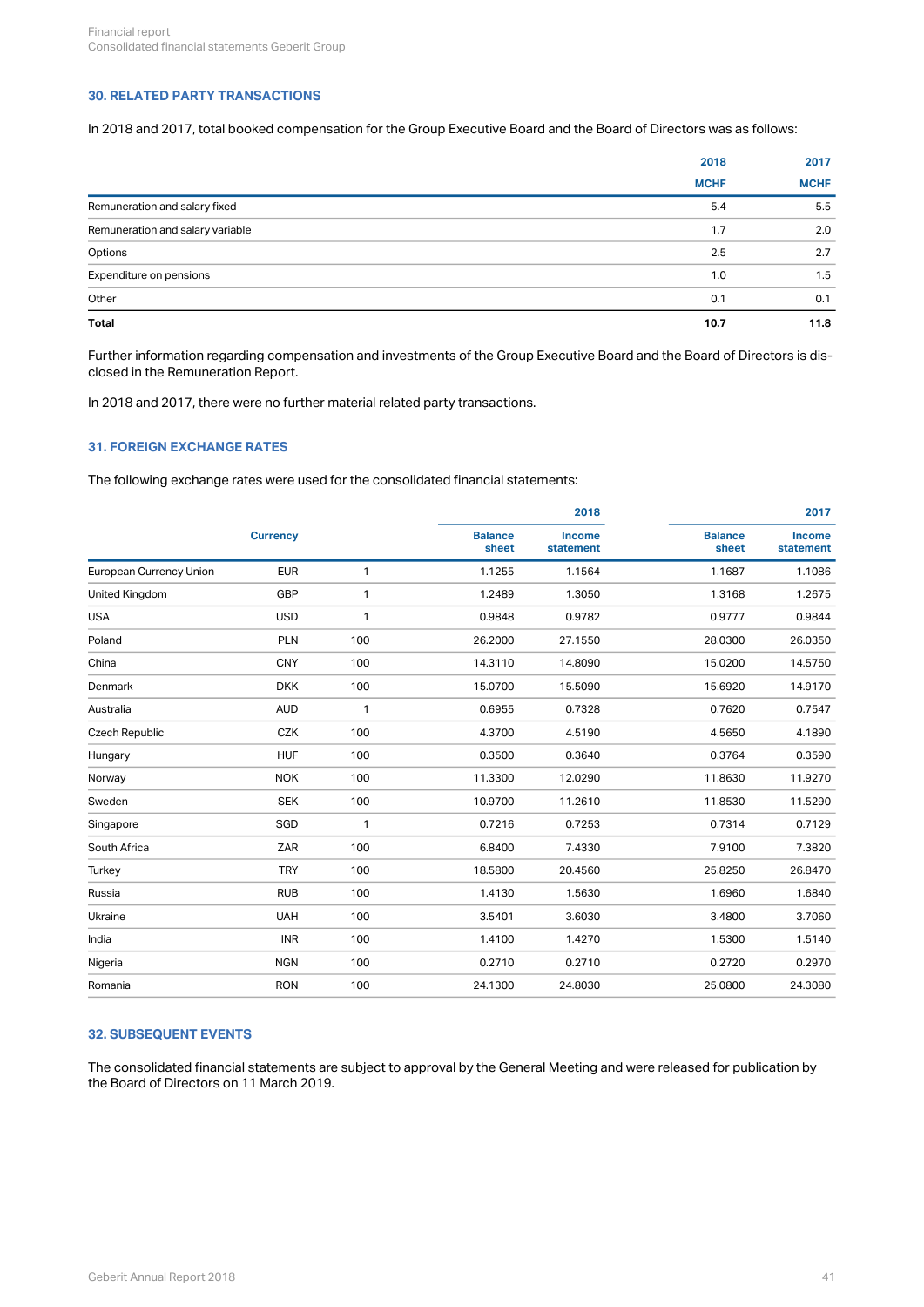# <span id="page-41-0"></span>**33. GROUP COMPANIES AS AT 31 DECEMBER 2018**

| CHF<br>Geberit AG, Rapperswil-Jona<br>3,704<br>Geberit Holding AG, Rapperswil-Jona<br>CHF<br>39,350<br>100<br>CHF<br>Geberit International AG, Rapperswil-Jona<br>1,000<br>100<br>CHF<br>Geberit International Sales AG, Rapperswil-Jona<br>1,000<br>100<br>CHF<br>Geberit Verwaltungs AG, Rapperswil-Jona<br>1,000<br>100<br>Geberit Vertriebs AG, Rapperswil-Jona<br>CHF<br>1,000<br>100<br><b>EUR</b><br>821<br>Geberit Marketing e Distribuzione SA, Rapperswil-Jona<br>100<br>Geberit Produktions AG, Rapperswil-Jona<br>CHF<br>4,000<br>100<br>CHF<br>1,000<br>Geberit Apparate AG, Rapperswil-Jona<br>100<br>Geberit Fabrication SA, Givisiez<br>CHF<br>7,000<br>100<br>Geberit Finanz AG, Rapperswil-Jona<br><b>EUR</b><br>832<br>100<br><b>Australia</b><br>Geberit Pty Ltd., North Ryde NSW<br><b>AUD</b><br>2,060<br>100<br>Austria<br>Geberit Vertriebs GmbH & Co KG, Pottenbrunn / St. Pölten<br><b>EUR</b><br>728<br>100<br><b>EUR</b><br>Geberit Produktions GmbH & Co KG, Pottenbrunn / St. Pölten<br>7,995<br>100<br>Geberit Beteiligungsverwaltung GmbH, Pottenbrunn / St. Pölten<br><b>EUR</b><br>35<br>100<br><b>EUR</b><br>37<br>Geberit Huter GmbH, Matrei<br>100<br><b>Belgium</b><br><b>EUR</b><br>62<br>Geberit N.V., Machelen<br>100<br><b>Channel Islands</b><br><b>EUR</b><br>$\overline{2}$<br>100<br>Geberit Reinsurance Ltd., Guernsey<br><b>China</b><br>Geberit Flushing Technology Co. Ltd., Daishan<br><b>CNY</b><br>63,376<br>100<br>Geberit Plumbing Technology Co. Ltd., Shanghai<br><b>CNY</b><br>152,453<br>100<br>Geberit Shanghai Trading Co. Ltd., Shanghai<br><b>CNY</b><br>5,000<br>100<br>Geberit Shanghai Investment Administration Co. Ltd., Shanghai<br><b>CNY</b><br>13,638<br>100<br><b>Czech Republic</b><br>Geberit spol. s.r.o., Prague<br>CZK<br>6,000<br>100<br><b>Denmark</b><br>Geberit A/S, Lystrup<br><b>DKK</b><br>10,000<br>100<br><b>Finland</b><br>Geberit Oy, Helsinki<br><b>EUR</b><br>50<br>100<br>Geberit Investment Oy, Tammisaari<br><b>EUR</b><br>3<br>100<br><b>EUR</b><br>Geberit Production Oy, Tammisaari<br>2,813<br>100<br><b>France</b><br><b>EUR</b><br>1,686<br>Geberit S.a.r.l., Samoreau<br>100<br>Geberit Holding France S.A., Samoreau<br><b>EUR</b><br>10,388<br>100<br>Geberit Services S.A.S., Samoreau<br><b>EUR</b><br>1,931<br>100 | <b>Switzerland</b>                 | <b>Currency</b> | <b>Share capital</b><br>(000) | <b>Ownership</b><br>in % |
|------------------------------------------------------------------------------------------------------------------------------------------------------------------------------------------------------------------------------------------------------------------------------------------------------------------------------------------------------------------------------------------------------------------------------------------------------------------------------------------------------------------------------------------------------------------------------------------------------------------------------------------------------------------------------------------------------------------------------------------------------------------------------------------------------------------------------------------------------------------------------------------------------------------------------------------------------------------------------------------------------------------------------------------------------------------------------------------------------------------------------------------------------------------------------------------------------------------------------------------------------------------------------------------------------------------------------------------------------------------------------------------------------------------------------------------------------------------------------------------------------------------------------------------------------------------------------------------------------------------------------------------------------------------------------------------------------------------------------------------------------------------------------------------------------------------------------------------------------------------------------------------------------------------------------------------------------------------------------------------------------------------------------------------------------------------------------------------------------------------------------------------------------------------------------------------------------------------------------------------------------------------------------------------------------------------------------|------------------------------------|-----------------|-------------------------------|--------------------------|
|                                                                                                                                                                                                                                                                                                                                                                                                                                                                                                                                                                                                                                                                                                                                                                                                                                                                                                                                                                                                                                                                                                                                                                                                                                                                                                                                                                                                                                                                                                                                                                                                                                                                                                                                                                                                                                                                                                                                                                                                                                                                                                                                                                                                                                                                                                                              |                                    |                 |                               |                          |
|                                                                                                                                                                                                                                                                                                                                                                                                                                                                                                                                                                                                                                                                                                                                                                                                                                                                                                                                                                                                                                                                                                                                                                                                                                                                                                                                                                                                                                                                                                                                                                                                                                                                                                                                                                                                                                                                                                                                                                                                                                                                                                                                                                                                                                                                                                                              |                                    |                 |                               |                          |
|                                                                                                                                                                                                                                                                                                                                                                                                                                                                                                                                                                                                                                                                                                                                                                                                                                                                                                                                                                                                                                                                                                                                                                                                                                                                                                                                                                                                                                                                                                                                                                                                                                                                                                                                                                                                                                                                                                                                                                                                                                                                                                                                                                                                                                                                                                                              |                                    |                 |                               |                          |
|                                                                                                                                                                                                                                                                                                                                                                                                                                                                                                                                                                                                                                                                                                                                                                                                                                                                                                                                                                                                                                                                                                                                                                                                                                                                                                                                                                                                                                                                                                                                                                                                                                                                                                                                                                                                                                                                                                                                                                                                                                                                                                                                                                                                                                                                                                                              |                                    |                 |                               |                          |
|                                                                                                                                                                                                                                                                                                                                                                                                                                                                                                                                                                                                                                                                                                                                                                                                                                                                                                                                                                                                                                                                                                                                                                                                                                                                                                                                                                                                                                                                                                                                                                                                                                                                                                                                                                                                                                                                                                                                                                                                                                                                                                                                                                                                                                                                                                                              |                                    |                 |                               |                          |
|                                                                                                                                                                                                                                                                                                                                                                                                                                                                                                                                                                                                                                                                                                                                                                                                                                                                                                                                                                                                                                                                                                                                                                                                                                                                                                                                                                                                                                                                                                                                                                                                                                                                                                                                                                                                                                                                                                                                                                                                                                                                                                                                                                                                                                                                                                                              |                                    |                 |                               |                          |
|                                                                                                                                                                                                                                                                                                                                                                                                                                                                                                                                                                                                                                                                                                                                                                                                                                                                                                                                                                                                                                                                                                                                                                                                                                                                                                                                                                                                                                                                                                                                                                                                                                                                                                                                                                                                                                                                                                                                                                                                                                                                                                                                                                                                                                                                                                                              |                                    |                 |                               |                          |
|                                                                                                                                                                                                                                                                                                                                                                                                                                                                                                                                                                                                                                                                                                                                                                                                                                                                                                                                                                                                                                                                                                                                                                                                                                                                                                                                                                                                                                                                                                                                                                                                                                                                                                                                                                                                                                                                                                                                                                                                                                                                                                                                                                                                                                                                                                                              |                                    |                 |                               |                          |
|                                                                                                                                                                                                                                                                                                                                                                                                                                                                                                                                                                                                                                                                                                                                                                                                                                                                                                                                                                                                                                                                                                                                                                                                                                                                                                                                                                                                                                                                                                                                                                                                                                                                                                                                                                                                                                                                                                                                                                                                                                                                                                                                                                                                                                                                                                                              |                                    |                 |                               |                          |
|                                                                                                                                                                                                                                                                                                                                                                                                                                                                                                                                                                                                                                                                                                                                                                                                                                                                                                                                                                                                                                                                                                                                                                                                                                                                                                                                                                                                                                                                                                                                                                                                                                                                                                                                                                                                                                                                                                                                                                                                                                                                                                                                                                                                                                                                                                                              |                                    |                 |                               |                          |
|                                                                                                                                                                                                                                                                                                                                                                                                                                                                                                                                                                                                                                                                                                                                                                                                                                                                                                                                                                                                                                                                                                                                                                                                                                                                                                                                                                                                                                                                                                                                                                                                                                                                                                                                                                                                                                                                                                                                                                                                                                                                                                                                                                                                                                                                                                                              |                                    |                 |                               |                          |
|                                                                                                                                                                                                                                                                                                                                                                                                                                                                                                                                                                                                                                                                                                                                                                                                                                                                                                                                                                                                                                                                                                                                                                                                                                                                                                                                                                                                                                                                                                                                                                                                                                                                                                                                                                                                                                                                                                                                                                                                                                                                                                                                                                                                                                                                                                                              |                                    |                 |                               |                          |
|                                                                                                                                                                                                                                                                                                                                                                                                                                                                                                                                                                                                                                                                                                                                                                                                                                                                                                                                                                                                                                                                                                                                                                                                                                                                                                                                                                                                                                                                                                                                                                                                                                                                                                                                                                                                                                                                                                                                                                                                                                                                                                                                                                                                                                                                                                                              |                                    |                 |                               |                          |
|                                                                                                                                                                                                                                                                                                                                                                                                                                                                                                                                                                                                                                                                                                                                                                                                                                                                                                                                                                                                                                                                                                                                                                                                                                                                                                                                                                                                                                                                                                                                                                                                                                                                                                                                                                                                                                                                                                                                                                                                                                                                                                                                                                                                                                                                                                                              |                                    |                 |                               |                          |
|                                                                                                                                                                                                                                                                                                                                                                                                                                                                                                                                                                                                                                                                                                                                                                                                                                                                                                                                                                                                                                                                                                                                                                                                                                                                                                                                                                                                                                                                                                                                                                                                                                                                                                                                                                                                                                                                                                                                                                                                                                                                                                                                                                                                                                                                                                                              |                                    |                 |                               |                          |
|                                                                                                                                                                                                                                                                                                                                                                                                                                                                                                                                                                                                                                                                                                                                                                                                                                                                                                                                                                                                                                                                                                                                                                                                                                                                                                                                                                                                                                                                                                                                                                                                                                                                                                                                                                                                                                                                                                                                                                                                                                                                                                                                                                                                                                                                                                                              |                                    |                 |                               |                          |
|                                                                                                                                                                                                                                                                                                                                                                                                                                                                                                                                                                                                                                                                                                                                                                                                                                                                                                                                                                                                                                                                                                                                                                                                                                                                                                                                                                                                                                                                                                                                                                                                                                                                                                                                                                                                                                                                                                                                                                                                                                                                                                                                                                                                                                                                                                                              |                                    |                 |                               |                          |
|                                                                                                                                                                                                                                                                                                                                                                                                                                                                                                                                                                                                                                                                                                                                                                                                                                                                                                                                                                                                                                                                                                                                                                                                                                                                                                                                                                                                                                                                                                                                                                                                                                                                                                                                                                                                                                                                                                                                                                                                                                                                                                                                                                                                                                                                                                                              |                                    |                 |                               |                          |
|                                                                                                                                                                                                                                                                                                                                                                                                                                                                                                                                                                                                                                                                                                                                                                                                                                                                                                                                                                                                                                                                                                                                                                                                                                                                                                                                                                                                                                                                                                                                                                                                                                                                                                                                                                                                                                                                                                                                                                                                                                                                                                                                                                                                                                                                                                                              |                                    |                 |                               |                          |
|                                                                                                                                                                                                                                                                                                                                                                                                                                                                                                                                                                                                                                                                                                                                                                                                                                                                                                                                                                                                                                                                                                                                                                                                                                                                                                                                                                                                                                                                                                                                                                                                                                                                                                                                                                                                                                                                                                                                                                                                                                                                                                                                                                                                                                                                                                                              |                                    |                 |                               |                          |
|                                                                                                                                                                                                                                                                                                                                                                                                                                                                                                                                                                                                                                                                                                                                                                                                                                                                                                                                                                                                                                                                                                                                                                                                                                                                                                                                                                                                                                                                                                                                                                                                                                                                                                                                                                                                                                                                                                                                                                                                                                                                                                                                                                                                                                                                                                                              |                                    |                 |                               |                          |
|                                                                                                                                                                                                                                                                                                                                                                                                                                                                                                                                                                                                                                                                                                                                                                                                                                                                                                                                                                                                                                                                                                                                                                                                                                                                                                                                                                                                                                                                                                                                                                                                                                                                                                                                                                                                                                                                                                                                                                                                                                                                                                                                                                                                                                                                                                                              |                                    |                 |                               |                          |
|                                                                                                                                                                                                                                                                                                                                                                                                                                                                                                                                                                                                                                                                                                                                                                                                                                                                                                                                                                                                                                                                                                                                                                                                                                                                                                                                                                                                                                                                                                                                                                                                                                                                                                                                                                                                                                                                                                                                                                                                                                                                                                                                                                                                                                                                                                                              |                                    |                 |                               |                          |
|                                                                                                                                                                                                                                                                                                                                                                                                                                                                                                                                                                                                                                                                                                                                                                                                                                                                                                                                                                                                                                                                                                                                                                                                                                                                                                                                                                                                                                                                                                                                                                                                                                                                                                                                                                                                                                                                                                                                                                                                                                                                                                                                                                                                                                                                                                                              |                                    |                 |                               |                          |
|                                                                                                                                                                                                                                                                                                                                                                                                                                                                                                                                                                                                                                                                                                                                                                                                                                                                                                                                                                                                                                                                                                                                                                                                                                                                                                                                                                                                                                                                                                                                                                                                                                                                                                                                                                                                                                                                                                                                                                                                                                                                                                                                                                                                                                                                                                                              |                                    |                 |                               |                          |
|                                                                                                                                                                                                                                                                                                                                                                                                                                                                                                                                                                                                                                                                                                                                                                                                                                                                                                                                                                                                                                                                                                                                                                                                                                                                                                                                                                                                                                                                                                                                                                                                                                                                                                                                                                                                                                                                                                                                                                                                                                                                                                                                                                                                                                                                                                                              |                                    |                 |                               |                          |
|                                                                                                                                                                                                                                                                                                                                                                                                                                                                                                                                                                                                                                                                                                                                                                                                                                                                                                                                                                                                                                                                                                                                                                                                                                                                                                                                                                                                                                                                                                                                                                                                                                                                                                                                                                                                                                                                                                                                                                                                                                                                                                                                                                                                                                                                                                                              |                                    |                 |                               |                          |
|                                                                                                                                                                                                                                                                                                                                                                                                                                                                                                                                                                                                                                                                                                                                                                                                                                                                                                                                                                                                                                                                                                                                                                                                                                                                                                                                                                                                                                                                                                                                                                                                                                                                                                                                                                                                                                                                                                                                                                                                                                                                                                                                                                                                                                                                                                                              |                                    |                 |                               |                          |
|                                                                                                                                                                                                                                                                                                                                                                                                                                                                                                                                                                                                                                                                                                                                                                                                                                                                                                                                                                                                                                                                                                                                                                                                                                                                                                                                                                                                                                                                                                                                                                                                                                                                                                                                                                                                                                                                                                                                                                                                                                                                                                                                                                                                                                                                                                                              |                                    |                 |                               |                          |
|                                                                                                                                                                                                                                                                                                                                                                                                                                                                                                                                                                                                                                                                                                                                                                                                                                                                                                                                                                                                                                                                                                                                                                                                                                                                                                                                                                                                                                                                                                                                                                                                                                                                                                                                                                                                                                                                                                                                                                                                                                                                                                                                                                                                                                                                                                                              |                                    |                 |                               |                          |
|                                                                                                                                                                                                                                                                                                                                                                                                                                                                                                                                                                                                                                                                                                                                                                                                                                                                                                                                                                                                                                                                                                                                                                                                                                                                                                                                                                                                                                                                                                                                                                                                                                                                                                                                                                                                                                                                                                                                                                                                                                                                                                                                                                                                                                                                                                                              |                                    |                 |                               |                          |
|                                                                                                                                                                                                                                                                                                                                                                                                                                                                                                                                                                                                                                                                                                                                                                                                                                                                                                                                                                                                                                                                                                                                                                                                                                                                                                                                                                                                                                                                                                                                                                                                                                                                                                                                                                                                                                                                                                                                                                                                                                                                                                                                                                                                                                                                                                                              |                                    |                 |                               |                          |
|                                                                                                                                                                                                                                                                                                                                                                                                                                                                                                                                                                                                                                                                                                                                                                                                                                                                                                                                                                                                                                                                                                                                                                                                                                                                                                                                                                                                                                                                                                                                                                                                                                                                                                                                                                                                                                                                                                                                                                                                                                                                                                                                                                                                                                                                                                                              |                                    |                 |                               |                          |
|                                                                                                                                                                                                                                                                                                                                                                                                                                                                                                                                                                                                                                                                                                                                                                                                                                                                                                                                                                                                                                                                                                                                                                                                                                                                                                                                                                                                                                                                                                                                                                                                                                                                                                                                                                                                                                                                                                                                                                                                                                                                                                                                                                                                                                                                                                                              |                                    |                 |                               |                          |
|                                                                                                                                                                                                                                                                                                                                                                                                                                                                                                                                                                                                                                                                                                                                                                                                                                                                                                                                                                                                                                                                                                                                                                                                                                                                                                                                                                                                                                                                                                                                                                                                                                                                                                                                                                                                                                                                                                                                                                                                                                                                                                                                                                                                                                                                                                                              |                                    |                 |                               |                          |
|                                                                                                                                                                                                                                                                                                                                                                                                                                                                                                                                                                                                                                                                                                                                                                                                                                                                                                                                                                                                                                                                                                                                                                                                                                                                                                                                                                                                                                                                                                                                                                                                                                                                                                                                                                                                                                                                                                                                                                                                                                                                                                                                                                                                                                                                                                                              |                                    |                 |                               |                          |
|                                                                                                                                                                                                                                                                                                                                                                                                                                                                                                                                                                                                                                                                                                                                                                                                                                                                                                                                                                                                                                                                                                                                                                                                                                                                                                                                                                                                                                                                                                                                                                                                                                                                                                                                                                                                                                                                                                                                                                                                                                                                                                                                                                                                                                                                                                                              |                                    |                 |                               |                          |
|                                                                                                                                                                                                                                                                                                                                                                                                                                                                                                                                                                                                                                                                                                                                                                                                                                                                                                                                                                                                                                                                                                                                                                                                                                                                                                                                                                                                                                                                                                                                                                                                                                                                                                                                                                                                                                                                                                                                                                                                                                                                                                                                                                                                                                                                                                                              |                                    |                 |                               |                          |
|                                                                                                                                                                                                                                                                                                                                                                                                                                                                                                                                                                                                                                                                                                                                                                                                                                                                                                                                                                                                                                                                                                                                                                                                                                                                                                                                                                                                                                                                                                                                                                                                                                                                                                                                                                                                                                                                                                                                                                                                                                                                                                                                                                                                                                                                                                                              |                                    |                 |                               |                          |
|                                                                                                                                                                                                                                                                                                                                                                                                                                                                                                                                                                                                                                                                                                                                                                                                                                                                                                                                                                                                                                                                                                                                                                                                                                                                                                                                                                                                                                                                                                                                                                                                                                                                                                                                                                                                                                                                                                                                                                                                                                                                                                                                                                                                                                                                                                                              | Geberit Production S.A.S., Limoges | <b>EUR</b>      | 4,577                         | 100                      |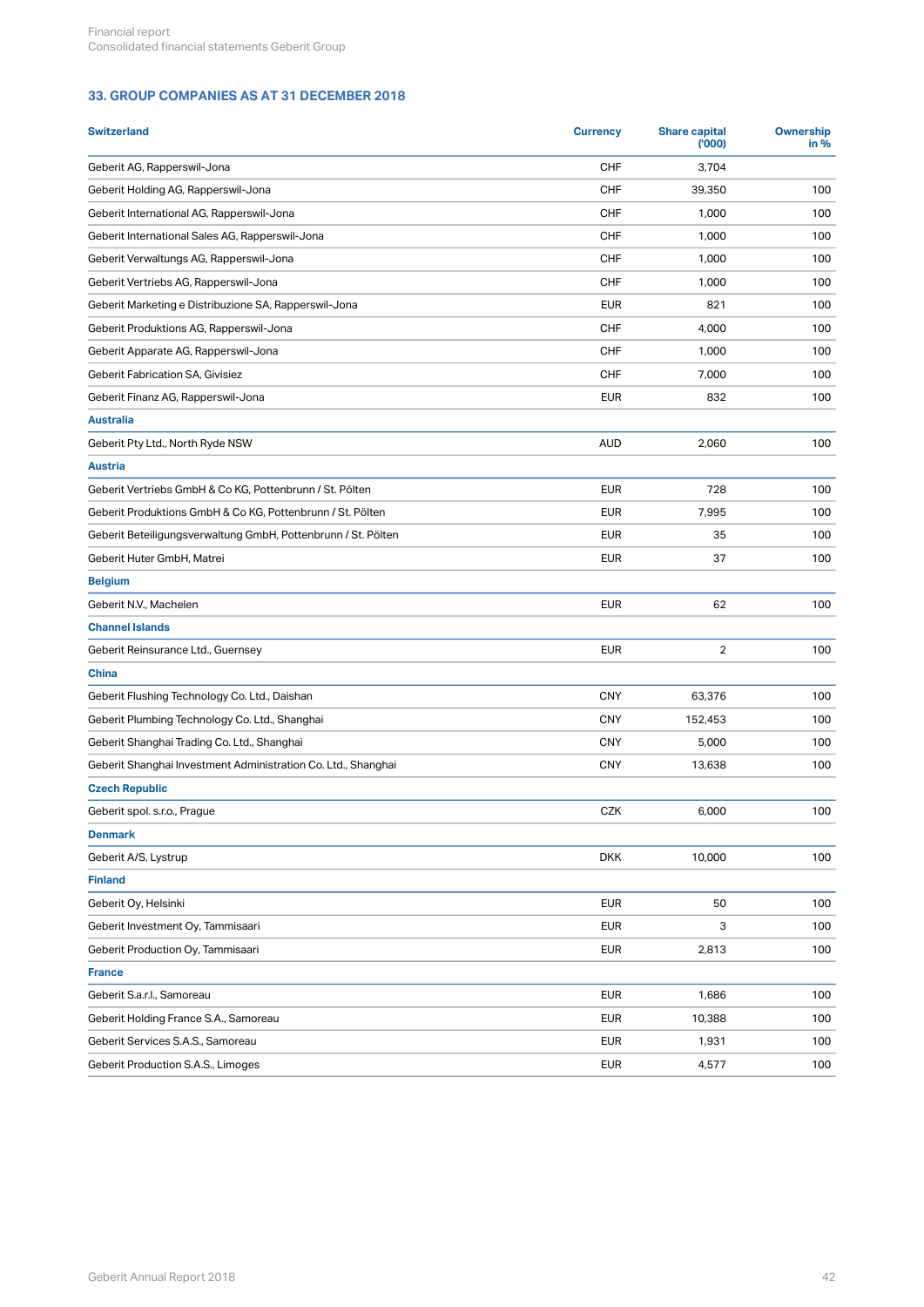| <b>Germany</b>                                         | <b>Currency</b> | <b>Share capital</b><br>(000) | <b>Ownership</b><br>in % |
|--------------------------------------------------------|-----------------|-------------------------------|--------------------------|
| Geberit Verwaltungs GmbH, Pfullendorf                  | <b>EUR</b>      | 50                            | 100                      |
| Geberit Service GmbH & Co. KG, Pfullendorf             | <b>EUR</b>      | 50                            | 100                      |
| Geberit Vertriebs GmbH, Pfullendorf                    | <b>EUR</b>      | 1,000                         | 100                      |
| Geberit Produktions GmbH, Pfullendorf                  | <b>EUR</b>      | 7,500                         | 100                      |
| Geberit Logistik GmbH, Pfullendorf                     | <b>EUR</b>      | 500                           | 100                      |
| Geberit Mapress GmbH, Langenfeld                       | <b>EUR</b>      | 2,701                         | 100                      |
| Geberit RLS Beteiligungs GmbH, Langenfeld              | <b>EUR</b>      | 50                            | 100                      |
| Geberit Lichtenstein GmbH, Lichtenstein                | <b>EUR</b>      | 1,025                         | 100                      |
| Geberit Weilheim GmbH, Weilheim                        | <b>EUR</b>      | 1,025                         | 100                      |
| Allia Holding GmbH, Pfullendorf                        | <b>EUR</b>      | 65                            | 100                      |
| Geberit Keramik Service GmbH & Co. KG, Pfullendorf     | <b>EUR</b>      | 100                           | 100                      |
| Geberit Keramik GmbH, Ratingen                         | <b>EUR</b>      | 12,500                        | 100                      |
| Ceravid GmbH, Essen                                    | <b>EUR</b>      | 26                            | 100                      |
| <b>Hungary</b>                                         |                 |                               |                          |
| Geberit Kft, Budapest                                  | <b>HUF</b>      | 49,900                        | 100                      |
| India                                                  |                 |                               |                          |
| Geberit Plumbing Technology India Pvt. Ltd., Bangalore | <b>INR</b>      | 12,861                        | 100                      |
| Geberit India Manufacturing Pvt. Ltd., Bangalore       | <b>INR</b>      | 56,875                        | 100                      |
| Italy                                                  |                 |                               |                          |
| Geberit Produzione S.p.a., Villadose                   | <b>EUR</b>      | 4,200                         | 100                      |
| Geberit Service S.p.a., Spilimbergo                    | <b>EUR</b>      | 120                           | 100                      |
| Pozzi Ginori S.p.a., Milan                             | <b>EUR</b>      | 10,000                        | 100                      |
| Lithuania                                              |                 |                               |                          |
| Geberit UAB, Vilnius                                   | <b>EUR</b>      | 1,250                         | 100                      |
| <b>Netherlands</b>                                     |                 |                               |                          |
| Geberit B.V., Nieuwegein                               | <b>EUR</b>      | 18                            | 100                      |
| Geberit International B.V., Nieuwegein                 | <b>EUR</b>      | 51                            | 100                      |
| <b>Nigeria</b>                                         |                 |                               |                          |
| Geberit Nigeria Ltd., Ikoyi, Lagos                     | <b>NGN</b>      | 10,000                        | 100                      |
| <b>Norway</b>                                          |                 |                               |                          |
| Geberit AS, Lorenskog                                  | <b>NOK</b>      | 4,400                         | 100                      |
| Geberit Service AS, Porsgrund                          | <b>NOK</b>      | 282                           | 100                      |
| <b>Poland</b>                                          |                 |                               |                          |
| Geberit Sp.z o.o., Warsaw                              | PLN             | 10,638                        | 100                      |
| Geberit Service Sp.z o.o., Lodz                        | <b>PLN</b>      | 1,800                         | 100                      |
| Geberit Ozorków Sp.z o.o., Ozorkow                     | PLN             | 32,400                        | 100                      |
| Geberit Produkcja Sp.z o.o., Kolo                      | PLN             | 100,000                       | 100                      |
| <b>Portugal</b>                                        |                 |                               |                          |
| Geberit Tecnologia Sanitária S.A., Lisbon              | <b>EUR</b>      | 275                           | 100                      |
| Geberit Produção S.A., Carregado                       | <b>EUR</b>      | 2,750                         | 100                      |
|                                                        |                 |                               |                          |
| <b>Romania</b><br>Geberit SRL, Bucharest               |                 |                               |                          |
|                                                        | <b>RON</b>      | 13,500                        | 100                      |
| <b>Russia</b>                                          |                 |                               |                          |
| Geberit RUS LLC, Moscow                                | <b>RUB</b>      | 150,010                       | 100                      |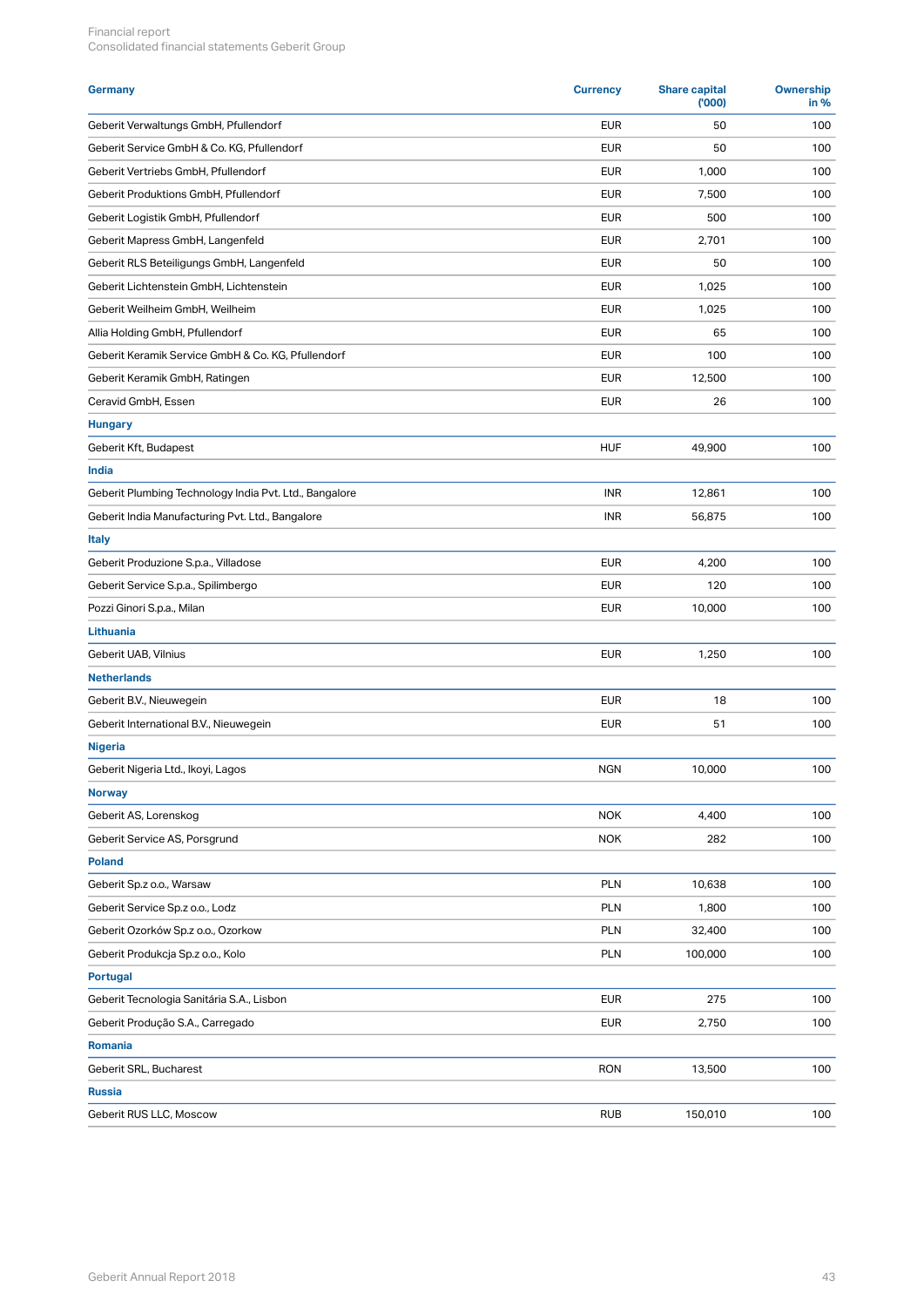| <b>Singapore</b>                                  | <b>Currency</b> | <b>Share capital</b><br>(000) | <b>Ownership</b><br>in % |
|---------------------------------------------------|-----------------|-------------------------------|--------------------------|
| Geberit South East Asia Pte. Ltd., Singapore      | SGD             | 100                           | 100                      |
| <b>Slovakia</b>                                   |                 |                               |                          |
| Geberit Slovensko s.r.o., Bratislava              | <b>EUR</b>      | 200                           | 100                      |
| <b>Slovenia</b>                                   |                 |                               |                          |
| Geberit proizvodnja d.o.o., Ruše                  | <b>EUR</b>      | 104                           | 100                      |
| Geberit prodaja d.o.o., Ruše                      | <b>EUR</b>      | 42                            | 100                      |
| <b>South Africa</b>                               |                 |                               |                          |
| Geberit Southern Africa (Pty.) Ltd., Johannesburg | ZAR             | $\overline{4}$                | 100                      |
| <b>Spain</b>                                      |                 |                               |                          |
| Geberit S.A.U., Barcelona                         | <b>EUR</b>      | 3,823                         | 100                      |
| <b>Sweden</b>                                     |                 |                               |                          |
| Geberit AB, Bromölla                              | <b>SEK</b>      | 700                           | 100                      |
| Geberit Service AB, Bromölla                      | <b>SEK</b>      | 50                            | 100                      |
| Geberit Production AB, Bromölla                   | <b>SEK</b>      | 20,000                        | 100                      |
| <b>Turkey</b>                                     |                 |                               |                          |
| Geberit Tesisat Sistemleri Ticaret Ltd., Istanbul | <b>TRY</b>      | 17,922                        | 100                      |
| <b>Ukraine</b>                                    |                 |                               |                          |
| Slavuta Holdings LLC, Kiev                        | <b>UAH</b>      | 65,654                        | 100                      |
| Geberit Ceramic Production PrJSC, Slavuta         | <b>UAH</b>      | 57,400                        | 100                      |
| TOV Geberit Plastics Production LLC, Kiev         | <b>UAH</b>      | 16,860                        | 100                      |
| Geberit Trading LLC, Kiev                         | <b>UAH</b>      | 9,000                         | 100                      |
| <b>United Kingdom</b>                             |                 |                               |                          |
| Geberit Sales Ltd., Warwick                       | GBP             | 3,520                         | 100                      |
| Geberit Service, Alsager                          | GBP             | 0.4                           | 100                      |
| Twyford Ltd., Alsager                             | GBP             | 1,000                         | 100                      |
| Twyfords Ltd., Alsager                            | GBP             | 2,528                         | 100                      |
| <b>USA</b>                                        |                 |                               |                          |
| Duffin Manufacturing Co., Elyria                  | <b>USD</b>      | 69                            | 100                      |
| The Chicago Faucet Company, Des Plaines           | <b>USD</b>      | 100                           | 100                      |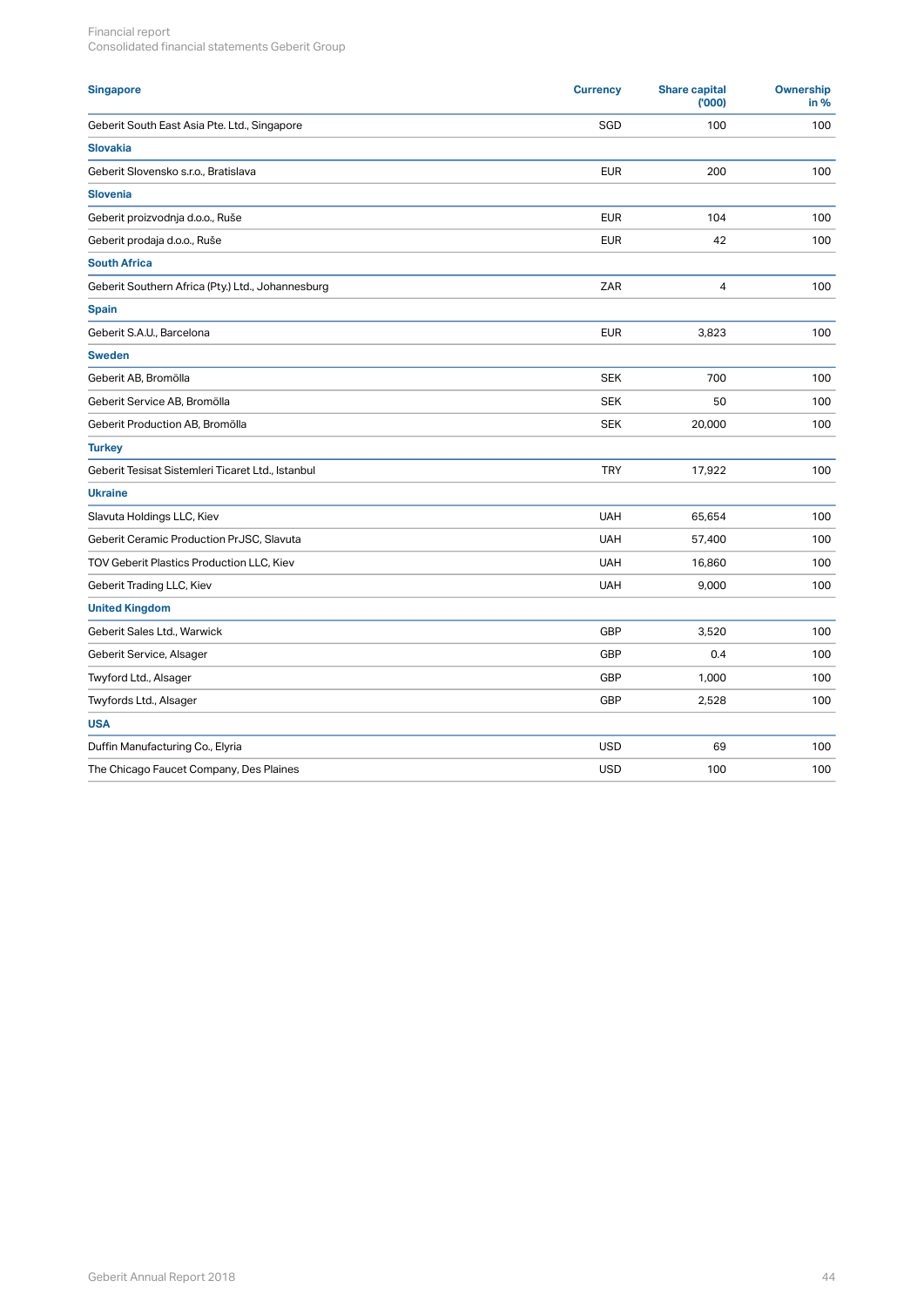# **REPORT OF THE STATUTORY AUDITOR**



PricewaterhouseCoopers AG Birchstrasse 160 8050 Zurich Telephone +41 58 792 44 00 Fax +41 58 792 44 10  $\rightarrow$  [www.pwc.ch](http://www.pwc.de)

Report of the statutory auditor to the General Meeting of Geberit AG Rapperswil-Jona

# **REPORT ON THE AUDIT OF THE CONSOLIDATED FINANCIAL STATEMENTS**

### **OPINION**

We have audited the consolidated financial statements of Geberit AG and its subsidiaries (Geberit Group), which comprise the  $\rightarrow$  **[consolidated balance sheet](#page-2-0)** as at 31 December 2018 and the  $\rightarrow$  **[consolidated income statement](#page-3-0)**,  $\rightarrow$  **[consolidated](#page-4-0)** [statement of comprehensive income](#page-4-0),  $\rightarrow$  [consolidated statement of changes in equity](#page-4-0) and  $\rightarrow$  [consolidated statement of](#page-3-0) **[cash flows](#page-3-0)** for the year then ended, and notes to the consolidated financial statements, including a summary of significant accounting policies.

In our opinion, the accompanying consolidated financial statements give a true and fair view of the consolidated financial position of the Group as at 31 December 2018 and its consolidated financial performance and its consolidated cash flows for the year then ended in accordance with the International Financial Reporting Standards (IFRS) and comply with Swiss law.

#### **BASIS FOR OPINION**

We conducted our audit in accordance with Swiss law, International Standards on Auditing (ISAs) and Swiss Auditing Standards. Our responsibilities under those provisions and standards are further described in the "Auditor's responsibilities for the audit of the consolidated financial statements" section of our report.

We are independent of the Group in accordance with the provisions of Swiss law and the requirements of the Swiss audit profession, as well as the IESBA Code of Ethics for Professional Accountants, and we have fulfilled our other ethical responsibilities in accordance with these requirements. We believe that the audit evidence we have obtained is sufficient and appropriate to provide a basis for our opinion.

# **OUR AUDIT APPROACH**



Overall Group materiality CHF 34.300.000

We concluded full scope audit work at 22 Group companies in 12 countries. These Group companies contributed 64% of the Group's revenue. The selection of companies is renewed each year.

In addition, specified audit procedures were performed on one Group company in one country. The remaining companies were addressed by analytical reviews.

As key audit matter, the following area of focus has been identified:

Impairment testing of goodwill and of trademarks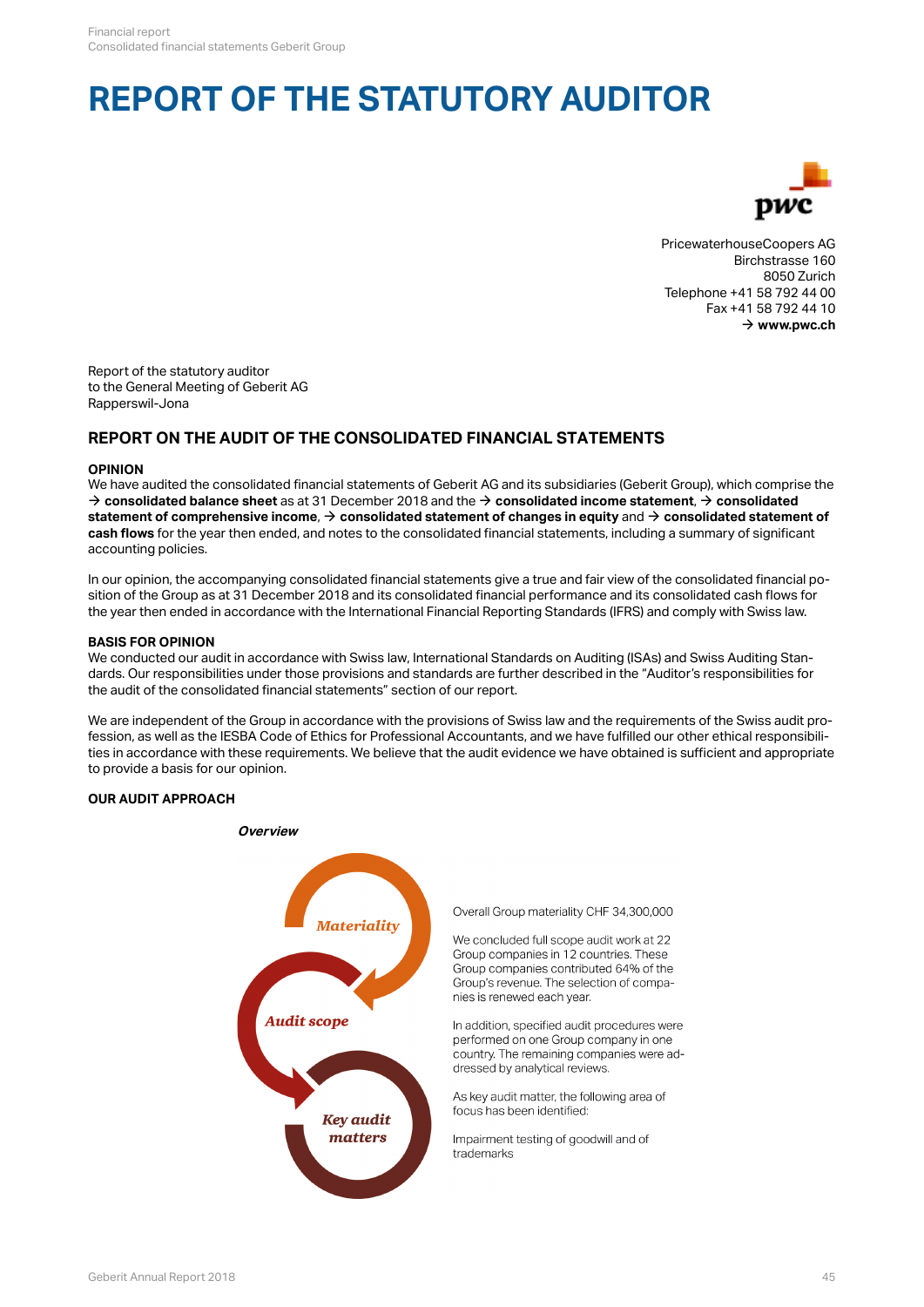#### **MATERIALITY**

The scope of our audit was influenced by our application of materiality. Our audit opinion aims to provide reasonable assurance that the consolidated financial statements are free from material misstatement. Misstatements may arise due to fraud or error. They are considered material if, individually or in aggregate, they could reasonably be expected to influence the economic decisions of users taken on the basis of the consolidated financial statements.

Based on our professional judgement, we determined certain quantitative thresholds for materiality, including the overall Group materiality for the consolidated financial statements as a whole as set out in the table below. These, together with qualitative considerations, helped us to determine the scope of our audit and the nature, timing and extent of our audit procedures and to evaluate the effect of misstatements, both individually and in aggregate, on the consolidated financial statements as a whole.

| Overall Group materiality                       | CHF 34,300,000                                                                                                                                                                                                                                                  |
|-------------------------------------------------|-----------------------------------------------------------------------------------------------------------------------------------------------------------------------------------------------------------------------------------------------------------------|
| How we determined it                            | 5% of the profit before income tax expenses                                                                                                                                                                                                                     |
| Rationale for the materiality benchmark applied | We chose profit before income tax expenses as the benchmark because,<br>in our view, it is the benchmark against which the performance of the<br>Group is most commonly measured, and it is a generally accepted bench-<br>mark for materiality considerations. |

We agreed with the Audit Committee that we would report to them misstatements above CHF 3, 430,000 identified during our audit as well as any misstatements below that amount which, in our view, warranted reporting for qualitative reasons.

#### **AUDIT SCOPE**

We tailored the scope of our audit in order to perform sufficient work to enable us to provide an opinion on the consolidated financial statements as a whole, taking into account the structure of the Group, the accounting processes and controls, and the industry in which the Group operates.

The approach for the audit of the consolidated financial statements was determined taking into account the work performed by the component auditors in the PwC network. The Group auditor performed the audit of the consolidation, disclosures and presentation of the consolidated financial statements. We were sufficiently involved in the audit to ensure sufficient appropriate audit evidence was obtained to provide a basis for our opinion on the consolidated financial statements. Our involvement comprised communicating the risks identified at Group level, evaluating the materiality limits, specifying the materiality thresholds, participating in closing meetings, examining the reporting and conducting conference calls with the component auditors during the interim audit and the year-end audit.

#### **KEY AUDIT MATTERS**

Key audit matters are those matters that, in our professional judgement, were of most significance in our audit of the consolidated financial statements of the current period. These matters were addressed in the context of our audit of the consolidated financial statements as a whole, and in forming our opinion thereon, and we do not provide a separate opinion on these mattore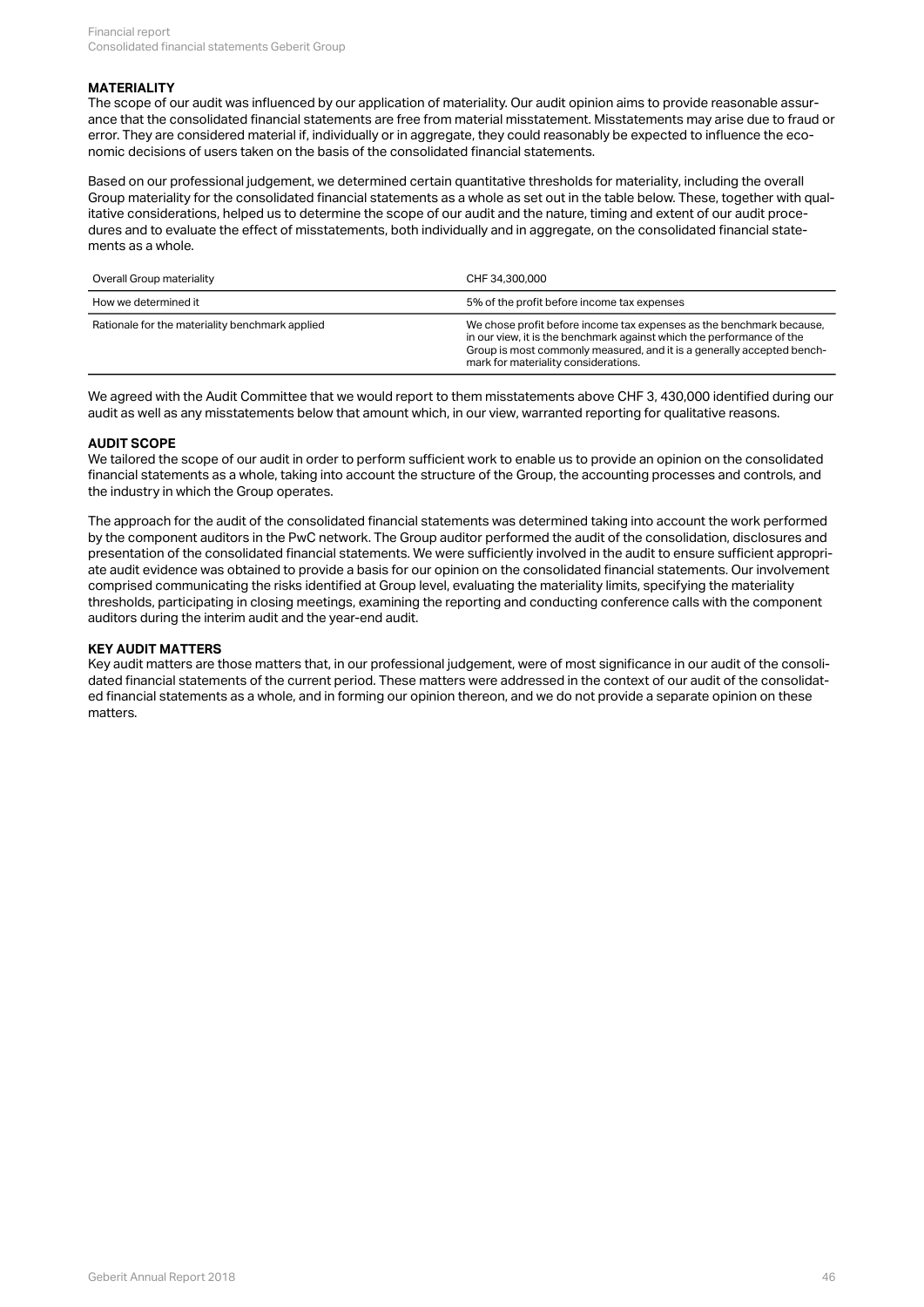# **IMPAIRMENT TESTING OF GOODWILL AND OF TRADEMARKS**

#### **Key audit matter How our audit addressed the key audit matter** Impairment testing of goodwill and of trademarks was deemed a key audit matter for the following two reasons: Goodwill and trademarks represent a significant amount on the balance sheet (goodwill totalling CHF 1,299.4 million and trademarks totalling CHF 309.5 million). A useful life is defined for trademarks that are integrated progressively into the Geberit trademarks. Goodwill and trademarks with an indefinite useful life are not regularly amortised but tested for impairment at least annually. Further, in calculating the value-in-use for these tests, the Board of Directors and Management have significant scope for judgement in determining revenue and margin growth assumptions and the discount rates to be applied to the expected cash flows and in determining the cash-generating units (CGUs). With regard to the accounting policies and information on goodwill and trademarks, please refer to the notes to the consolidated financial statements: **[1 'Basic information and principles of the report – Main](#page-7-2)** [\\$](#page-7-2) **[sources of estimation uncertainty'](#page-7-2)**, **[3 'Summary of significant](#page-8-0)**  $\mathsf{accounting}$  policies – Intangible assets and  $\mathsf{goodwill'}$  and  $\mathsf{\rightarrow}\, \mathsf{11}$  $\mathsf{\rightarrow}\, \mathsf{11}$  $\mathsf{\rightarrow}\, \mathsf{11}$  growth and margin growth with **['Goodwill and intangible assets' \(tables\)](#page-17-1)**. Impairment testing of goodwill and trademarks with an indefinite useful life is based on a process defined by the Board of Directors. This process uses the business plans approved by the Board of Directors. As part of the process, Management estimates the cash flows for the cash-generating units concerned. We assessed the determination of the CGUs taking into account the IFRS accounting standards and our knowledge of the organisation, structure and governance of the Geberit Group. We compared the business results of the year under review with the forecasts prepared in the prior year in order to identify any assumptions that, with hindsight, appeared too optimistic regarding the cash flows. The business results of the year under review were in line with the budget. As in previous years, Management based its forecasts this year on the growth rates and margins according to the current business plan of the Geberit Group.  $\rightarrow$  3 'Summary of significant We compared Management's assumptions concerning long-term revenue growth and margin growth with industry growth figures and historical margin data, respectively. We compared the discount rate with the cost of capital of the Group and of analogous firms. In addition, we performed a plausibility check on the forecast change in net working capital. The assumptions used were consistent and in line with our expectations. We also assessed the useful life accorded to trademarks with a finite useful life. We tested the sensitivity analyses of the key assumptions. These analyses enabled us to assess any potential impairment of goodwill or of trademarks. On the basis of the evidence obtained from our audit, we consider the valuation method and the assumptions used to be an appropriate and

# **OTHER INFORMATION IN THE ANNUAL REPORT**

The Board of Directors is responsible for the other information in the annual report. The other information comprises all information included in the annual report, but does not include the consolidated financial statements, the stand-alone financial statements and the compensation report of Geberit AG and our auditor's reports thereon.

adequate basis for the impairment testing of goodwill and of trademarks.

Our opinion on the consolidated financial statements does not cover the other information in the annual report and we do not express any form of assurance conclusion thereon.

In connection with our audit of the consolidated financial statements, our responsibility is to read the other information in the annual report and, in doing so, consider whether the other information is materially inconsistent with the consolidated financial statements or our knowledge obtained in the audit, or otherwise appears to be materially misstated. If, based on the work we have performed, we conclude that there is a material misstatement of this other information, we are required to report that fact. We have nothing to report in this regard.

#### **RESPONSIBILITIES OF THE BOARD OF DIRECTORS FOR THE CONSOLIDATED FINANCIAL STATEMENTS**

The Board of Directors is responsible for the preparation of the consolidated financial statements that give a true and fair view in accordance with IFRS and the provisions of Swiss law, and for such internal control as the Board of Directors determines is necessary to enable the preparation of consolidated financial statements that are free from material misstatement, whether due to fraud or error.

In preparing the consolidated financial statements, the Board of Directors is responsible for assessing the Group's ability to continue as a going concern, disclosing, as applicable, matters related to going concern and using the going concern basis of accounting unless the Board of Directors either intends to liquidate the Group or to cease operations, or has no realistic alternative but to do so.

#### **AUDITOR'S RESPONSIBILITIES FOR THE AUDIT OF THE CONSOLIDATED FINANCIAL STATEMENTS**

Our objectives are to obtain reasonable assurance about whether the consolidated financial statements as a whole are free from material misstatement, whether due to fraud or error, and to issue an auditor's report that includes our opinion. Reasonable assurance is a high level of assurance, but is not a guarantee that an audit conducted in accordance with Swiss law, ISAs and Swiss Auditing Standards will always detect a material misstatement when it exists. Misstatements can arise from fraud or error and are considered material if, individually or in the aggregate, they could reasonably be expected to influence the economic decisions of users taken on the basis of these consolidated financial statements.

As part of an audit in accordance with Swiss law, ISAs and Swiss Auditing Standards, we exercise professional judgement and maintain professional scepticism throughout the audit. We also: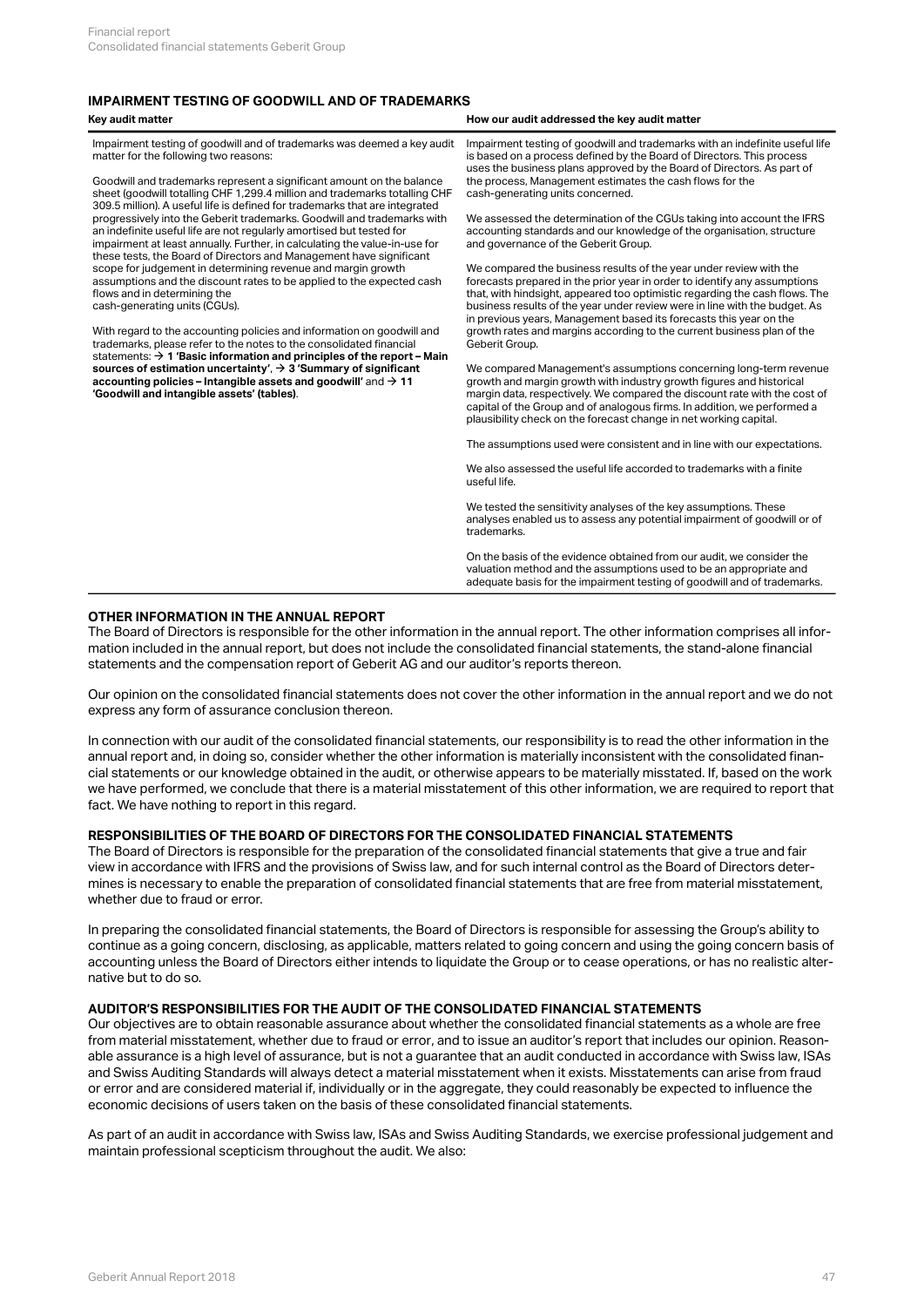- Identify and assess the risks of material misstatement of the consolidated financial statements, whether due to fraud or error, design and perform audit procedures responsive to those risks, and obtain audit evidence that is sufficient and appropriate to provide a basis for our opinion. The risk of not detecting a material misstatement resulting from fraud is higher than for one resulting from error, as fraud may involve collusion, forgery, intentional omissions, misrepresentations, or the - Identify and assess the risks of material mis<br>ror, design and perform audit procedures re<br>priate to provide a basis for our opinion. The<br>than for one resulting from error, as fraud m<br>override of internal control.
- Evaluate the appropriateness of accounting policies used and the reasonableness of accounting estimates and related<br>disclosures made.
- Obtain an understanding of internal control relevant to the audit in order to design audit procedures that are appropriate in - Obtain an understanding of internal control relevant to the audit in order to design audit procedures that are appropriate<br>the circumstances, but not for the purpose of expressing an opinion on the effectiveness of the G
- Conclude on the appropriateness of the Board of Directors' use of the going concern basis of accounting and, based on the audit evidence obtained, whether a material uncertainty exists related to events or conditions that may cast significant doubt on the Group's ability to continue as a going concern. If we conclude that a material uncertainty exists, we are required to draw attention in our auditor's report to the related disclosures in the consolidated financial statements or, if such disclosures are inadequate, to modify our opinion. Our conclusions are based on the audit evidence obtained up to the date of our auditor's report. However, future events or conditions may cause the Group to cease to continue as a going concern.
- Evaluate the overall presentation, structure and content of the consolidated financial statements, including the disclosures, and whether the consolidated financial statements represent the underlying transactions and events in a manner - Evaluate the overall presentation, structure and<br>sures, and whether the consolidated financial s<br>that achieves fair presentation.
- Obtain sufficient appropriate audit evidence regarding the financial information of the entities or business activities within the Group to express an opinion on the consolidated financial statements. We are responsible for the direction, supervision and performance of the Group audit. We remain solely responsible for our audit opinion.

We communicate with the Board of Directors or its relevant committee regarding, among other matters, the planned scope and timing of the audit and significant audit findings, including any significant deficiencies in internal control that we identify during our audit.

We also provide the Board of Directors or its relevant committee with a statement that we have complied with relevant ethical requirements regarding independence, and to communicate with them all relationships and other matters that may reasonably be thought to bear on our independence, and where applicable, related safeguards.

From the matters communicated with the Board of Directors or its relevant committee, we determine those matters that were of most significance in the audit of the consolidated financial statements of the current period and are therefore the key audit matters. We describe these matters in our auditor's report unless law or regulation precludes public disclosure about the matter or when, in extremely rare circumstances, we determine that a matter should not be communicated in our report because the adverse consequences of doing so would reasonably be expected to outweigh the public interest benefits of such communication.

# **REPORT ON OTHER LEGAL AND REGULATORY REQUIREMENTS**

In accordance with article 728a paragraph 1 item 3 CO and Swiss Auditing Standard 890, we confirm that an internal control system exists which has been designed for the preparation of consolidated financial statements according to the instructions of the Board of Directors.

We recommend that the consolidated financial statements submitted to you be approved.

PricewaterhouseCoopers AG

Beat Inauen Audit expert Auditor in charge

Zurich, 11 March 2019

M. Kurfet

Martin Knöpfel Audit expert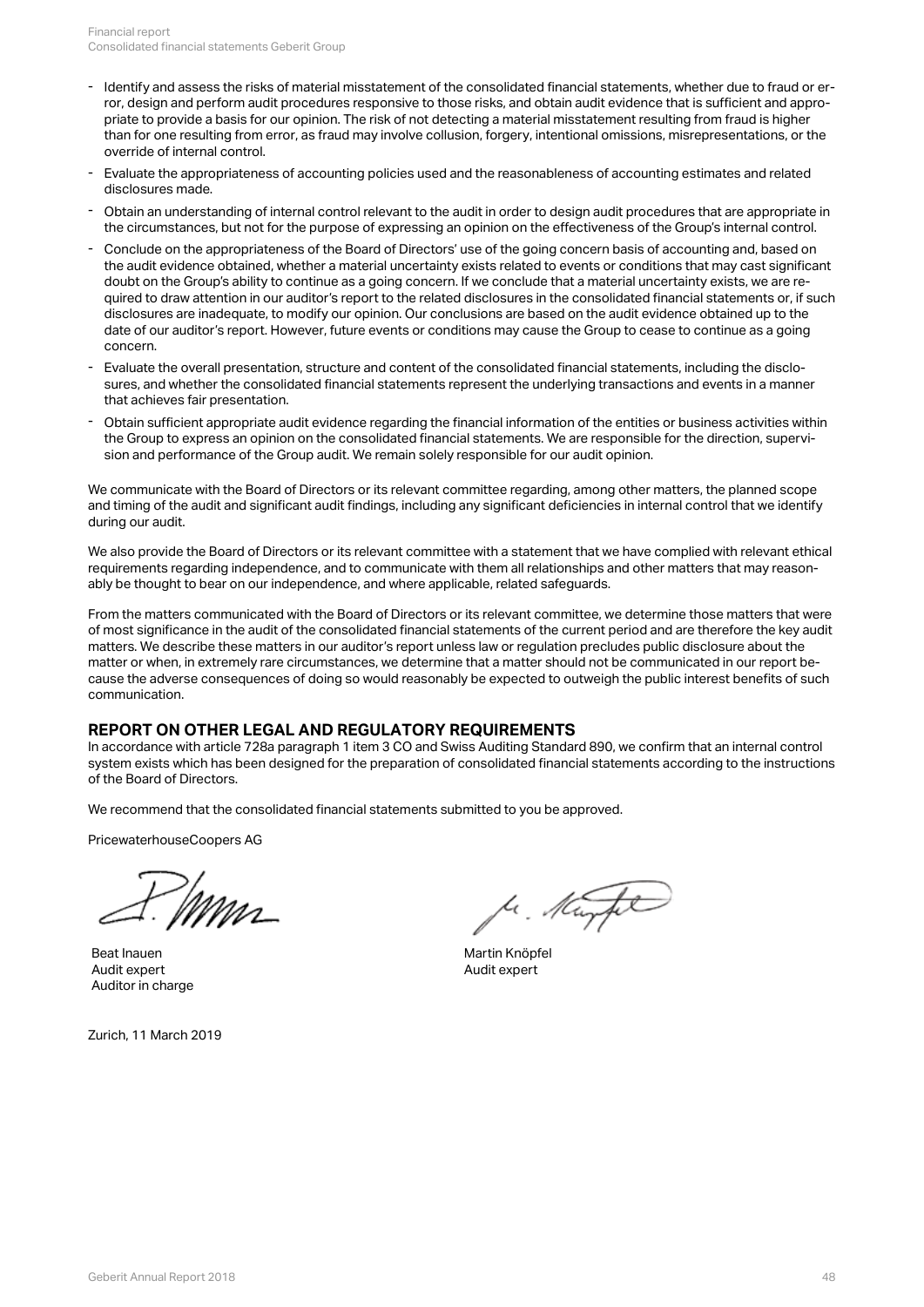

FINANCIAL REPORT

# **GEBERIT AG** 2018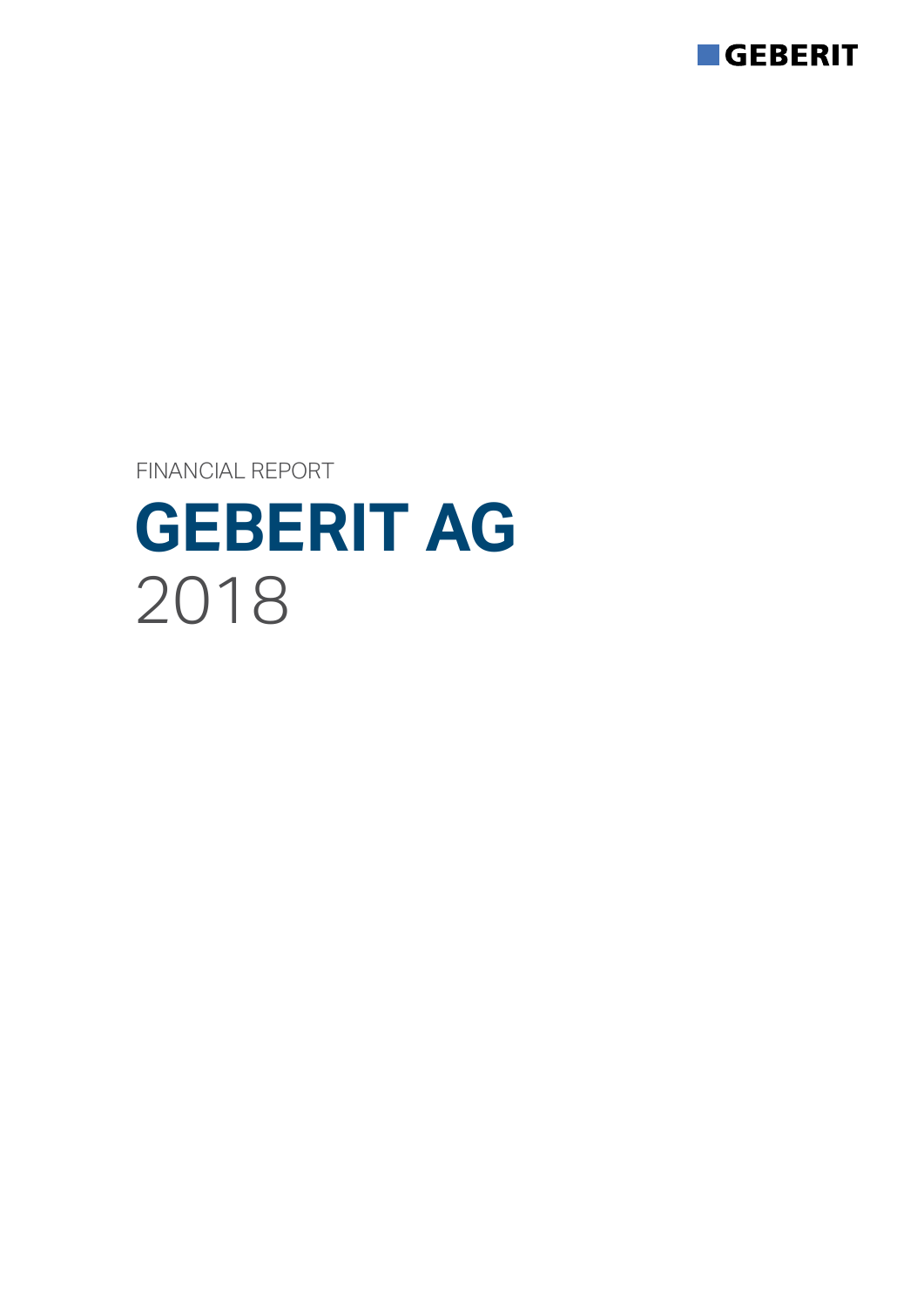# <span id="page-49-0"></span>**BALANCE SHEETS**

|                                                        | 31.12.2018  | 31.12.2017  |
|--------------------------------------------------------|-------------|-------------|
|                                                        | <b>MCHF</b> | <b>MCHF</b> |
| Assets                                                 |             |             |
| <b>Current assets</b>                                  |             |             |
| Cash                                                   | 5.6         | 4.9         |
| Other current receivable                               |             |             |
| - Third parties                                        | 4.5         | $5.2$       |
| - Group companies                                      | 2.4         | 55.6        |
| Prepaid expenses                                       | 0.6         | 1.6         |
| <b>Total current assets</b>                            | 13.1        | 67.3        |
| Non-current assets                                     |             |             |
| Loan to group companies                                | 300.0       | 300.0       |
| Investments                                            | 996.9       | 996.9       |
| <b>Total non-current assets</b>                        | 1,296.9     | 1,296.9     |
| <b>Total assets</b>                                    | 1,310.0     | 1,364.2     |
| Liabilities                                            |             |             |
| <b>Current liabilities</b>                             |             |             |
| - Third parties                                        | 7.1         | 6.0         |
| - Bonds                                                | 150.0       | 0.0         |
| - Group companies                                      | 35.7        | 3.9         |
| <b>Total current liabilities</b>                       | 192.8       | 9.9         |
| Long term interest-bearing liabilities                 |             |             |
| Bonds                                                  | 150.0       | 300.0       |
| Total long term interest-bearing liabilities           | 150.0       | 300.0       |
| Shareholders' equity                                   |             |             |
| Capital stock                                          | 3.7         | 3.7         |
| Legal capital reserves                                 |             |             |
| - General reserves, share premium                      | 0.8         | 0.8         |
| - Reserves from capital contributions                  | 25.7        | 25.7        |
| Legal reserves from retained earnings                  |             |             |
| - Reserves for treasury shares held by group companies | 133.2       | 64.6        |
| Free reserves from retained earnings                   |             |             |
| - Free reserves                                        | 597.6       | 546.1       |
| - Retained earnings                                    | 482.7       | 505.2       |
| Treasury shares                                        |             |             |
| - against free reserves                                | $-276.5$    | $-91.8$     |
| Total shareholders' equity                             | 967.2       | 1,054.3     |
| Total liabilities and shareholders' equity             | 1,310.0     | 1,364.2     |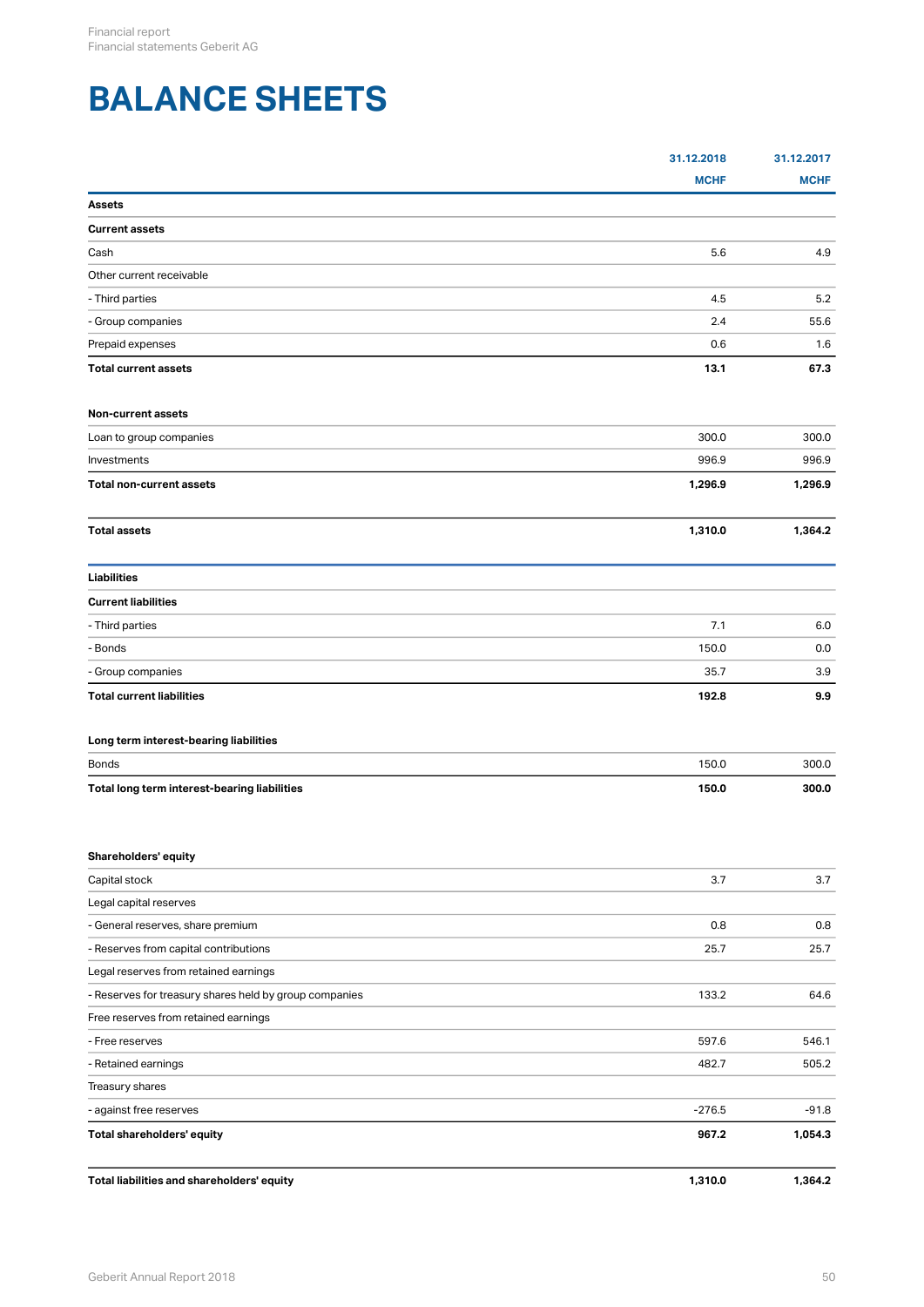# <span id="page-50-0"></span>**INCOME STATEMENTS**

|                                | 2018        | 2017        |
|--------------------------------|-------------|-------------|
|                                | <b>MCHF</b> | <b>MCHF</b> |
| Income                         |             |             |
| Dividends from Group companies | 482.3       | 501.1       |
| Other financial income         | 2.8         | 6.1         |
| Other operating income         | 0.5         | 0.5         |
| <b>Total income</b>            | 485.6       | 507.7       |
| <b>Expenses</b>                |             |             |
| Administrative expenses        | 3.9         | 3.9         |
| Financial expenses             | 1.7         | 1.7         |
| Direct tax expenses            | $-0.1$      | 0.1         |
| <b>Total expenses</b>          | 5.5         | 5.7         |
| Net income                     | 480.1       | 502.0       |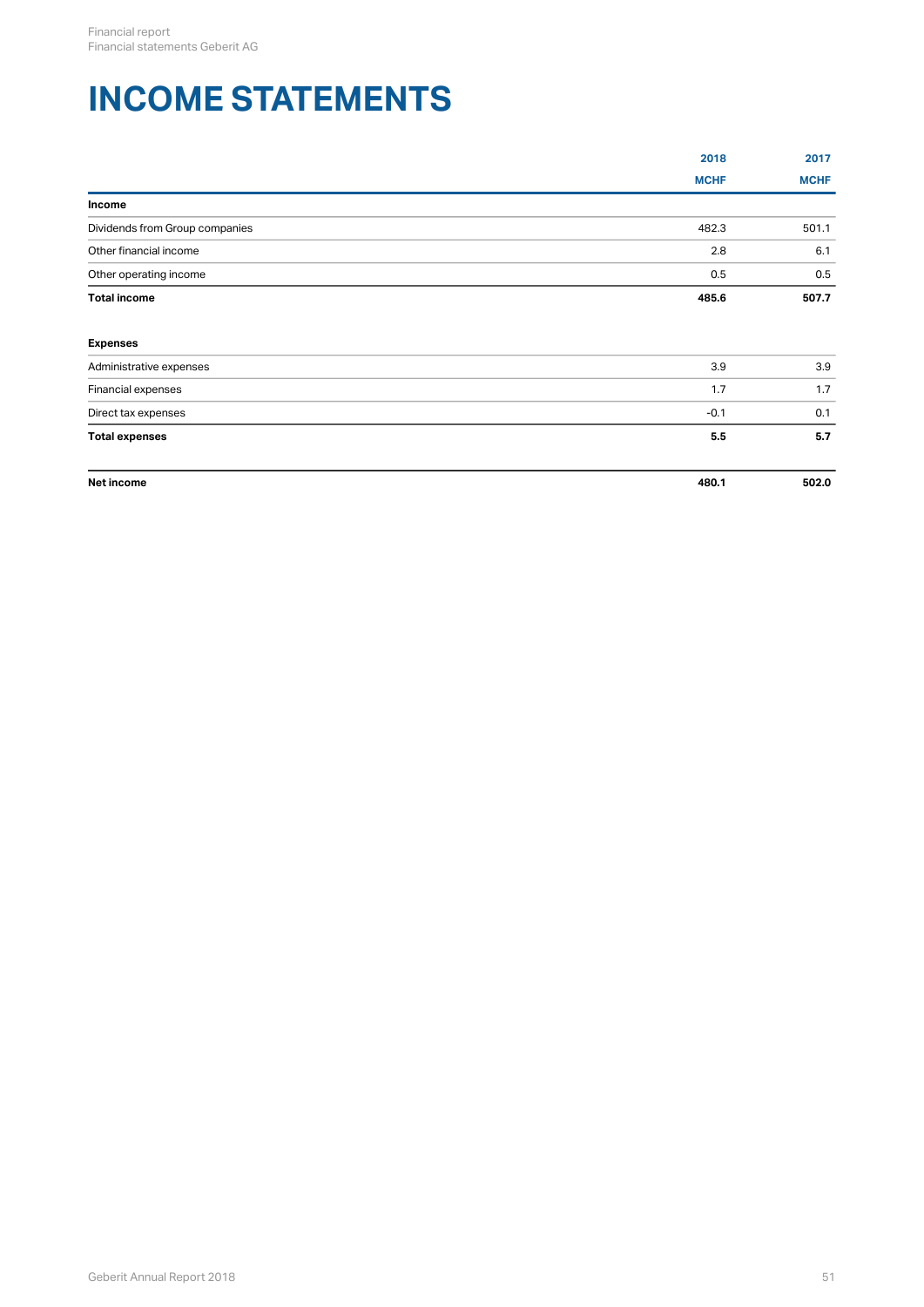# <span id="page-51-0"></span>**NOTES TO THE FINANCIAL STATEMENTS**

#### **1. STANDARDS**

#### **1.1 GENERAL**

The financial statements were prepared in accordance with the provisions on commercial accounting of the Swiss Code of Obligations. The significant valuation principles, which are not statutory, are described below.

#### **1.2 TREASURY SHARES**

The treasury shares are recorded at cost and are shown as a minus position in equity. For the shares of Geberit AG, held by the subsidiary Geberit Holding AG reserves for own shares are recorded in the equity of Geberit AG.

#### **1.3 LONG TERM INTEREST-BEARING LIABILITIES**

The interest-bearing liabilities are stated at their nominal value. Costs incurred in the context of the placement of bonds are capitalized in the prepaid expenses and amortized linearly over the term.

#### **1.4 DERIVATIVES**

Derivative instruments used for hedging purposes are valued together with the underlying transaction. Positive or negative fair market values will not be recognized during the lifetime of the contract but at settlement date.

#### **1.5 WAIVER OF CASH FLOW STATEMENT AND ADDITIONAL INFORMATION IN THE NOTES**

As the Geberit group prepares a consolidated financial statement in accordance with a recognized standard for financial reporting (IFRS), Geberit AG waived in the actual financial statements, in accordance with the statutory provisions, to present separate notes to interest-bearing liabilities and auditing fees and the presentation of a cash flow statement.

#### **2. OTHER STATUTORY DISCLOSURES**

#### **2.1 GUARANTEES, ASSETS PLEDGED IN FAVOR OF THIRD PARTIES**

|                                                                  | 31.12.2018  | 31.12.2017  |
|------------------------------------------------------------------|-------------|-------------|
|                                                                  | <b>MCHF</b> | <b>MCHF</b> |
| Guarantee notes, MEUR 325 (PY: MEUR 500), 0.688%, due 30.03.2021 | 365.8       | 584.4       |
| Guarantee Revolving Facility, due 06.11.2022                     | 500.0       | 500.0       |
| Guarantee GRI Pensions                                           | 0.1         | 0.1         |

The guarantees are limited to the distributable reserves of the company.

#### **2.2 SIGNIFICANT INVESTMENTS**

|                                     | 2018<br>Ownership in % | 2018<br>capital stock | 2017<br>Ownership in % | 2017<br>capital stock |
|-------------------------------------|------------------------|-----------------------|------------------------|-----------------------|
| Geberit Holding AG, Rapperswil-Jona | 100                    | TCHF 39 350           | 100                    | TCHF 39 350           |
| Geberit Reinsurance Ltd., Guernsey  | 100                    | TEUR <sub>2</sub>     | 100                    | TEUR <sub>2</sub>     |

The investments are stated separately at the respective acquisition costs, less any adjustments required. The indirect investments are shown in the Notes to the Consolidated Financial Statements in the  $\rightarrow$  **[Note 33](#page-41-0)**.

# **2.3 SHARE CAPITAL**

The share capital of Geberit AG consists of 37,041,427 ordinary shares with a par value of CHF 0.10 each.

|                         | 2018       | 2017       |
|-------------------------|------------|------------|
| Number of shares issued | pcs.       | pcs.       |
| January 1               | 37,041,427 | 37,041,427 |
| December 31             | 37,041,427 | 37,041,427 |

# **2.4 CAPITAL CONTRIBUTION RESERVES**

From the total of MCHF 25.7 shown as at 31.12.2018 the amount of MCHF 4.2 was confirmed by the Swiss tax authorities and is therefore available for withholding tax free distribution.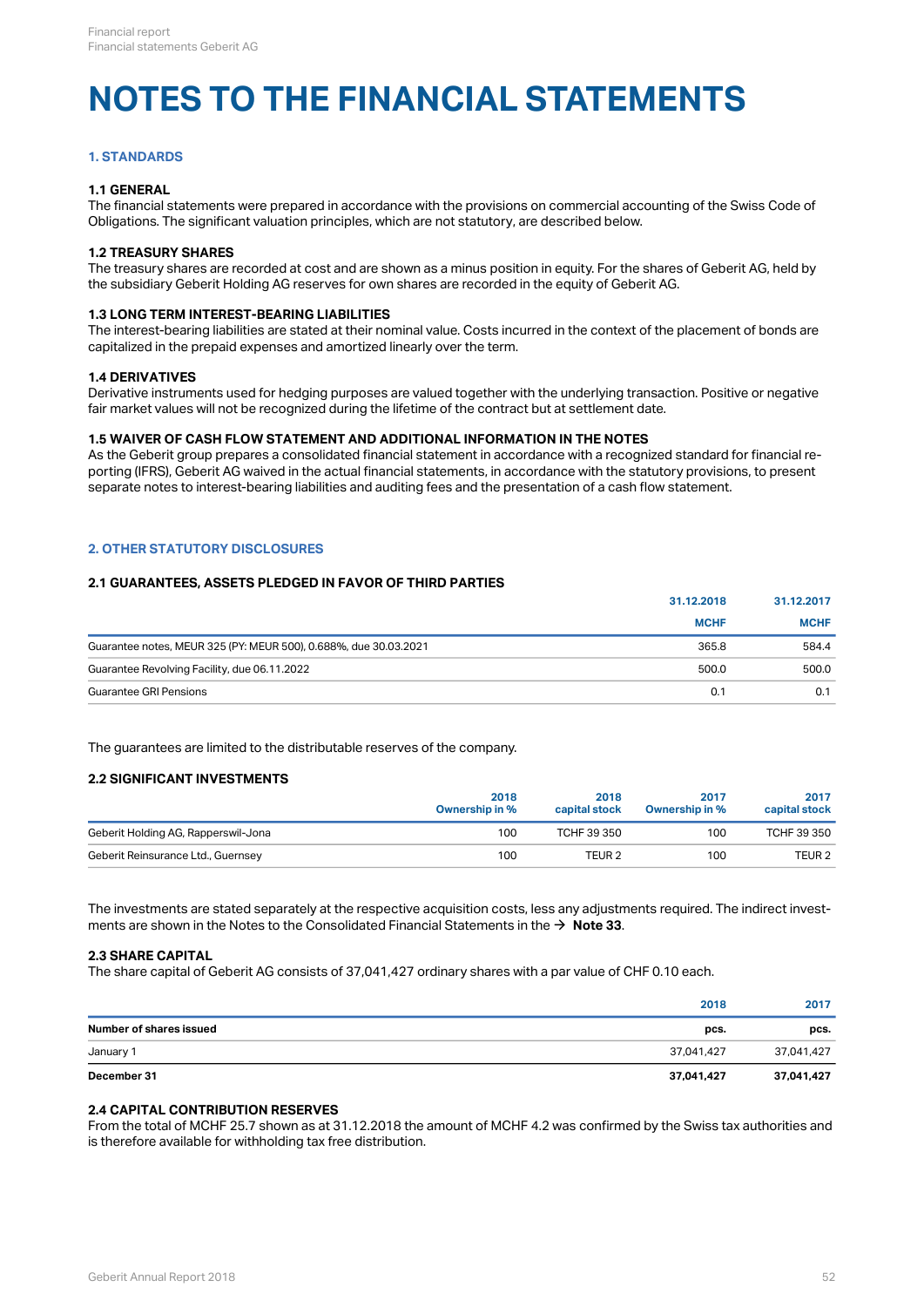#### **2.5 TREASURY SHARES**

Treasury shares held by Geberit AG or by companies in which Geberit AG holds a majority interest:

|                                              |                                       | <b>Prices per share</b> |         |        |  |  |
|----------------------------------------------|---------------------------------------|-------------------------|---------|--------|--|--|
|                                              | <b>Number of</b><br>registered shares | <b>High</b>             | Average | Low    |  |  |
|                                              |                                       | in CHF                  | in CHF  | in CHF |  |  |
| Balance at December 31, 2017                 | 391,640                               |                         |         |        |  |  |
| Purchases share buyback program 2017 - 2020  | 445,551                               | 452.95                  | 414.53  | 375.17 |  |  |
| <b>Other Purchases</b>                       | 250,000                               | 467.09                  | 434.01  | 412.25 |  |  |
| Sales                                        | $-88,009$                             | 467.30                  | 435.44  | 412.90 |  |  |
| Balance at December 31, 2018                 | 999,182                               |                         |         |        |  |  |
| Number of treasury shares held by Geberit AG | 650,801                               |                         |         |        |  |  |

The Board of Directors of Geberit AG decided in March 2017 to initiate a share buyback program. Over a maximum period of three years, shares for a total amount of maximum CHF 450 million will be repurchased, less withholding tax. As at December 31, 2018, in total 650'801 shares for a total amount of MCHF 276.5 were repurchased under the program.

The legal reserves for treasury shares were recorded at cost.

#### **2.6 BONDS**

Geberit has the following bonds outstanding:

- a bond of MCHF 150 with a term of four years and a coupon of 0.05%, due 17.04.2019
- a bond of MCHF 150 with a term of eight years and a coupon of 0.3%, due 17.04.2023

#### **2.7 SHAREHOLDINGS OF MEMBERS OF THE BOARD OF DIRECTORS AND OF THE GROUP EXECUTIVE BOARD**

As of the end of 2018 and 2017, members of the Board of Directors held the following shares in the company:

|                                         | A. Baehny<br><b>Chairman</b> | H. Reuter<br><b>Vice Chairman</b> | F. Ehrat     | T. Hübner    | J. Tang-Jensen | E. Zehnder-Lai | <b>Total</b> |
|-----------------------------------------|------------------------------|-----------------------------------|--------------|--------------|----------------|----------------|--------------|
| 2018                                    |                              |                                   |              |              |                |                |              |
| <b>Shareholdings Board of Directors</b> |                              |                                   |              |              |                |                |              |
| Shares                                  | 70,778                       | 9,023                             | 2,798        | 1,343        | 2,920          | 363            | 87,225       |
| Options                                 | 41,864                       | 0                                 | $\mathsf{O}$ | $\mathsf{O}$ | 0              | 0              | 41,864       |
| Share of voting rights                  | 0.19%                        | $< 0.1\%$                         | $< 0.1\%$    | $< 0.1\%$    | $< 0.1\%$      | $< 0.1\%$      | 0.24%        |
|                                         | A. Baehny<br><b>Chairman</b> | H. Reuter<br><b>Vice Chairman</b> | F. Ehrat     | T. Hübner    | J. Tang-Jensen | E. Zehnder-Lai | <b>Total</b> |
| 2017                                    |                              |                                   |              |              |                |                |              |
| <b>Shareholdings Board of Directors</b> |                              |                                   |              |              |                |                |              |
| <b>Shares</b>                           | 56,812                       | 8,318                             | 2,281        | 858          | 2,511          | $\mathbf 0$    | 70,780       |
| Options                                 | 55,231                       | $\mathbf 0$                       | $\mathbf 0$  | $\mathbf 0$  | $\mathbf 0$    | $\mathbf 0$    | 55,231       |
| Share of voting rights                  | 0.15%                        | $< 0.1\%$                         | $< 0.1\%$    | < 0.1%       | $< 0.1\%$      | 0.0%           | 0.19%        |
|                                         |                              |                                   |              |              |                |                |              |

As of December 31, 2018, there were no outstanding loans or credits between the company and members of the Board of Directors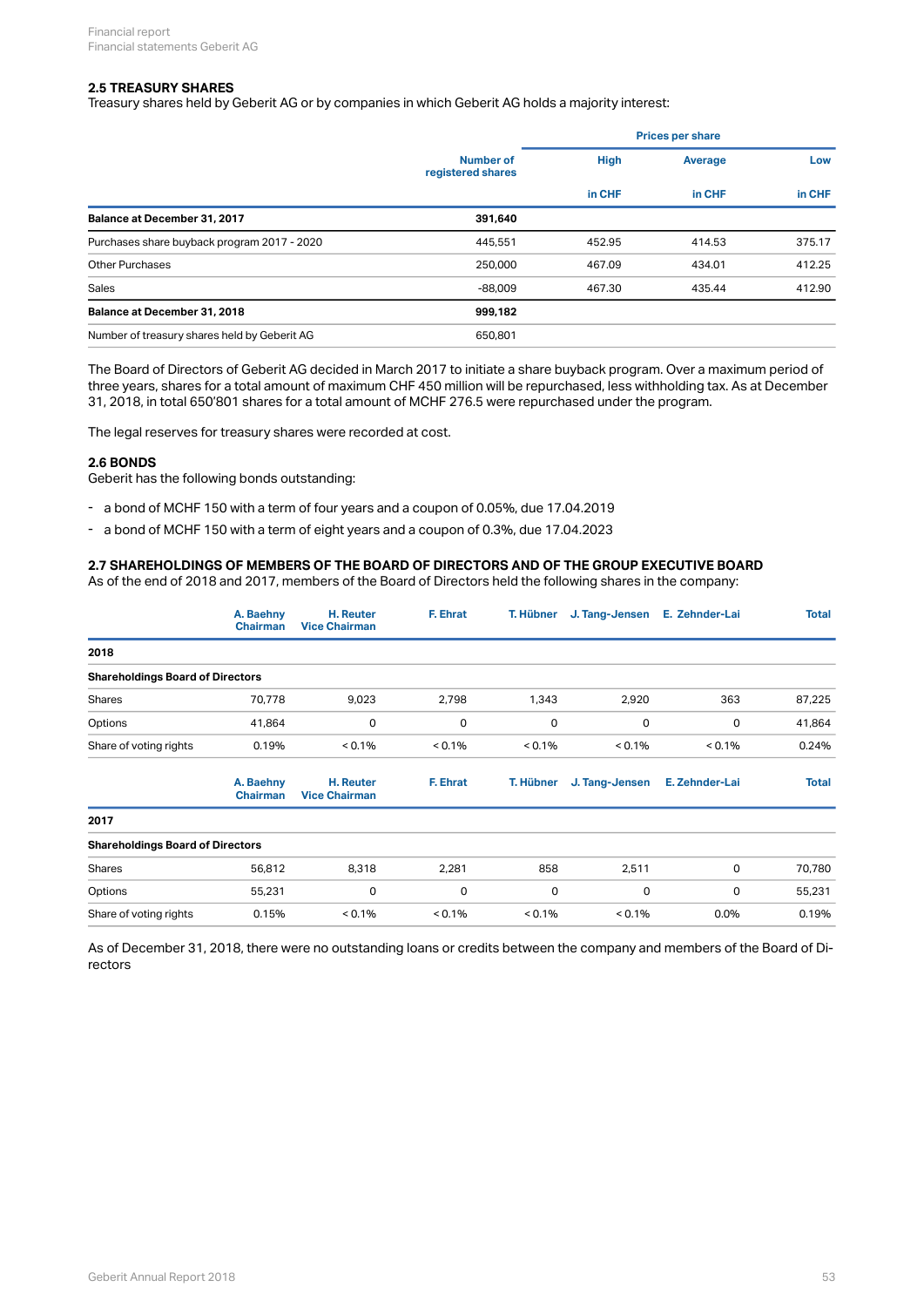# As of the end of 2018 and 2017, the Group Executive Board held the following shares in the company:

|                                                                                | <b>Maturity</b>                            | <b>Average</b><br>exercise<br>price           | C. Buhl<br><b>CEO</b> | R. Iff<br><b>CFO</b> | M. Bau-<br>müller | E. Renfordt-<br><b>Sasse</b> | K. Spach-<br>mann            | R. van<br><b>Triest</b> | M. Ziegler              | <b>Total</b> |
|--------------------------------------------------------------------------------|--------------------------------------------|-----------------------------------------------|-----------------------|----------------------|-------------------|------------------------------|------------------------------|-------------------------|-------------------------|--------------|
| 2018                                                                           |                                            | in CHF                                        |                       |                      |                   |                              |                              |                         |                         |              |
|                                                                                | <b>Shareholdings Group Executive Board</b> |                                               |                       |                      |                   |                              |                              |                         |                         |              |
| Shares                                                                         |                                            |                                               | 7,404                 | 31,564               | 3,078             | 1,546                        | 12,500                       | 300                     | 2,416                   | 58,808       |
|                                                                                |                                            |                                               | $< 0.1\%$             | < 0.1%               |                   | < 0.1%                       | < 0.1%                       |                         | < 0.1%                  | 0.16%        |
|                                                                                | Percentage voting rights shares            |                                               |                       |                      | $< 0.1\%$         |                              |                              | < 0.1%                  |                         |              |
| Call options <sup>1</sup>                                                      |                                            |                                               |                       |                      |                   |                              |                              |                         |                         |              |
|                                                                                | End of vesting period:                     |                                               |                       |                      |                   |                              |                              |                         |                         |              |
| Lapsed                                                                         | 2020-2024                                  | 332.00                                        | 13,219                | 8,836                | 3,706             | 6,166                        | 807                          | 60                      | 2,857                   | 35,651       |
| 2019                                                                           | 2022-2026                                  | 394.76                                        | 11,600                | 7,665                | 754               | 4,074                        | 6,766                        | 2,621                   | 980                     | 34,460       |
| 2020                                                                           | 2023-2027                                  | 409.97                                        | 13,351                | 7,608                | 1,983             | 3,664                        | 6,751                        | 4,627                   | 921                     | 38,905       |
| 2021                                                                           | 2024-2028                                  | 409.97                                        | 19,945                | 10,746               | 3,462             | 5,161                        | 9,684                        | 6,653                   | 2,548                   | 58,199       |
| 2022                                                                           | 2025-2028                                  | 434.08                                        | 13,439                | 6,623                | 3,088             | 3,098                        | 6,056                        | 4,067                   | 2,071                   | 38,442       |
| 2023                                                                           | 2028                                       | 432.20                                        | 6,871                 | 3,266                | 1,527             | 1,594                        | 3,011                        | 2,036                   | 1,696                   | 20,001       |
| <b>Total options</b>                                                           |                                            |                                               | 78,425                | 44,744               | 14,520            | 23,757                       | 33,075                       | 20,064                  | 11,073                  | 225,658      |
| rights options                                                                 | Percentage potential share of voting       |                                               | 0.21%                 | 0.12%                | $< 0.1\%$         | < 0.1%                       | $< 0.1\%$                    | < 0.1%                  | < 0.1%                  | 0.61%        |
|                                                                                | Purchase ratio 1 share for 1 option        |                                               |                       |                      |                   |                              |                              |                         |                         |              |
|                                                                                |                                            |                                               |                       |                      |                   |                              |                              |                         |                         |              |
|                                                                                | <b>Maturity</b>                            | <b>Average</b><br>exercise<br>price<br>in CHF | C. Buhl<br><b>CEO</b> | R. Iff<br><b>CFO</b> | M. Bau-<br>müller | M. Rein-<br>hard             | E. Renfordt-<br><b>Sasse</b> | K. Spach-<br>mann       | R. van<br><b>Triest</b> | <b>Total</b> |
| 2017                                                                           |                                            |                                               |                       |                      |                   |                              |                              |                         |                         |              |
|                                                                                | <b>Shareholdings Group Executive Board</b> |                                               |                       |                      |                   |                              |                              |                         |                         |              |
| Shares                                                                         |                                            |                                               | 6,212                 | 32,840               | 2,850             | 2,500                        | 2,452                        | 12,407                  | 200                     | 59,461       |
|                                                                                | Percentage voting rights shares            |                                               | < 0.1%                | < 0.1%               | $< 0.1\%$         | $< 0.1\%$                    | $< 0.1\%$                    | $< 0.1\%$               | < 0.1%                  | 0.16%        |
| Call options <sup>1</sup>                                                      |                                            |                                               |                       |                      |                   |                              |                              |                         |                         |              |
|                                                                                | End of vesting period:                     |                                               |                       |                      |                   |                              |                              |                         |                         |              |
| Lapsed                                                                         | 2020-2023                                  | 306.01                                        | 7,474                 | 9,172                | 2,922             | 3,783                        | 4,779                        | 3,236                   | 10                      | 31,376       |
| 2018                                                                           | 2021-2024                                  | 357.20                                        | 5,745                 | 7,091                | 784               | 7,261                        | 2,631                        | 6,140                   | 50                      | 29,702       |
| 2019                                                                           | 2022-2026                                  | 382.28                                        | 11,302                | 7,484                | 697               | 7,989                        | 4,074                        | 6,647                   | 2,596                   | 40,789       |
| 2020                                                                           | 2023-2027                                  | 398.85                                        | 13,053                | 7,427                | 1,926             | 7,895                        | 3,664                        | 6,632                   | 4,602                   | 45,199       |
| 2021                                                                           | 2024-2027                                  | 398.85                                        | 12,776                | 7,299                | 1,878             | 7,770                        | 3,567                        | 6,554                   | 4,592                   | 44,436       |
| 2022                                                                           | 2027                                       | 435.95                                        | 6,270                 | 3,176                | 1,504             | 3,314                        | 1,504                        | 2,926                   | 2,006                   | 20,700       |
|                                                                                |                                            |                                               | 56,620                | 41,649               | 9,711             | 38,012                       | 20,219                       | 32,135                  | 13,856                  | 212,202      |
| <b>Total options</b><br>Percentage potential share of voting<br>rights options |                                            |                                               | 0.15%                 | 0.11%                | $< 0.1\%$         | 0.10%                        | $< 0.1\%$                    | $< 0.1\%$               | $< 0.1\%$               | 0.57%        |

<sup>1</sup> Purchase ratio 1 share for 1 option

As of December 31, 2018, there were no outstanding loans or credits between the company and members of the Group Executive Board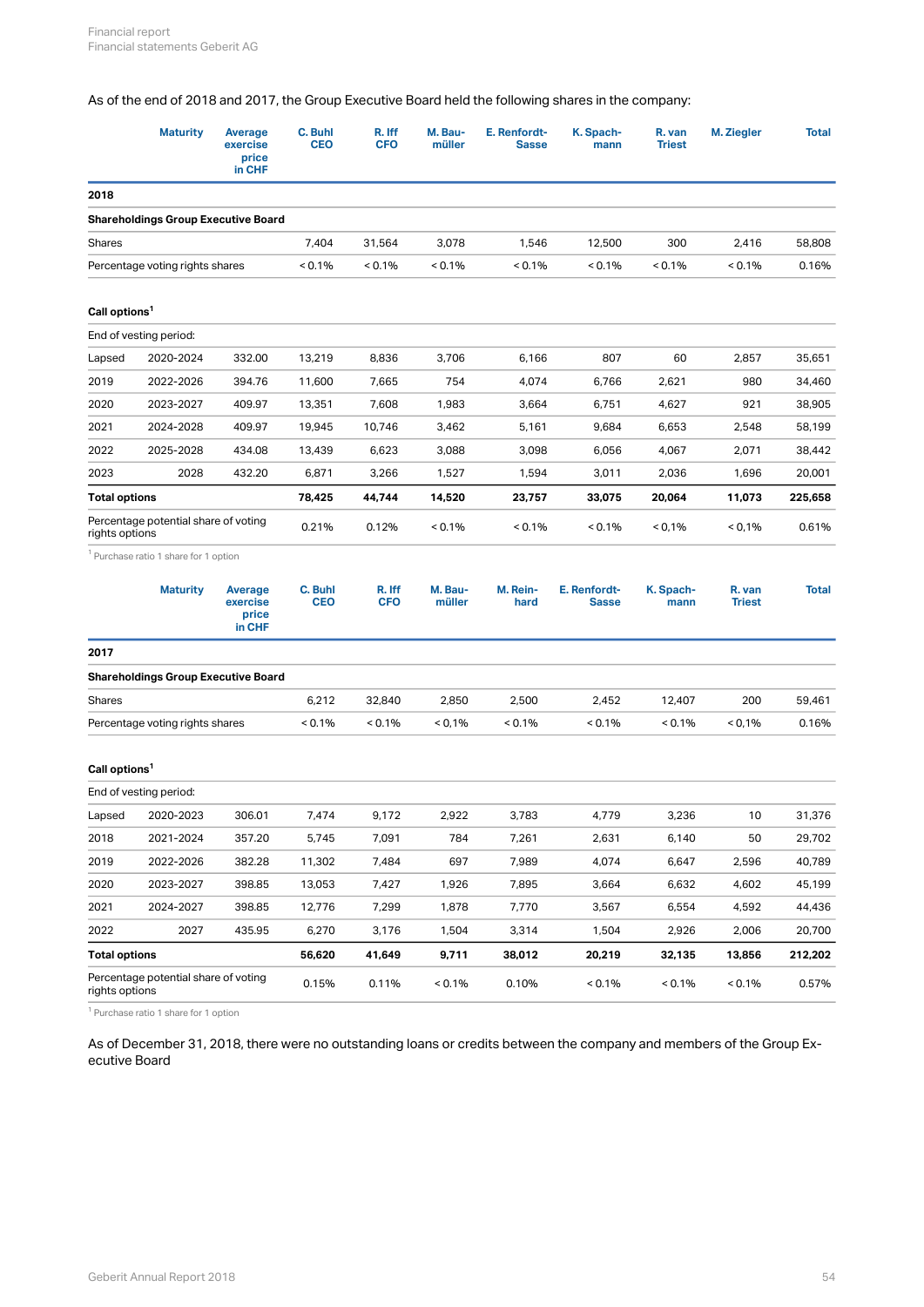#### **2.8 SIGNIFICANT SHAREHOLDERS**

According to the information available to the Board of Directors, the following shareholders have attained or exceeded the threshold of 3% of the share capital of Geberit AG:

|                                                                    | 31.12.2018 | .12.2017 |
|--------------------------------------------------------------------|------------|----------|
| Black Rock, New York (notification dated: 01.08.2018)              | 4.98%      | 4.99%    |
| Marathon Asset Management, London (notification dated: 20.12.2018) | 3.02%      | 3.00%    |

#### **2.9 EMPLOYEES**

In Geberit AG no employees are employed.

### **3. PROFIT DISTRIBUTION**

#### **PROPOSAL FOR THE APPROPRIATION OF AVAILABLE EARNINGS**

Proposal by the Board of Directors to the General Meeting:

#### **APPROPRIATION OF AVAILABLE EARNINGS**

| Total appropriation of available earnings | 482,729,253 | 505,141,447 |
|-------------------------------------------|-------------|-------------|
| Balance to be carried forward             | 9,710,492   | 2,563,126   |
| Proposed/paid dividend                    | 393,018,761 | 382,578,321 |
| Transfer to free reserves                 | 80,000,000  | 120,000,000 |
| Total available earnings                  | 482,729,253 | 505,141,447 |
| Balance brought forward                   | 2,563,126   | 3,169,266   |
| Net income                                | 480,166,127 | 501,972,181 |
| Available earnings                        |             |             |
|                                           | <b>CHF</b>  | <b>CHF</b>  |
|                                           | 2018        | 2017        |

#### **DIVIDEND PAYMENTS**

The Board of Directors proposes a dividend of CHF 10.80 per share (PY: CHF 10.40). The dividend payment is subject to withholding tax.

The number of shares with dividend rights will change if the number of shares held by Geberit AG changes. The Board of Directors may therefore adapt the total amount of the proposed dividend to the number of shares with dividend rights at the General Meeting.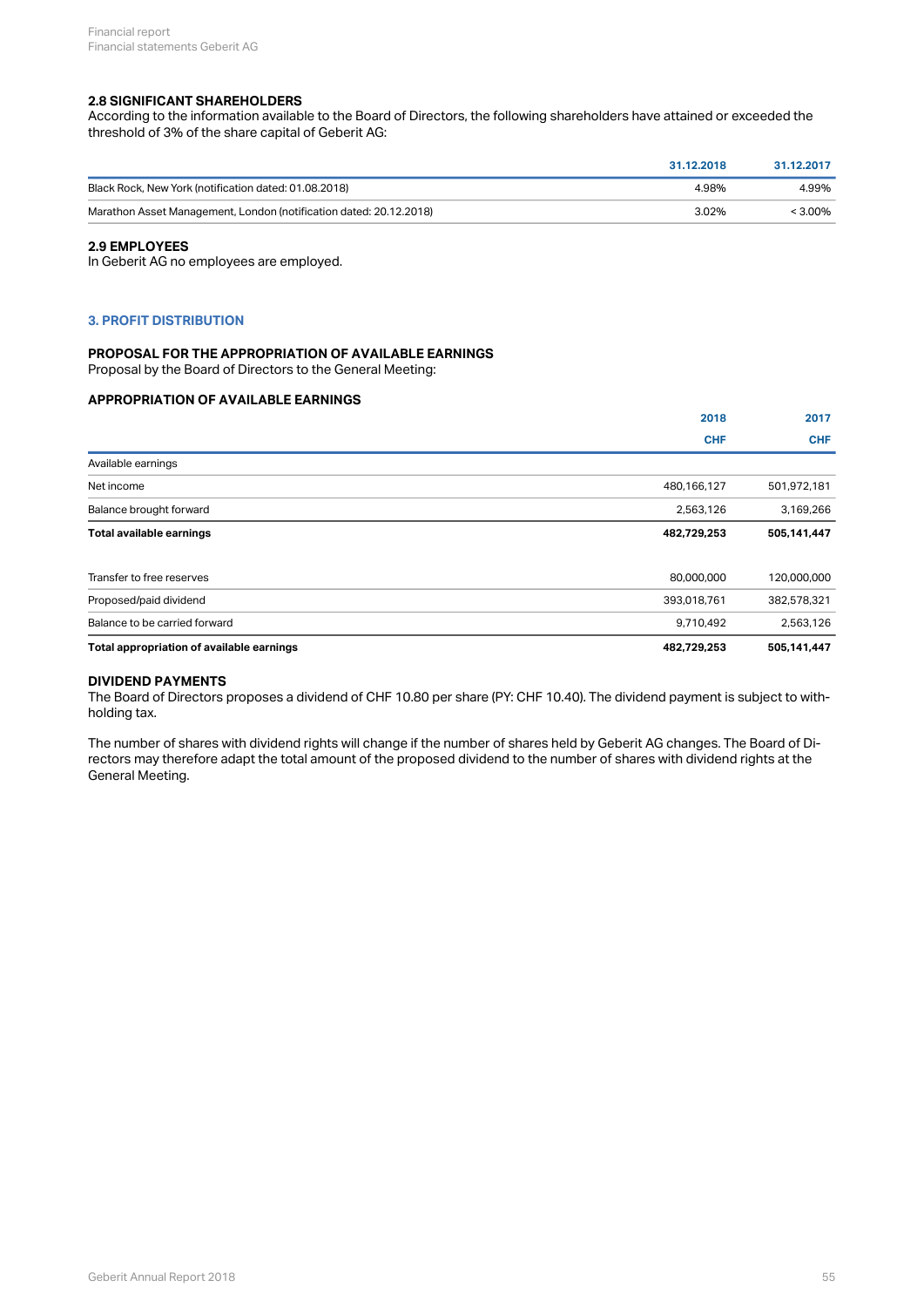# **REPORT OF THE STATUTORY AUDITOR**



PricewaterhouseCoopers AG Birchstrasse 160 8050 Zurich Telephone +41 58 792 44 00 Fax +41 58 792 44 10  $\rightarrow$  [www.pwc.ch](http://www.pwc.de)

Report of the statutory auditor to the general meeting of Geberit AG Rapperswil-Jona

# **REPORT ON THE AUDIT OF THE FINANCIAL STATEMENTS**

#### **OPINION**

We have audited the financial statements of Geberit AG, which comprise the **[balance sheet](#page-49-0)** as at 31 December 2018, [\\$](#page-49-0)  $\rightarrow$  **[income statement](#page-50-0)** and  $\rightarrow$  **[notes](#page-51-0)** for the year then ended, including a summary of significant accounting policies.

In our opinion, the accompanying financial statements as at 31 December 2018 comply with Swiss law and the company's articles of incorporation.

#### **BASIS FOR OPINION**

We conducted our audit in accordance with Swiss law and Swiss Auditing Standards. Our responsibilities under those provisions and standards are further described in the "Auditor's responsibilities for the audit of the financial statements" section of our report.

We are independent of the entity in accordance with the provisions of Swiss law and the requirements of the Swiss audit profession and we have fulfilled our other ethical responsibilities in accordance with these requirements. We believe that the audit evidence we have obtained is sufficient and appropriate to provide a basis for our opinion.

#### **OUR AUDIT APPROACH**



#### **MATERIALITY**

The scope of our audit was influenced by our application of materiality. Our audit opinion aims to provide reasonable assurance that the financial statements are free from material misstatement. Misstatements may arise due to fraud or error. They are considered material if, individually or in aggregate, they could reasonably be expected to influence the economic decisions of users taken on the basis of the financial statements.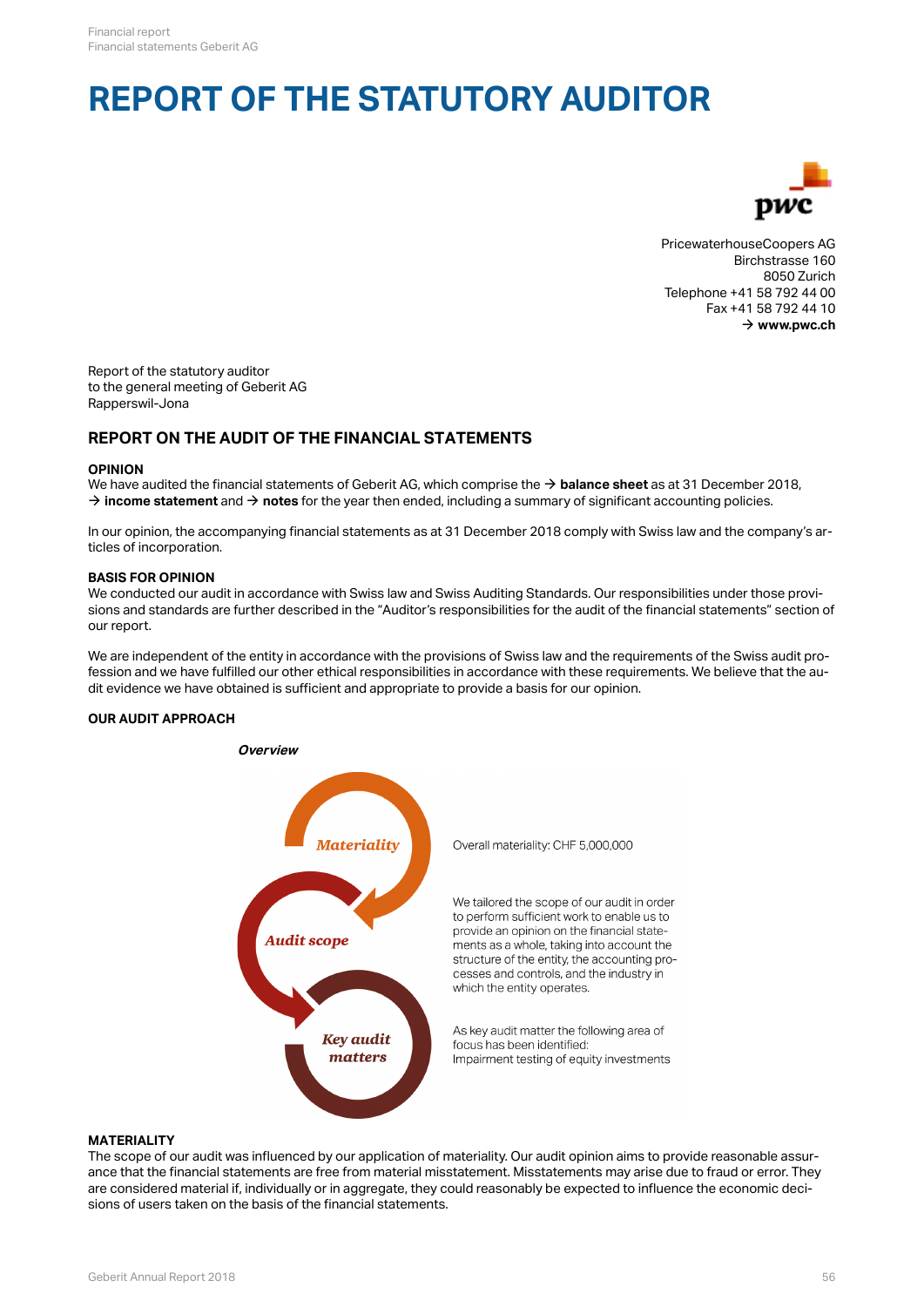Based on our professional judgement, we determined certain quantitative thresholds for materiality, including the overall materiality for the financial statements as a whole as set out in the table below. These, together with qualitative considerations, helped us to determine the scope of our audit and the nature, timing and extent of our audit procedures and to evaluate the effect of misstatements, both individually and in aggregate, on the financial statements as a whole.

| Overall materiality                             | CHF 5.000.000                                                                                                                                                                                                   |  |
|-------------------------------------------------|-----------------------------------------------------------------------------------------------------------------------------------------------------------------------------------------------------------------|--|
| How we determined it                            | 1 % of profit before tax                                                                                                                                                                                        |  |
| Rationale for the materiality benchmark applied | We chose profit before tax as the benchmark because, in our view, it is the<br>benchmark against which the performance of the company is most com-<br>monly measured, and it is a generally accepted benchmark. |  |

We agreed with the Audit Committee that we would report to them misstatements above CHF 500'000 identified during our audit as well as any misstatements below that amount which, in our view, warranted reporting for qualitative reasons.

#### **AUDIT SCOPE**

We designed our audit by determining materiality and assessing the risks of material misstatement in the financial statements. In particular, we considered where subjective judgements were made; for example, in respect of significant accounting estimates that involved making assumptions and considering future events that are inherently uncertain. As in all of our audits, we also addressed the risk of management override of internal controls, including among other matters consideration of whether there was evidence of bias that represented a risk of material misstatement due to fraud.

#### **REPORT ON KEY AUDIT MATTERS BASED ON THE CIRCULAR 1/2015 OF THE FEDERAL AUDIT OVERSIGHT AUTHORITY**

Key audit matters are those matters that, in our professional judgement, were of most significance in our audit of the financial statements of the current period. These matters were addressed in the context of our audit of the financial statements as a whole, and in forming our opinion thereon, and we do not provide a separate opinion on these matters.

#### **IMPAIRMENT TESTING OF EQUITY INVESTMENTS**

| Key audit matter                                                                                                                                                                                                                                                                                                                                                                                                                                                                                                                          | How our audit addressed the key audit matter                                                                                                                                                                                                                                                                                                                           |
|-------------------------------------------------------------------------------------------------------------------------------------------------------------------------------------------------------------------------------------------------------------------------------------------------------------------------------------------------------------------------------------------------------------------------------------------------------------------------------------------------------------------------------------------|------------------------------------------------------------------------------------------------------------------------------------------------------------------------------------------------------------------------------------------------------------------------------------------------------------------------------------------------------------------------|
| Impairment testing of equity investments was deemed a key audit matter<br>for the following two reasons:                                                                                                                                                                                                                                                                                                                                                                                                                                  | We tested the equity investments as at 31 December 2018 for<br>impairment. Management has performed impairment tests on the<br>investments in Geberit Holding AG and Geberit Reinsurance Ltd.                                                                                                                                                                          |
| Equity investments in Geberit Holding AG and Geberit Reinsurance Ltd. in<br>the amount of CHF 996.9 million represent the largest asset category on<br>the balance sheet (76.1% of total assets). If this investment had to be<br>written down, it would have a significant impact on the equity capital of the<br>Company.<br>Testing for impairment depends on the future results of the companies<br>concerned. In addition, there is significant scope for judgement in deter-<br>mining the assumptions underlying forecast results. | We performed the following:<br>compared the actual results of each company with its budget in order<br>to identify any assumptions that, with hindsight, appeared too<br>optimistic regarding the cash flows;<br>checked for plausibility the outlook based on the multi-year plan<br>approved by the Board of Directors and discussed the outlook with<br>Management; |
| Please refer to the notes to the financial statements and, specifically, the<br>recognition, valuation and disclosure methods in $\rightarrow$ note 2.2 'Significant<br>investments'.                                                                                                                                                                                                                                                                                                                                                     | On the basis of the audit procedures performed, we addressed the risk of<br>the impairment of the equity investments. We have no findings to report.                                                                                                                                                                                                                   |

### **RESPONSIBILITIES OF THE BOARD OF DIRECTORS FOR THE FINANCIAL STATEMENTS**

The Board of Directors is responsible for the preparation of the financial statements in accordance with the provisions of Swiss law and the company's articles of incorporation, and for such internal control as the Board of Directors determines is necessary to enable the preparation of financial statements that are free from material misstatement, whether due to fraud or error.

In preparing the financial statements, the Board of Directors is responsible for assessing the entity's ability to continue as a going concern, disclosing, as applicable, matters related to going concern and using the going concern basis of accounting unless the Board of Directors either intends to liquidate the entity or to cease operations, or has no realistic alternative but to do so.

# **AUDITOR'S RESPONSIBILITIES FOR THE AUDIT OF THE FINANCIAL STATEMENTS**

Our objectives are to obtain reasonable assurance about whether the financial statements as a whole are free from material misstatement, whether due to fraud or error, and to issue an auditor's report that includes our opinion. Reasonable assurance is a high level of assurance, but is not a guarantee that an audit conducted in accordance with Swiss law and Swiss Auditing Standards will always detect a material misstatement when it exists. Misstatements can arise from fraud or error and are considered material if, individually or in the aggregate, they could reasonably be expected to influence the economic decisions of users taken on the basis of these financial statements.

As part of an audit in accordance with Swiss law and Swiss Auditing Standards, we exercise professional judgment and maintain professional scepticism throughout the audit. We also:

- Identify and assess the risks of material misstatement of the financial statements, whether due to fraud or error, design and perform audit procedures responsive to those risks, and obtain audit evidence that is sufficient and appropriate to provide a basis for our opinion. The risk of not detecting a material misstatement resulting from fraud is higher than for one resulting from error, as fraud may involve collusion, forgery, intentional omissions, misrepresentations, or the override of - Identify and assess the risks of<br>and perform audit procedures re<br>provide a basis for our opinion.<br>resulting from error, as fraud ma<br>internal control.